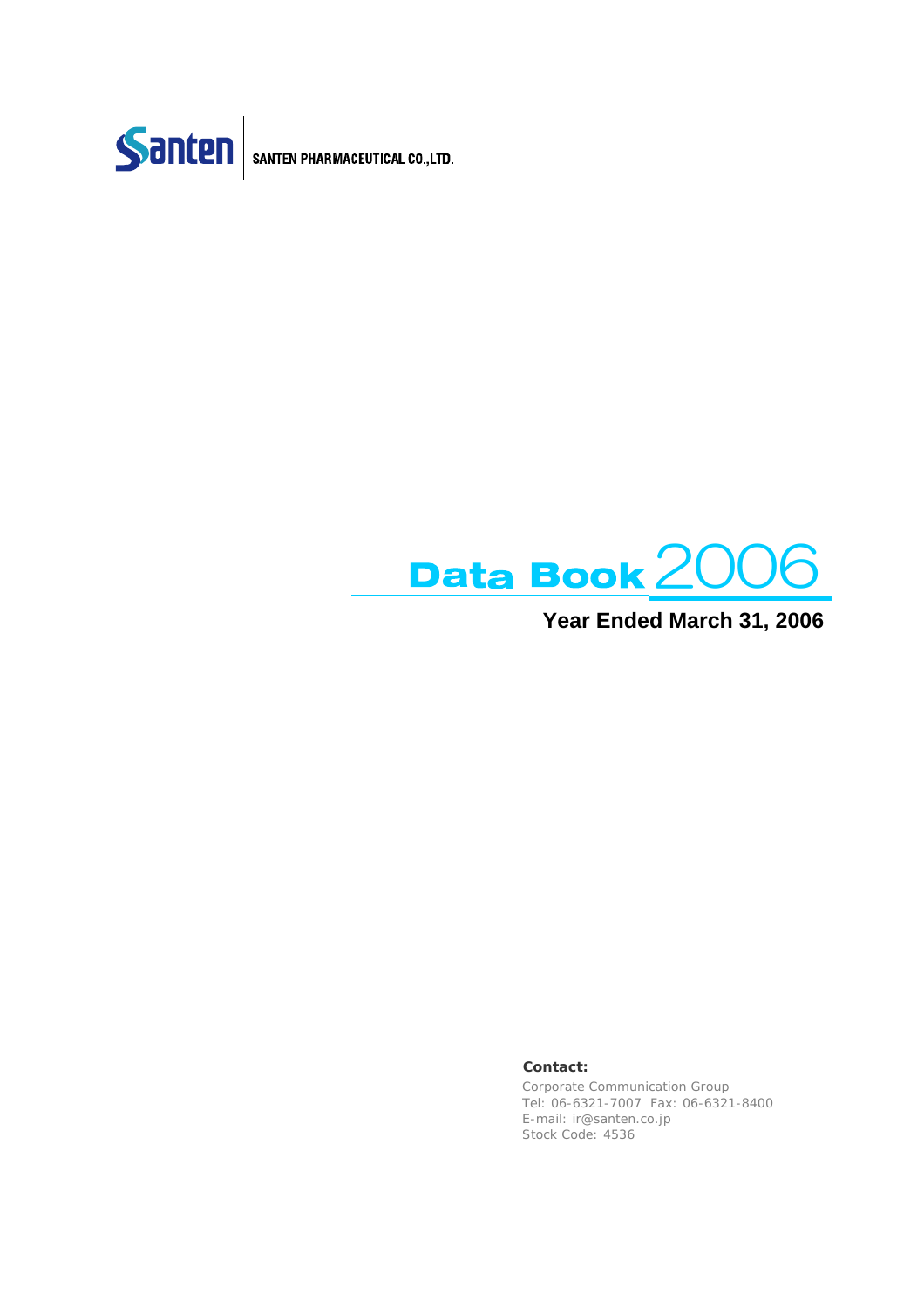Forecasts in this report are based on the currently available information.

Actual results may differ materially depending on a number of factors including adverse economic conditions, delays in new products launch, currency exchange rate, legislative and regulatory developments.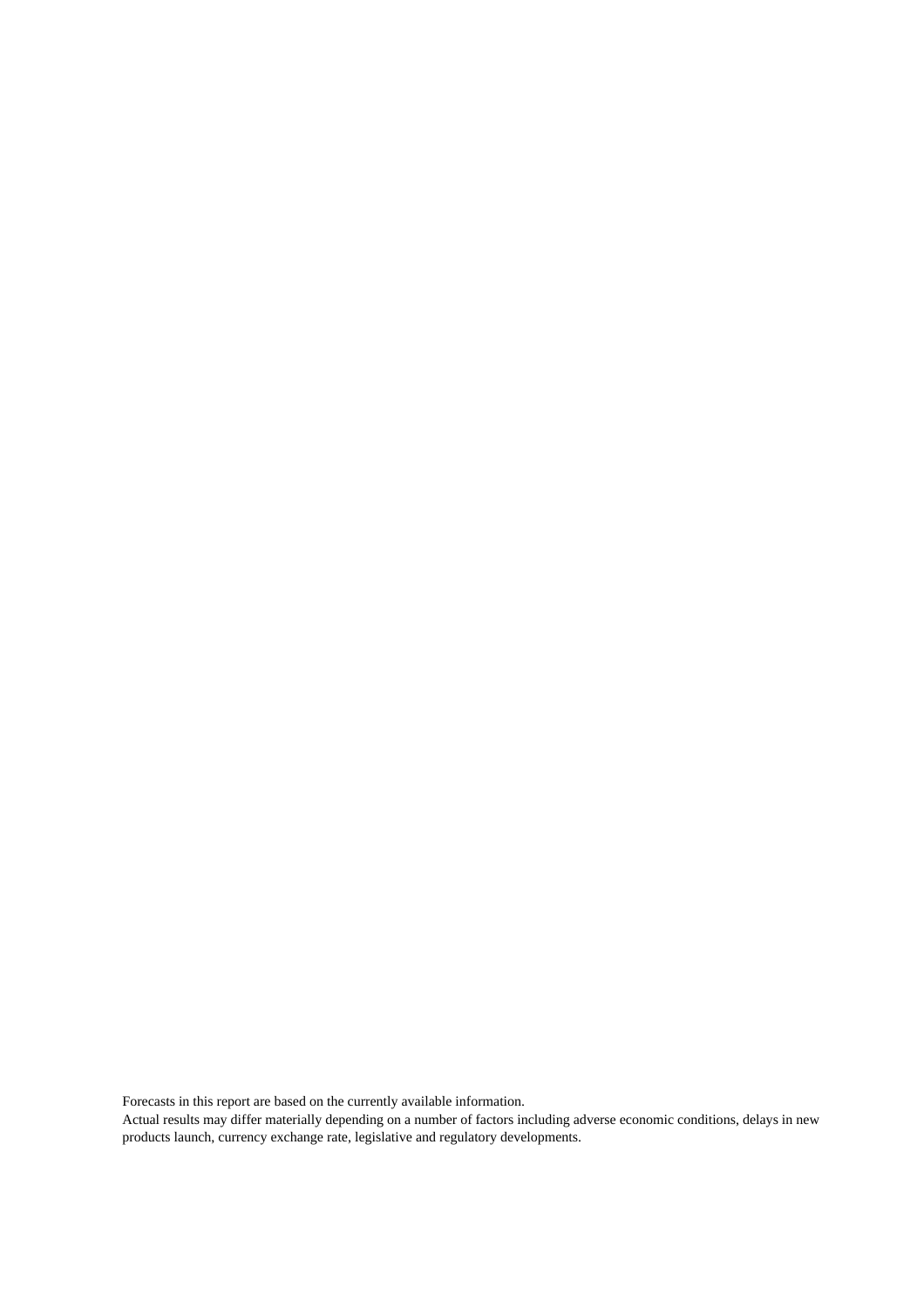# Contents



| <b>Financial highlights</b>     |                                              |                                                               | $\overline{2}$ |
|---------------------------------|----------------------------------------------|---------------------------------------------------------------|----------------|
|                                 |                                              | Consolidated financial summary                                | 2              |
|                                 |                                              | Consolidated balance sheets summary                           | 2              |
|                                 |                                              | Consolidated financial indexes                                | 2              |
|                                 |                                              | Consolidated - other figures                                  | 2              |
|                                 |                                              | Non-consolidated financial summary                            | $\overline{2}$ |
| <b>Consolidated information</b> |                                              |                                                               | 4              |
|                                 | Consolidated income statements               |                                                               | 4              |
|                                 | Income statements details                    |                                                               | 5              |
|                                 |                                              | Major change in net sales                                     | 5              |
|                                 |                                              | Selling, general and administrative expenses                  | 5              |
|                                 |                                              | Non-operating income and expenses                             | 5              |
|                                 |                                              | Extraordinary gain and loss                                   | 5              |
|                                 | Sales details                                |                                                               | 6              |
|                                 |                                              | Sales of major prescription pharmaceuticals                   | 6              |
|                                 |                                              | Sales for JJVCI                                               | 7              |
|                                 |                                              | Sales by division                                             | 8              |
|                                 | Breakdown by geographic segment              |                                                               | 9              |
|                                 |                                              | Breakdown by geographic segment                               | 9              |
|                                 |                                              | ■ Overseas sales                                              | $\overline{9}$ |
|                                 | Consolidated balance sheets                  |                                                               | 10             |
|                                 |                                              | <b>Assets</b>                                                 | 10             |
|                                 |                                              | Liabilities and shareholders' equity                          | 11             |
|                                 | Consolidated statements of cash flows        |                                                               | 12             |
|                                 | Capital expenditures and number of employees |                                                               | 13             |
|                                 |                                              | Capital expenditures                                          | 13             |
|                                 |                                              | Depreciation and amortization                                 | 13             |
|                                 |                                              | Lease expenses                                                | 13             |
|                                 |                                              | Number of employees                                           | 13             |
|                                 | Affiliated companies                         |                                                               | 14             |
|                                 |                                              | Santen group<br>Consolidated subsidiaries                     | 14<br>14       |
|                                 |                                              |                                                               |                |
| Non-consolidated information    |                                              |                                                               | 16             |
|                                 | Non-consolidated income statements           |                                                               | 16             |
|                                 |                                              | Selling, general and administrative expenses                  | 16             |
|                                 |                                              | Sales by division                                             | 17             |
|                                 |                                              | Sales of merchandises and products                            | 17             |
|                                 | Non-consolidated balance sheets              | <b>Assets</b>                                                 | 18<br>18       |
|                                 |                                              |                                                               |                |
|                                 |                                              | Liabilities and shareholders' equity                          | 19             |
| <b>Reference information</b>    |                                              |                                                               | 20             |
|                                 | Research & development                       |                                                               | 20             |
|                                 |                                              | Pipeline of prescription pharmaceuticals (Clinical studies)   | 20             |
|                                 |                                              | Pipeline of prescription pharmaceuticals                      | 21             |
|                                 |                                              | <b>Medical Device</b>                                         | 21             |
|                                 |                                              | License out                                                   | 21             |
|                                 |                                              | ■Changes from November 1, 2005                                | 21             |
|                                 | Pharmaceutical market in Japan               | Revision of National Health Insurance (NHI) drug prices       | 22<br>22       |
|                                 |                                              | Major healthcare reforms                                      | 22             |
|                                 |                                              | Market shares                                                 | 23             |
|                                 |                                              | Market shares by the rapeutic area - prescription ophthalmics | 23             |
|                                 | Stock information                            |                                                               | 24             |
|                                 |                                              | Stock price                                                   | 24             |
|                                 |                                              | Major shareholders                                            | 24             |
|                                 |                                              | Shares and stock option                                       | 24             |
|                                 |                                              | Extinguishment of Treasury stock                              | 24             |
|                                 |                                              | ■ Breakdown of shareholding by number of shares               | 25             |
|                                 |                                              | Breakdown of shareholding by number of shareholders           | 25             |
|                                 | News releases                                |                                                               | 26             |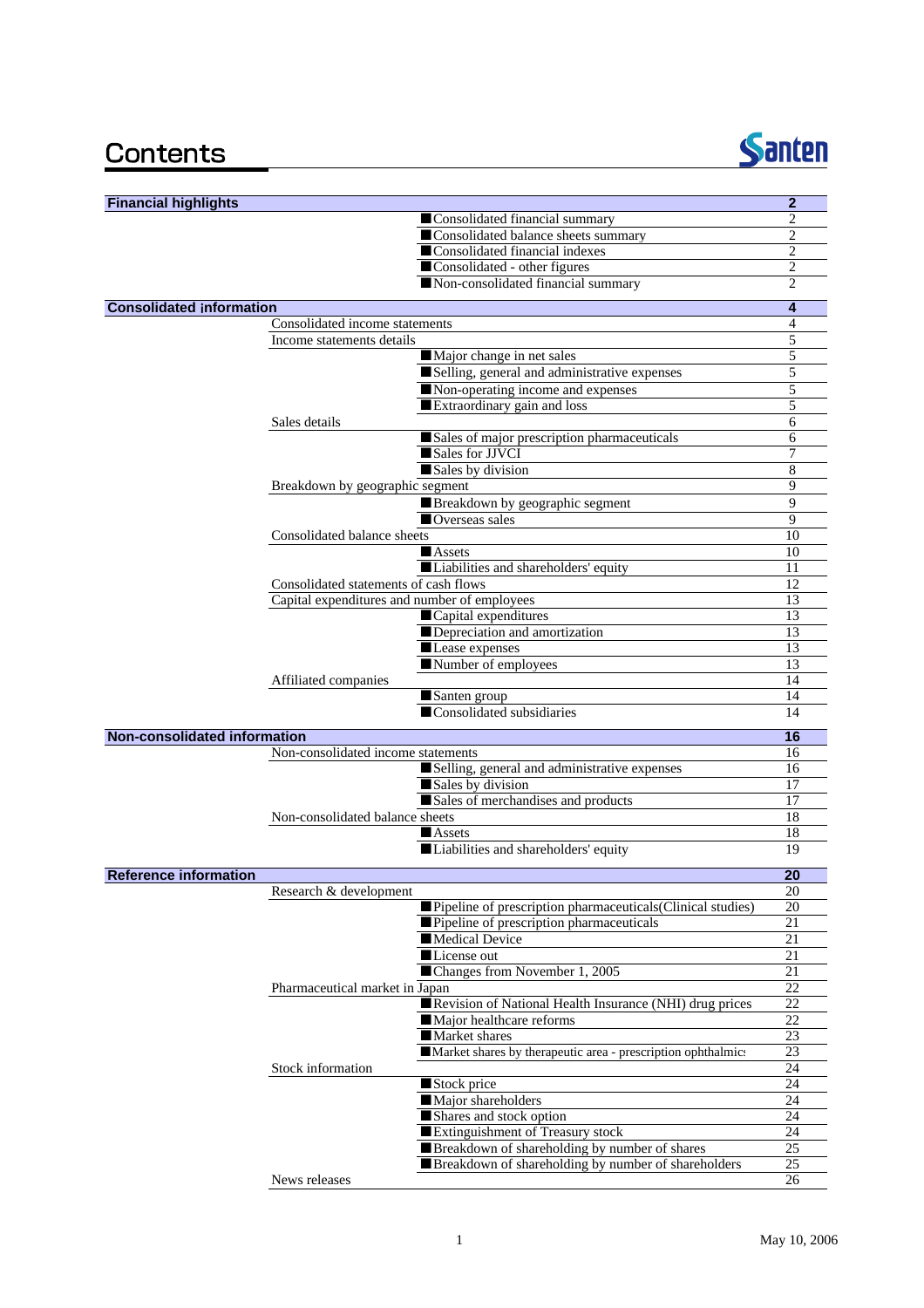# **Financial highlights**

# 【**Consolidated**】

| ■ Financial summary        |        |        |        |        |        |                       |                         | (Millions of yen)     |
|----------------------------|--------|--------|--------|--------|--------|-----------------------|-------------------------|-----------------------|
| <b>Year ended March 31</b> | 2002   | 2003   | 2004   | 2005   | 2006   | % Change<br>2006/2005 | 2007<br><b>Estimate</b> | % Change<br>2007/2006 |
| Net sales                  | 88.966 | 90,252 | 89,857 | 92.696 | 98,397 | 6.2                   | 100,000                 | 1.6                   |
| Operating income           | 11.790 | 12.697 | 14.525 | 18.982 | 20,995 | 10.6                  | 20,000                  | $-4.7$                |
| Ordinary income            | 12.107 | 12.899 | 15.790 | 18,837 | 21,507 | 14.2                  | 20,000                  | $-7.0$                |
| Net income                 | 5,305  | 8,502  | 6.321  | 11.022 | 13,022 | 18.1                  | 13.000                  | $-0.2$                |
| Dividends per share (yen)  | 20     | 20     | 40     | 50     | 60     |                       | 60                      |                       |
| Payout ratio (%)           | 34.9   | 21.4   | 55.8   | 39.7   | 39.9   |                       |                         |                       |

#### ■Balance sheets summary (Millions of yen)

| $\blacksquare$             |         |         |         |         |         | $\frac{1}{1}$         |
|----------------------------|---------|---------|---------|---------|---------|-----------------------|
| <b>Year ended March 31</b> | 2002    | 2003    | 2004    | 2005    | 2006    | % Change<br>2006/2005 |
| Total assets               | 152,103 | 147.147 | 150,237 | 139.979 | 150.458 | 7.5                   |
| Shareholders' equity       | 95.101  | 97.125  | 103.499 | 108.239 | 118.637 | 9.6                   |
| Interest-bearing debts     | 24,466  | 23,047  | 12.686  | 6.882   | 5.614   | $-18.4$               |

#### ■Financial indexes

| <b>Year ended March 31</b>          | 2002     | 2003     | 2004     | 2005     | 2006     | % Change<br>2006/2005 | 2007<br><b>Estimate</b> | % Change<br>2007/2006 |
|-------------------------------------|----------|----------|----------|----------|----------|-----------------------|-------------------------|-----------------------|
| EPS (yen)                           | 57.34    | 93.67    | 71.65    | 125.85   | 150.26   | 19.4                  | 149.93                  | $-0.2$                |
| BPS (yen)                           | 1.048.51 | 1.104.21 | 1.176.83 | 1.249.32 | 1.368.27 | 9.5                   |                         |                       |
| Debt equity ratio (times)           | 0.25     | 0.23     | 0.12     | 0.06     | 0.05     |                       |                         |                       |
| PER (times)                         | 25.3     | 12.3     | 24.3     | 18.3     | 18.8     |                       |                         |                       |
| PBR (times)                         | 1.38     | 1.04     | 1.50     | 1.84     | 2.07     |                       |                         |                       |
| $ROE$ $(\%)$                        | 5.6      | 8.8      | 6.3      | 10.4     | 11.5     |                       |                         |                       |
| $ROA$ $%$                           | 3.5      | 5.7      | 4.3      | 7.6      | 9.0      |                       |                         |                       |
| * Free cash flows (millions of yen) | 356      | 8.762    | 19,971   | 1,713    | 18,772   | 995.9                 |                         |                       |
| * EBITDA (millions of yen)          | 18.479   | 14,738   | 18.660   | 23,367   | 25,258   | 8.1                   |                         |                       |

\*Free cash flows = (Cash flows from operating activities) - (Capital expenditures)

Not adjusting decrease in trade receivables for fiscal years ending on holidays.

\*EBITDA = (Income before income taxes) + (Interest expense) + (Depreciation and amortization)

#### ■Other figures

| <b>Year ended March 31</b>             | 2002   | 2003   | 2004   | 2005   | 2006   | % Change<br>2006/2005 | 2007<br><b>Estimate</b> | % Change<br>2007/2006 |
|----------------------------------------|--------|--------|--------|--------|--------|-----------------------|-------------------------|-----------------------|
|                                        |        |        |        |        |        |                       |                         |                       |
| R&D expenses (millions of yen)         | 12.186 | 12.719 | 11.853 | 12.619 | 13.971 | 10.7                  | 14.300                  | 2.4                   |
| Capital expenditures (millions of yen) | 8,516  | 4.134  | 2.871  | 1.674  | 1.420  | $-15.2$               | 2.920                   | 105.6                 |
| Depreciation and amortization          |        |        |        |        |        |                       |                         |                       |
| (millions of yen)                      | 3.837  | 3.638  | 3.914  | 3.696  | 3.343  | $-9.6$                | 3.420                   | 2.3                   |
| Number of employees                    | 2.463  | 2.500  | 2.335  | 2.308  | 2.312  |                       |                         |                       |

## 【**Non-consolidated**】

| ■Financial summary<br>(Millions of yen) |        |        |        |        |        |                       |                         |                       |
|-----------------------------------------|--------|--------|--------|--------|--------|-----------------------|-------------------------|-----------------------|
| <b>Year ended March 31</b>              | 2002   | 2003   | 2004   | 2005   | 2006   | % Change<br>2006/2005 | 2007<br><b>Estimate</b> | % Change<br>2007/2006 |
| Net sales                               | 82,990 | 82,372 | 80,227 | 86,340 | 90,840 | 5.2                   | 91.800                  | 1.1                   |
| Operating income                        | 15.586 | 17,329 | 17.469 | 19,692 | 20,644 | 4.8                   | 19.600                  | $-5.1$                |
| Ordinary income                         | 16.060 | 17.011 | 18.680 | 20,266 | 21,376 | 5.5                   | 20,000                  | $-6.4$                |
| Net income                              | 9,932  | 871    | 7,176  | 12,602 | 13,118 | 4.1                   | 13,000                  | $-0.9$                |
| Dividends per share (yen)               | 20     | 20     | 40     | 50     | 60     |                       | 60                      |                       |
| Payout ratio (%)                        | 18.5   | 215.1  | 49.0   | 34.7   | 39.6   |                       |                         |                       |
| Total amount of dividends               | 1.834  | 1.786  | 3.517  | 4.357  | 5.201  |                       |                         |                       |

\*Forecasts in this report are based on the currently available information.Actual results may differ materially depending on a number of factors including adverse economic conditions etc.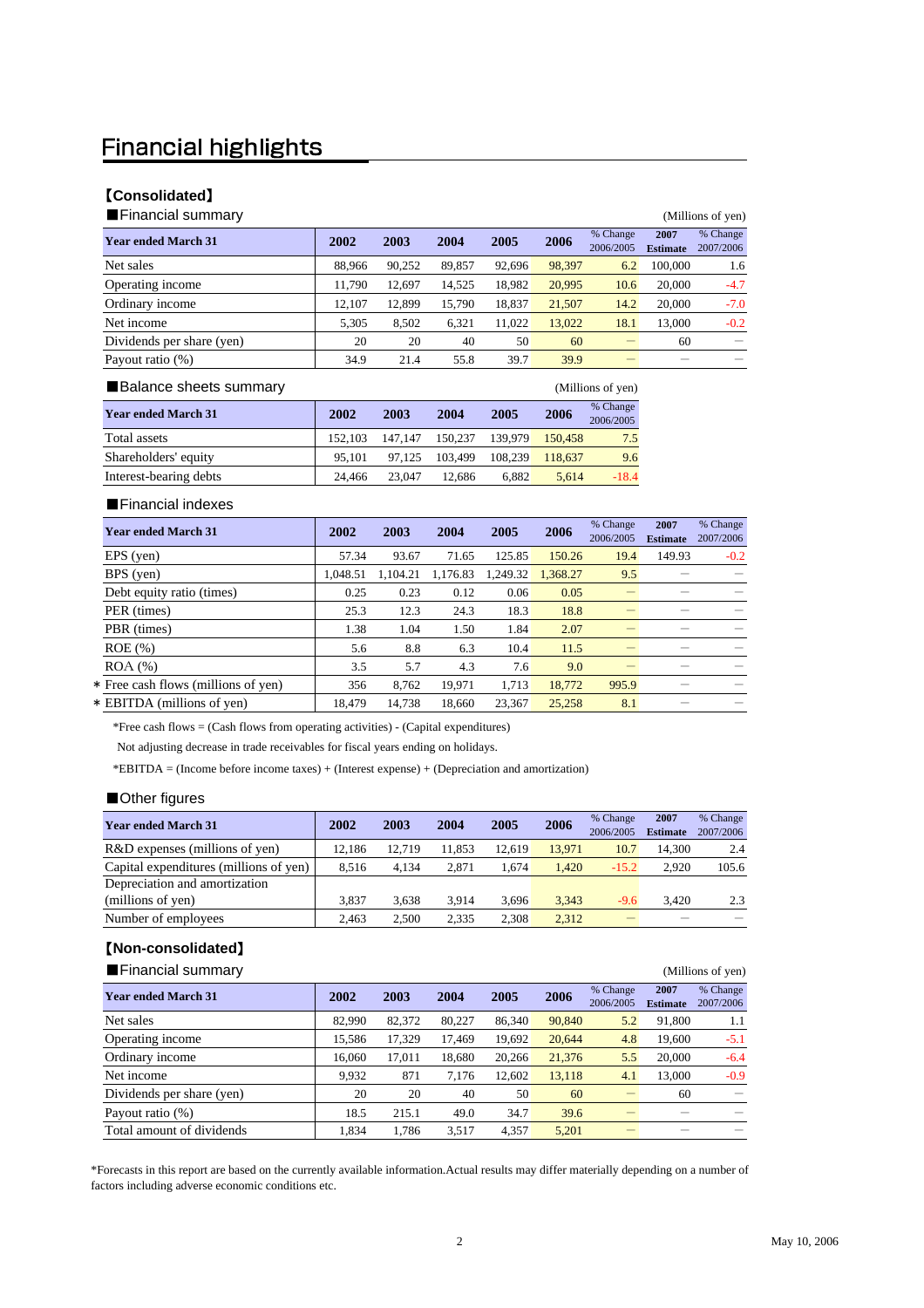















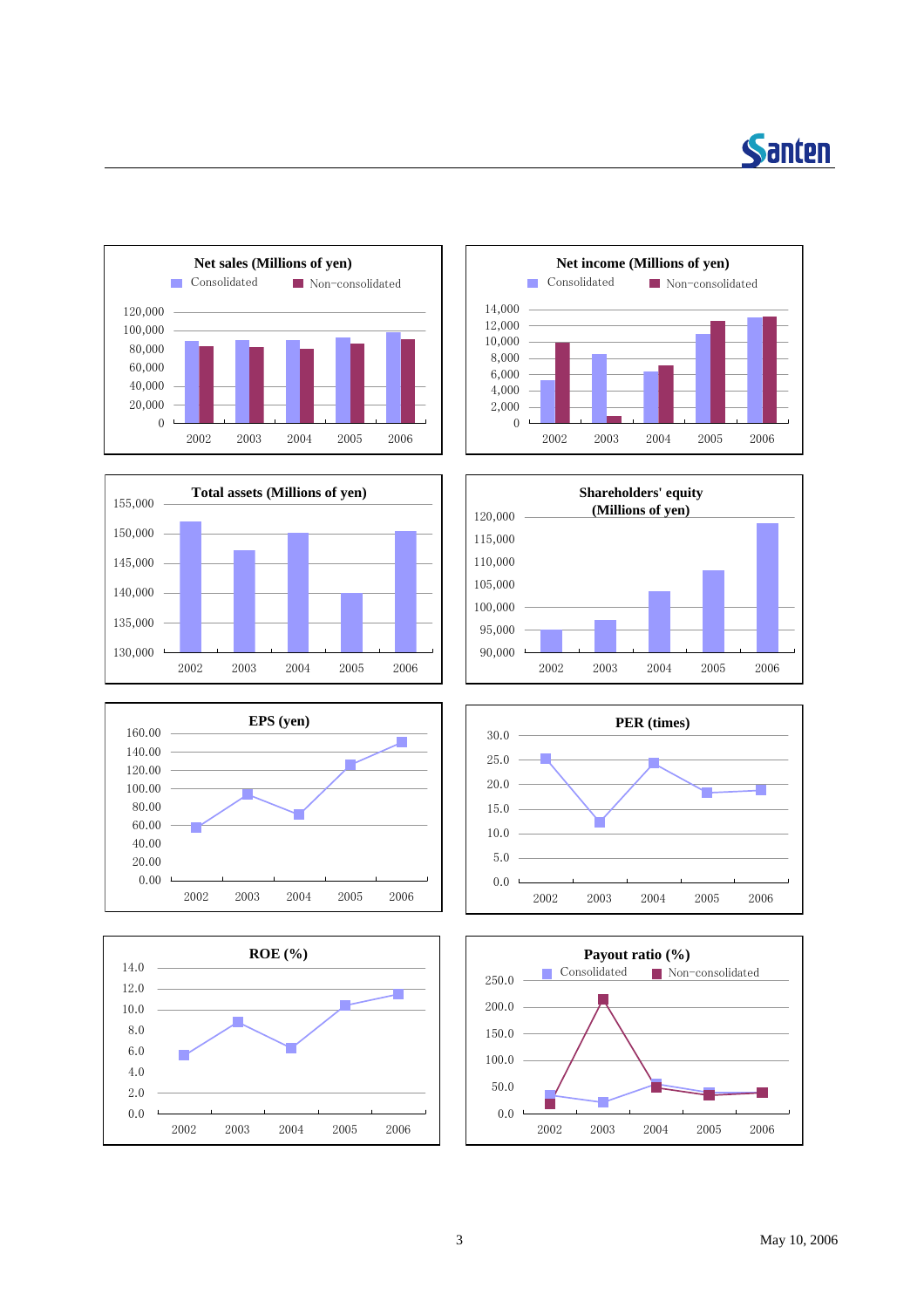# **Consolidated information**

|                                              |        |        |          |        |        | (Millions of yen)     |
|----------------------------------------------|--------|--------|----------|--------|--------|-----------------------|
| <b>Year ended March 31</b>                   | 2002   | 2003   | 2004     | 2005   | 2006   | % Change<br>2006/2005 |
| <b>Net sales</b>                             | 88,966 | 90,252 | 89,857   | 92.696 | 98,397 | 6.2                   |
| Cost of sales                                | 32,699 | 32,271 | 31,857   | 33,709 | 34,534 | 2.4                   |
| (Percentage of net sales)                    | 36.8%  | 35.7%  | 35.4%    | 36.4%  | 35.1%  |                       |
| <b>Gross profit</b>                          | 56,266 | 57,981 | 58,000   | 58,986 | 63,863 | 8.3                   |
| (Percentage of net sales)                    | 63.2%  | 64.3%  | 64.6%    | 63.6%  | 64.9%  |                       |
| Selling, general and administrative expenses | 44,475 | 45,284 | 43,474   | 40,003 | 42,868 | 7.2                   |
| (Percentage of net sales)                    | 50.0%  | 50.2%  | 48.4%    | 43.1%  | 43.6%  |                       |
| R&D expenses                                 | 12,186 | 12,719 | 11,853   | 12,619 | 13,971 | 10.7                  |
| (Percentage of net sales)                    | 13.7%  | 14.1%  | 13.2%    | 13.6%  | 14.2%  |                       |
| <b>Operating income</b>                      | 11,790 | 12,697 | 14,525   | 18,982 | 20,995 | 10.6                  |
| (Percentage of net sales)                    | 13.2%  | 14.1%  | 16.2%    | 20.5%  | 21.3%  |                       |
| Non-operating income                         | 1,128  | 1,269  | 2,908    | 803    | 1,024  | 27.5                  |
| Non-operating expenses                       | 811    | 1,066  | 1,643    | 948    | 511    | $-46.1$               |
| <b>Ordinary income</b>                       | 12,107 | 12,899 | 15,790   | 18,837 | 21,507 | 14.2                  |
| (Percentage of net sales)                    | 13.6%  | 14.3%  | 17.6%    | 20.3%  | 21.9%  |                       |
| Extraordinary gain                           | 952    | 17     | 682      | 1,137  | 53     | $-95.3$               |
| Extraordinary loss                           | 380    | 2,969  | 2,698    | 1,538  | 1,219  | $-20.7$               |
| Income before income taxes                   | 12,678 | 9.947  | 13,774   | 18,436 | 20,341 | 10.3                  |
| (Percentage of net sales)                    | 14.3%  | 11.0%  | 15.3%    | 19.9%  | 20.7%  |                       |
| Income taxes - current                       | 6,932  | 463    | 8,750    | 6,446  | 7,999  | 24.1                  |
| Income taxes - deferred                      | 440    | 981    | $-1,297$ | 966    | $-679$ | $-170.3$              |
| Net income                                   | 5,305  | 8,502  | 6,321    | 11,022 | 13,022 | 18.1                  |
| (Percentage of net sales)                    | 6.0%   | 9.4%   | 7.0%     | 11.9%  | 13.2%  |                       |

# Exchange rates

| . .                        |        |        |        |        |        | (Yen)                   |
|----------------------------|--------|--------|--------|--------|--------|-------------------------|
| <b>Year ended March 31</b> | 2002   | 2003   | 2004   | 2005   | 2006   | 2007<br><b>Estimate</b> |
| Exchange rate: US dollar   | 125.57 | 121.87 | 113.29 | 107.19 | 113.42 | 115.00                  |
| Euro                       | 110.07 | 119.93 | 132.40 | 134.64 | 137.77 | 138.00                  |

\*Forecasts in this report are based on the currently available information.Actual results may differ materially depending on a number of factors including adverse economic conditions etc.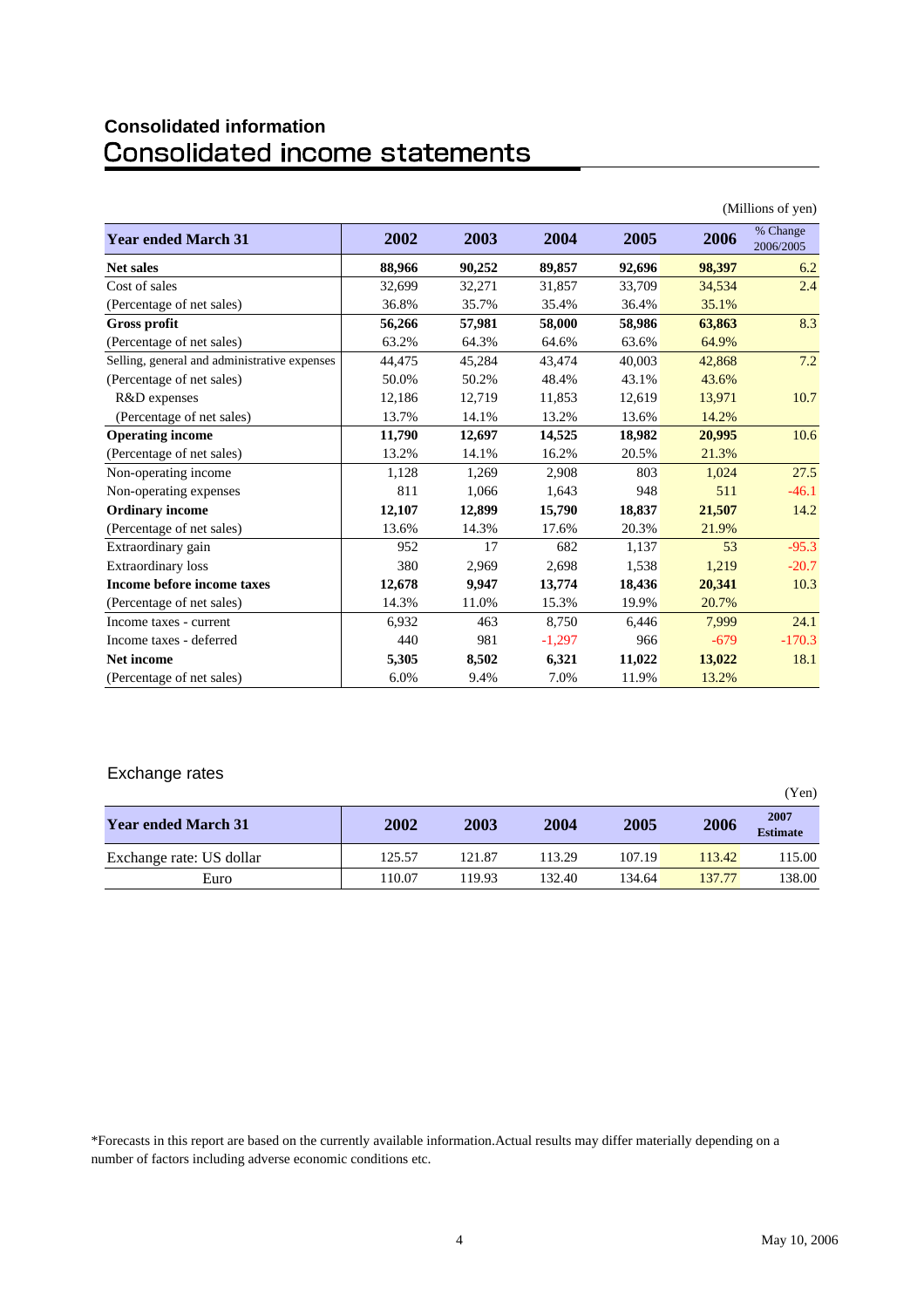#### ■Major change in net sales

〔Prescription pharmaceuticals〕

#### Domestic:

Sales of prescription ophthalmics amounted to 71,215 million yen and increased by 4.1% from the corresponding period of the previous year due to the contribution of the newly introduced product for anti-glaucoma and the favorable sales growth for corneal disease treatments, despite the decrease in the sales of anti-allergy ophthalmics by the lower airborne pollen count and of anti-infective ophthalmics due to the downturn of the market and the competitive products.

Sales of anti-rheumatic ophthalmics amounted to 8,869 million yen and increased by 7.6% from the corresponding period of the previous year due to the steady penetration to the market.

#### Overseas:

, y y p gp p  $g$  y p  $g$  y p  $g$  p  $\bar{g}$  y p  $\bar{g}$  y p  $\bar{g}$  y p  $\bar{g}$  y p  $\bar{g}$ due to the increase in the sales in the U.S., Europe and Asia. No adjustment of the trade inventory from the previous term resulted in the sales increase in the U.S. despite the intensifying competition for anti-infective in the U.S.

#### 〔OTC pharmaceuticals〕

Sales amounted to 5,247 million yen and slightly decreased by 0.6% from the corresponding period of the previous year despite the continuing sales promotion from the previous term.

#### 〔Others〕

Sales amounted to 2,260 million yen and decreased by 4.5% from the corresponding period of the previous year due to the decrease in contract manufacturing in the U.S. and Europe.

#### ■Selling, general and administrative expenses (Millions of yen)

| <b>Year ended March 31</b> | 2002   | 2003   | 2004   | 2005   | 2006   | % Change<br>2006/2005 |
|----------------------------|--------|--------|--------|--------|--------|-----------------------|
| Personnel expenses         | 11.919 | 12.084 | 11.313 | 11.109 | 11,195 | 0.8                   |
| Sales promotion expenses   | 4.014  | 4.253  | 4.201  | 3.057  | 3,662  | 19.8                  |
| Royalty expenses           | 2.457  | 2.173  | 2.279  | 2.113  | 2,058  | $-2.6$                |
| Advertising expenses       | 2.189  | 2.218  | 1.948  | 1.616  | 1.623  | 0.4                   |
| R&D expenses               | 12.186 | 12.719 | 11.853 | 12.619 | 13.971 | 10.7                  |

#### ■Non-operating income and expenses (Millions of yen)

**Year ended March 31 2002 2003 2004 2005 2006 2006 2006 2006 2006 2006 2006 2006 2006 2006 2006 2006 2006 2006 2006 2006 2006 2006 2006 2006 2006 2006 2006 2006 200** 2006/2005 Interest and dividend income 304 268 239 249 261 5.1 Gains on distribution of investment  $\frac{1 \text{imited partnership}}{1 \text{ 35}}$ <br>  $\frac{1 \text{imited partnership}}{1 \text{ 465}}$   $\frac{4 \times 5}{4 \times 10}$   $\frac{4 \times 5}{4 \times 10}$   $\frac{3 \times 5}{4 \times 10}$   $\frac{1 \times 2}{4 \times 10}$   $\frac{1 \times 2}{4 \times 10}$   $\frac{1 \times 2}{4 \times 10}$   $\frac{1 \times 2}{4 \times 10}$   $\frac{1 \times 2}{4 \times 10}$   $\frac{1 \times 2}{4 \times 10}$ Interest expense **182 a. 182 c. 182 c. 182 c. 183** c. 48.7 a. 1848.7 a. 1848.7 a. 1848.7 a. 1848.7 a. 1848.7 a. 1848.7 a. 1848.7 a. 1848.7 a. 1848.7 a. 1848.7 a. 1848.7 a. 1848.7 a. 1848.7 a. 1848.7 a. 1848.7 a. 1848.7 a. Amortization expenses of goodwill 263 287 317 322 330 2.3

### ■Extraordinary gain and loss (Millions of yen)

**Santen** 

| <b>Year ended March 31</b>                                           | 2002 | 2003  | 2004 | 2005   | 2006     |
|----------------------------------------------------------------------|------|-------|------|--------|----------|
| Gain on settlement of suit regarding<br><b>Princeton Bonds</b>       | 886  |       |      |        |          |
| Gain on sale of fixed assets                                         | 19   |       | 5    | 340    | 3        |
| Gain on sale of investment securities                                | 32   | 15    | 675  | $_{0}$ | $\theta$ |
| Gain and loss on change of retirement<br>benefit scheme              |      |       |      | 316    |          |
| Gain on establishment of retirement                                  |      |       |      | 210    |          |
| benefit trust                                                        |      |       |      |        |          |
| Gain on prior period adjustment                                      |      |       |      | 265    |          |
| Loss on valuation of investment securities                           | 178  | 601   | 200  | 50     |          |
| Special premium payment incurred<br>upon secession from pension fund |      | 2,202 |      |        |          |
| Retirement benefit for carrier                                       |      |       | 719  |        |          |
| development support<br>Loss on discontinued operation of             |      |       |      |        |          |
| affiliates                                                           |      |       | 855  |        |          |
| Restructuring change for U.S. business                               |      |       | 386  | 440    |          |
| Loss on impairment of fixed assets                                   |      |       | 376  | 823    | 909      |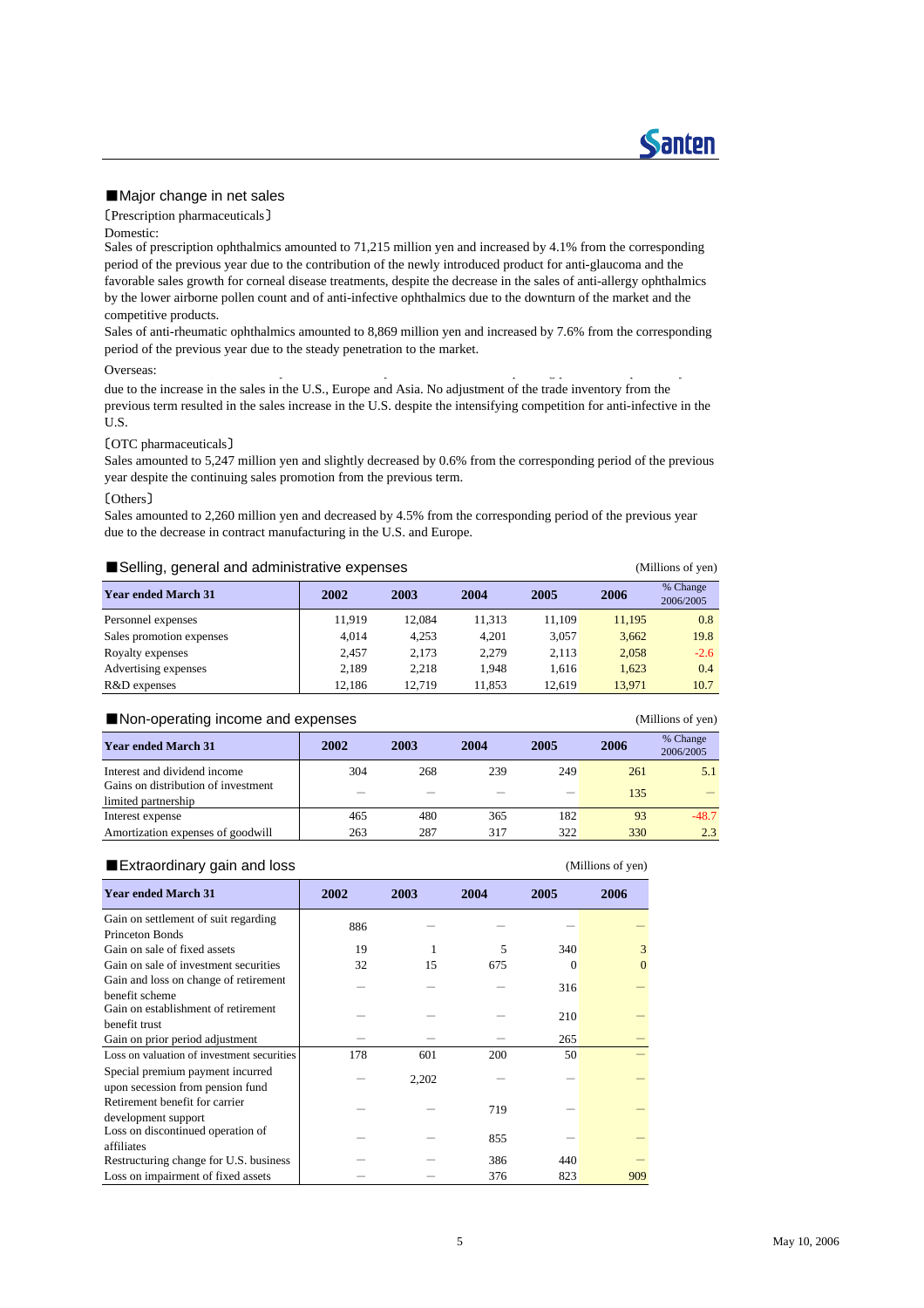# Sales details

# ■Sales of major prescription pharmaceuticals

| <b>Therapeutic category</b>        | <b>Generic name/formulation</b>               | <b>Brand name</b>    | <b>Region</b> | <b>Launched</b> |
|------------------------------------|-----------------------------------------------|----------------------|---------------|-----------------|
|                                    |                                               |                      |               |                 |
| Bacterial conjunctivitis           | levofloxacin/ophthalmic solution              | Cravit               | Japan         | Apr-00          |
|                                    | ofloxacin/ophthalmic solution                 | <b>Tarivid</b>       | Japan         | $Sep-87$        |
|                                    | timolol maleate/ophthalmic solution           | <b>Timoptol</b>      | Japan         | $Sep-81$        |
| Glaucoma                           | timotol maleate/                              |                      |               | Nov-99          |
|                                    | long-acting ophthalmic solution               | <b>Timoptol XE</b>   | Japan         |                 |
|                                    | dipivefrine hydrochloride                     | Pivalephrine         | Japan         | Dec-88          |
|                                    | bunazosin hydrochloride                       | <b>Detantol</b>      | Japan         | $Sep-01$        |
|                                    | <b>Isopropyl Unoprostone</b>                  | Rescula $\mathbb{X}$ | Japan         | Oct-94          |
|                                    | levocabastine hydrochloride/                  | Livostin             |               | $Jan-01$        |
| Allergy                            | ophthalmic solution                           |                      | Japan         |                 |
|                                    | pemirolast potassium/ophthalmic solution      | <b>Alegysal</b>      | Japan         | Apr-95          |
| Corneal disease                    | sodium hyaluronate/ophthalmic solution        | <b>Hyalein</b>       | Japan         | $Jun-95$        |
| Inflammation                       | fluorometholone/ophthalmic solution           | <b>Flumetholon</b>   | Japan         | $Oct-75$        |
| Early-stage senile cataract        | pirenoxine/ophthalmic solution                | <b>Kary Uni</b>      | Japan         | $Jul-92$        |
| Adjuvant for ophthalmic operations | sodium hyaluronate/                           | <b>Opegan Hi</b>     |               | Jan- $95$       |
|                                    | adjuvant for ophthalmic operations            |                      | Japan         |                 |
| Perfusate/lotion                   | oxiglutatione/ophthalmic perfusate and lotion | <b>BSS Plus</b>      | Japan         | $Jan-92$        |
| Rheumatoid arthritis               | bucillamine/tablet                            | <b>Rimatil</b>       | Japan         | Sep-87          |
|                                    | salazosulfapyridine/enteric coated tablet     | <b>Azulfidine EN</b> | Japan         | Dec-95          |

※Rescula: This product,which was launched in October 1994,is to be sold by Santen Pharmaceutical Co., Ltd. in October 2004.

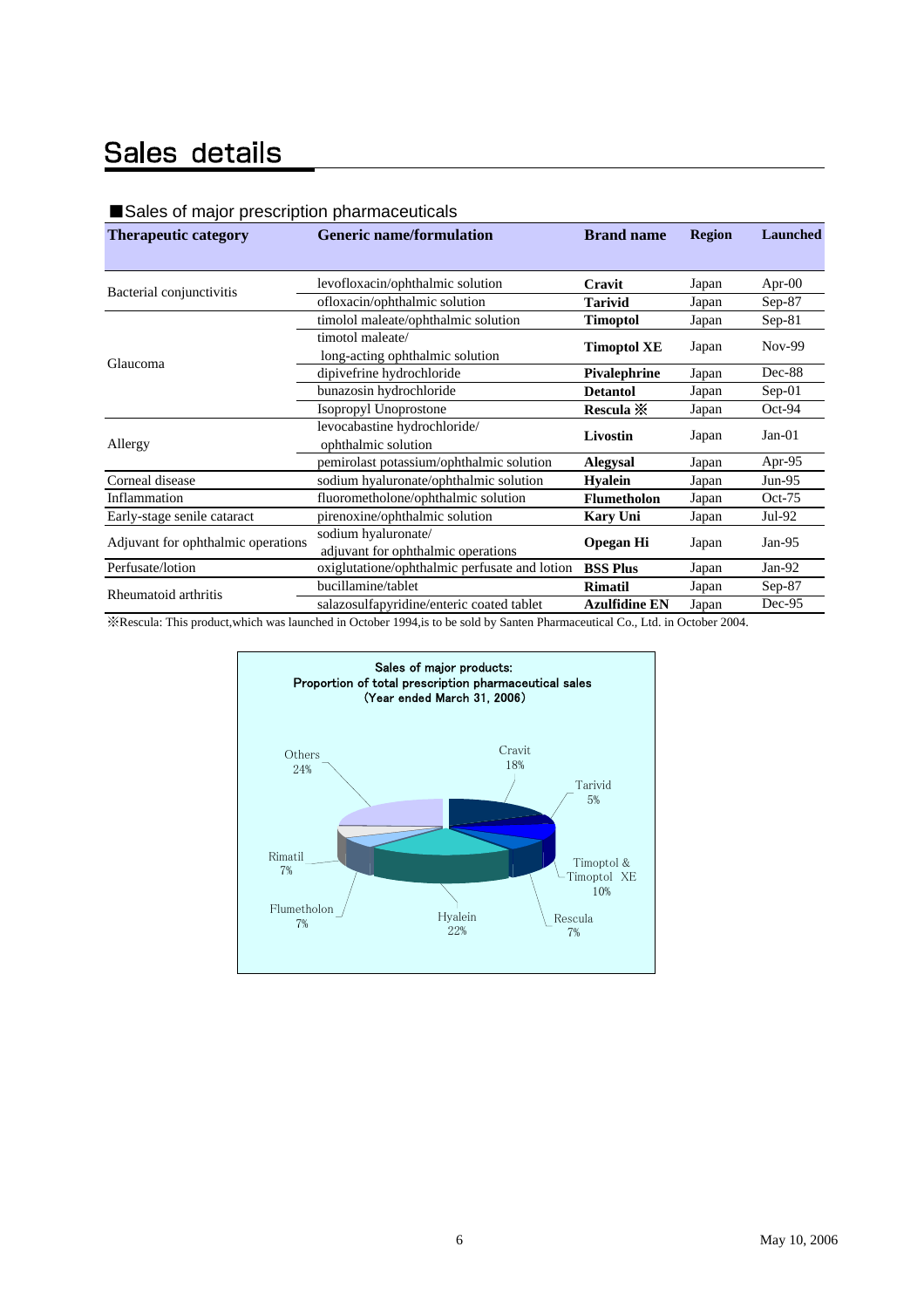

| TMITTIONS OF ACTIV   |                       |                         |                       |        |        |                     |        |        |
|----------------------|-----------------------|-------------------------|-----------------------|--------|--------|---------------------|--------|--------|
|                      |                       | Year ended March 31     |                       |        |        | Year ended March 31 |        |        |
| <b>Brand name</b>    | % Change<br>2007/2006 | 2007<br><b>Estimate</b> | % Change<br>2006/2005 | 2006   | 2005   | 2004                | 2003   | 2002   |
| Cravit               | $-2.7$                | 12,870                  | 3.1                   | 13,227 | 12,833 | 12,957              | 12,691 | 12,338 |
| <b>Tarivid</b>       | $-16.6$               | 3,420                   | $-7.4$                | 4,100  | 4,429  | 4,847               | 5,566  | 7,184  |
| <b>Timoptol</b>      | $-10.2$               | 3,780                   | $-4.6$                | 4,210  | 4,415  | 4,846               | 5,289  | 5,745  |
| <b>Timoptol XE</b>   | 0.6                   | 3,090                   | 8.3                   | 3,072  | 2,837  | 2,654               | 2,477  | 2,145  |
| Pivalephrine         | $-16.7$               | 270                     | $-17.6$               | 324    | 394    | 472                 | 628    | 848    |
| <b>Detantol</b>      | 3.8                   | 2,310                   | 3.3                   | 2,226  | 2,155  | 1,917               | 1,498  | 593    |
| <b>Rescula</b>       | 2.9                   | 5,300                   | 94.7                  | 5,152  | 2,645  |                     |        |        |
| Livostin             | 12.4                  | 4,480                   | $-19.0$               | 3,984  | 4,917  | 2,729               | 3,028  | 2,225  |
| Alegysal             | $-3.9$                | 720                     | $-21.5$               | 749    | 954    | 699                 | 848    | 865    |
| <b>Hyalein</b>       | 5.2                   | 17,750                  | 12.6                  | 16,879 | 14,987 | 13,893              | 13,156 | 12,130 |
| Flumetholon          | 0.6                   | 4,910                   | $-8.9$                | 4,879  | 5,354  | 4,658               | 5,234  | 5,792  |
| <b>Kary Uni</b>      | 5.7                   | 3,530                   | 3.8                   | 3,341  | 3,220  | 3,295               | 3,326  | 3,092  |
| <b>Opegan Hi</b>     | $-2.4$                | 2,680                   | 15.7                  | 2,746  | 2,374  | 2,267               | 2,305  | 2,319  |
| <b>BSS Plus</b>      | $-2.0$                | 1,290                   | 3.3                   | 1,316  | 1,274  | 1,358               | 1,505  | 2,010  |
| <b>Rimatil</b>       | $-3.6$                | 4,850                   | 3.1                   | 5,033  | 4,881  | 4,836               | 4,751  | 4,685  |
| <b>Azulfidine EN</b> | 0.6                   | 3,740                   | 10.1                  | 3,717  | 3,376  | 3,132               | 2,880  | 2,605  |



■ Sales for JJVCI (Millions of yen) Year ended March 31 **2002 2003 2004 2005 2006** % Change 2006/2005 **2007 Estimate** % Change 2007/2006  $-$  781 1,149 47.0 920 -19.9 Year ended March 31

\*Prescription opthalmic pharmaceuticals for U.S.A.(Quixin,Betimol and Alamast)changes a sales transfer in February, 2004.

\*Forecasts in this report are based on the currently available information.Actual results may differ materially depending on a number of factors including adverse economic conditions etc.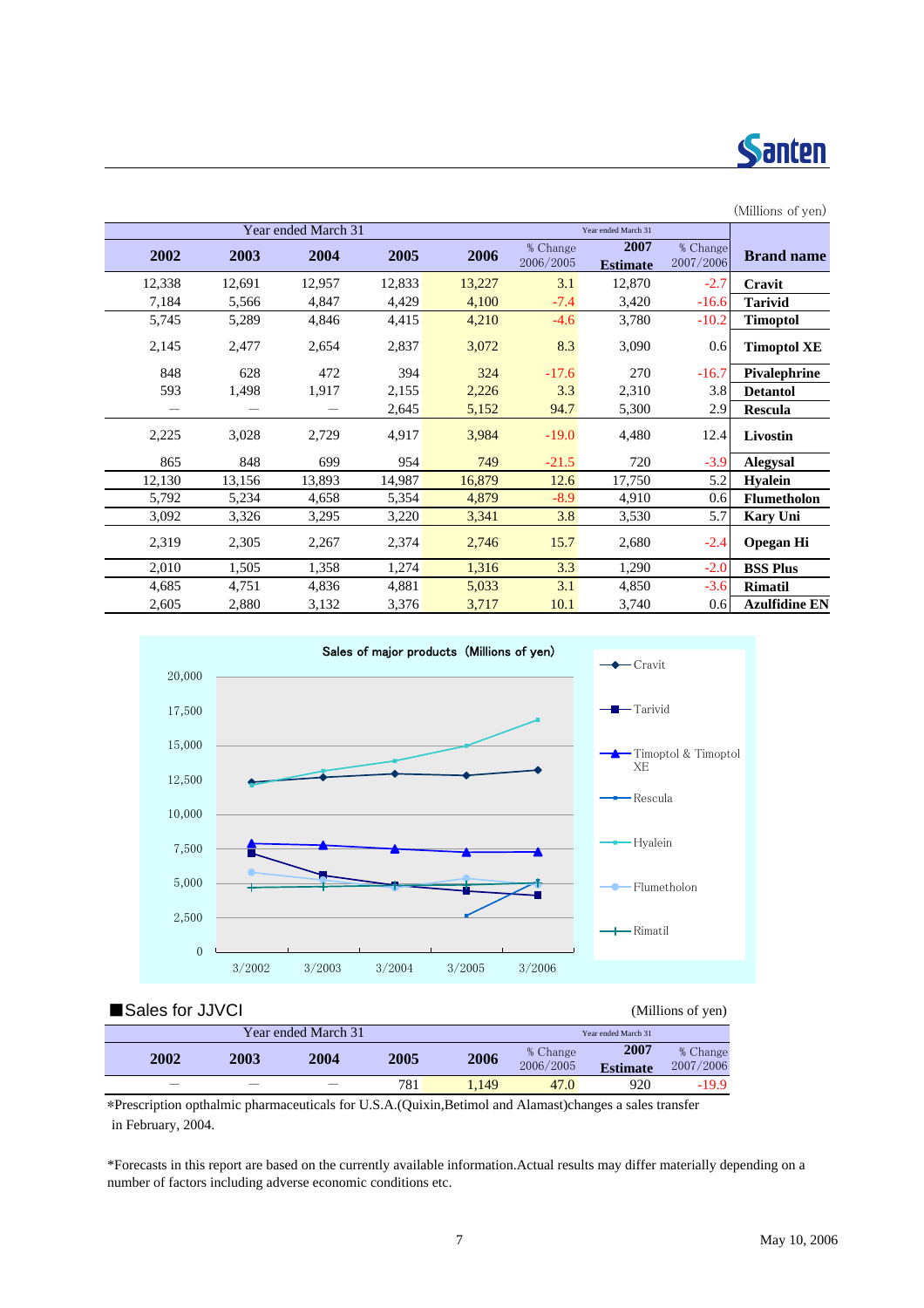# Sales details

| Sales by division<br>(Millions of yen) |        |        |        |        |        |                       |  |  |  |  |  |
|----------------------------------------|--------|--------|--------|--------|--------|-----------------------|--|--|--|--|--|
| <b>Year ended March 31</b>             | 2002   | 2003   | 2004   | 2005   | 2006   | % Change<br>2006/2005 |  |  |  |  |  |
| Prescription pharmaceuticals           | 78.149 | 79.345 | 80.061 | 84.298 | 90.251 | 7.1                   |  |  |  |  |  |
| Ophthalmic                             | 70.043 | 71,122 | 71.744 | 75.624 | 80,922 | 7.0                   |  |  |  |  |  |
| Anti-rheumatic drugs                   | 7.291  | 7.631  | 7.969  | 8.353  | 9.041  | 8.2                   |  |  |  |  |  |
| Other prescription pharmaceuticals     | 814    | 591    | 347    | 319    | 287    | $-10.0$               |  |  |  |  |  |
| OTC pharmaceuticals                    | 6.592  | 5,656  | 4,672  | 5.277  | 5.247  | $-0.6$                |  |  |  |  |  |
| Medical devices                        | 916    | 918    | 914    | 754    | 638    | $-15.4$               |  |  |  |  |  |
| Others                                 | 3.308  | 4.332  | 4.209  | 2.366  | 2.260  | $-4.5$                |  |  |  |  |  |
| Total net sales                        | 88,966 | 90,252 | 89,857 | 92.696 | 98,397 | 6.2                   |  |  |  |  |  |

# [Domestic] (Millions of yen)

| <b>Year ended March 31</b>         | 2002   | 2003   | 2004   | 2005   | 2006   | % Change<br>2006/2005 |
|------------------------------------|--------|--------|--------|--------|--------|-----------------------|
| Prescription pharmaceuticals       | 72,270 | 72,010 | 70,868 | 76,895 | 80,308 | 4.4                   |
| Ophthalmic                         | 64.425 | 64,009 | 62.717 | 68,383 | 71,215 | 4.1                   |
| Anti-rheumatic drugs               | 7,156  | 7,537  | 7,862  | 8.244  | 8,869  | 7.6                   |
| Other prescription pharmaceuticals | 688    | 463    | 288    | 267    | 223    | $-16.4$               |
| OTC pharmaceuticals                | 6,555  | 5,623  | 4.657  | 5,260  | 5,227  | $-0.6$                |
| Medical devices                    | 839    | 853    | 877    | 726    | 618    | $-14.9$               |
| Others                             | 982    | 1.245  | 1.073  | 562    | 629    | 11.9                  |
| Total net sales                    | 80,647 | 79,732 | 77.477 | 83,446 | 86,784 | 4.0                   |
| (Percentage of total net sales)    | 90.7%  | 88.3%  | 86.2%  | 90.0%  | 88.2%  |                       |

# [Overseas] (Millions of yen)

| , <del>,</del> , , , , , , , , ,   |       |        |        |       |        |                       |
|------------------------------------|-------|--------|--------|-------|--------|-----------------------|
| <b>Year ended March 31</b>         | 2002  | 2003   | 2004   | 2005  | 2006   | % Change<br>2006/2005 |
| Prescription pharmaceuticals       | 5,878 | 7,335  | 9,193  | 7,402 | 9,942  | 34.3                  |
| Ophthalmic                         | 5,617 | 7,112  | 9,027  | 7,241 | 9,706  | 34.0                  |
| Anti-rheumatic drugs               | 134   | 94     | 106    | 108   | 172    | 58.3                  |
| Other prescription pharmaceuticals | 126   | 128    | 58     | 52    | 64     | 22.4                  |
| OTC pharmaceuticals                | 36    | 32     | 14     | 16    | 20     | 20.9                  |
| Medical devices                    | 76    | 65     | 37     | 27    | 19     | $-28.5$               |
| Others                             | 2,325 | 3,086  | 3.135  | 1,803 | 1,631  | $-9.6$                |
| Total overseas sales               | 8,318 | 10.519 | 12,380 | 9,250 | 11,613 | 25.5                  |
| (Percentage of total net sales)    | 9.3%  | 11.7%  | 13.8%  | 10.0% | 11.8%  |                       |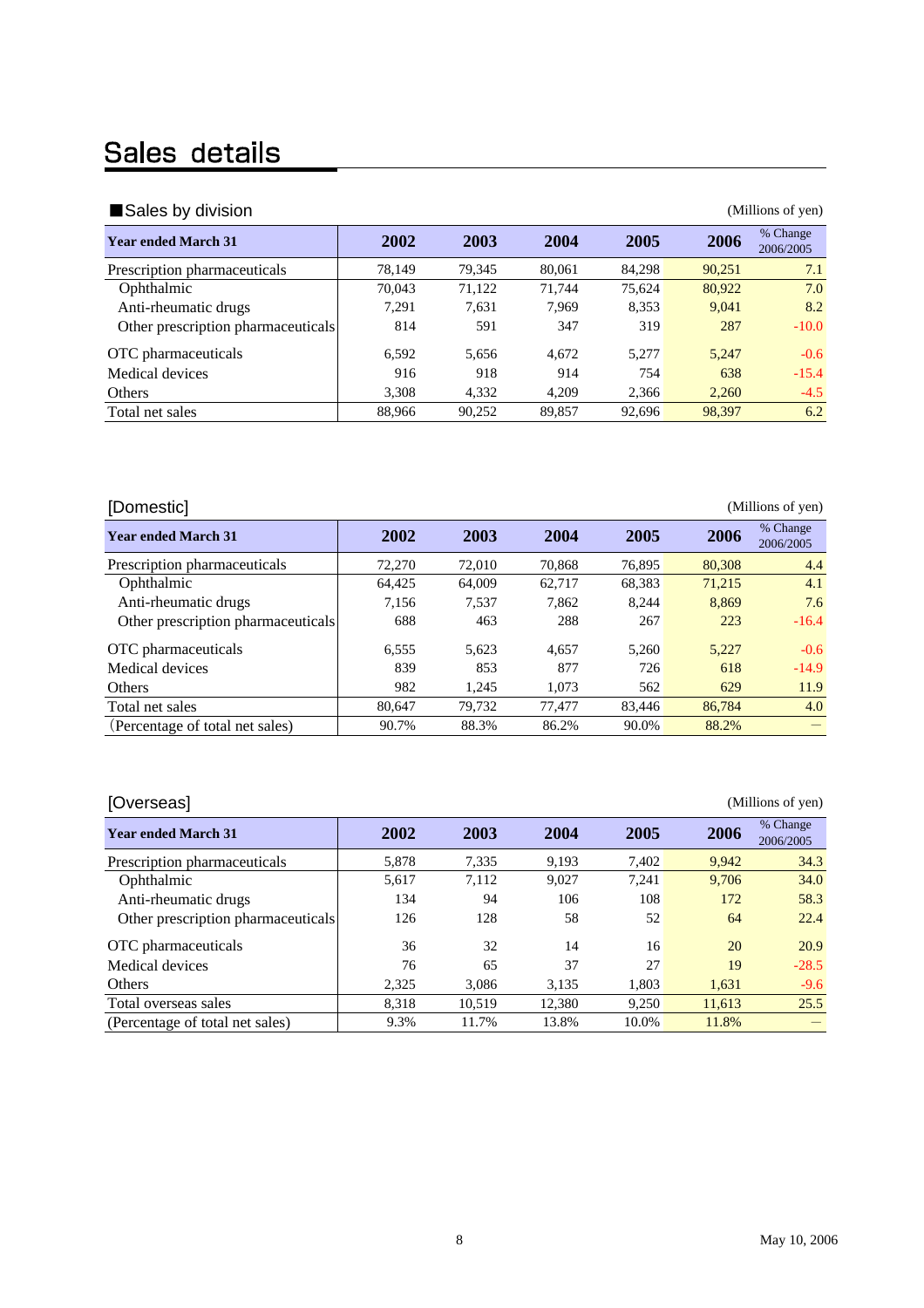# Breakdown by geographic segment



|                                             | <b>Year ended March 31</b>    | 2002         |      | 2003         |      | 2004         |      | 2005         |      | 2006         |      |
|---------------------------------------------|-------------------------------|--------------|------|--------------|------|--------------|------|--------------|------|--------------|------|
|                                             |                               | Million yen  | $\%$ | Million yen  | $\%$ | Million yen  | $\%$ | Million yen  | $\%$ | Million yen  | %    |
|                                             | Japan                         | 82,623       | 92.9 | 81,857       | 90.7 | 79,338       | 88.3 | 85,837       | 92.6 | 89,881       | 91.3 |
| Net sales by                                | Europe                        | 4,844        | 5.4  | 6,642        | 7.4  | 8,848        | 9.8  | 6,374        | 6.9  | 8,155        | 8.3  |
| geographic segment                          | Others                        | 1,497        | 1.7  | 1,752        | 1.9  | 1,671        | 1.9  | 484          | 0.5  | 360          | 0.4  |
|                                             | Total                         | 88,966 100.0 |      | 90,252 100.0 |      | 89,857 100.0 |      | 92,696 100.0 |      | 98,397 100.0 |      |
|                                             | Japan                         | 64,263       |      | 61,865       |      | 60,004       |      | 64,216       |      | 68,244       |      |
|                                             | Europe                        | 9,327        |      | 11,442       |      | 12,603       |      | 8,148        |      | 9,192        |      |
|                                             | Others                        | 9,385        |      | 10,482       |      | 8,255        |      | 3,798        |      | 3,927        |      |
|                                             | Total                         | 82,976       |      | 83,790       |      | 80,863       |      | 76,162       |      | 81,364       |      |
| Operating expenses by<br>geographic segment | Corporate and<br>eliminations | $-5,800$     |      | $-6,234$     |      | $-5,531$     |      | $-2,448$     |      | $-3,961$     |      |
|                                             | Consolidated total            | 77,175       |      | 77,555       |      | 75,332       |      | 73,713       |      | 77,402       |      |
|                                             | Japan                         | 18,879       |      | 20,652       |      | 20,351       |      | 22,169       |      | 22,623       |      |
|                                             | Europe                        | $-3,384$     |      | $-3,816$     |      | $-2,599$     |      | $-149$       |      | 951          |      |
|                                             | Others                        | $-473$       |      | $-1,082$     |      | $-548$       |      | $-743$       |      | $-708$       |      |
|                                             | Total                         | 15,021       |      | 15,753       |      | 17,204       |      | 21,276       |      | 22,866       |      |
| Operating income by<br>geographic segment   | Corporate and<br>eliminations | $-3,230$     |      | $-3,056$     |      | $-2,678$     |      | $-2,294$     |      | $-1,871$     |      |
|                                             | Consolidated total            | 11,790       |      | 12,697       |      | 14,525       |      | 18,982       |      | 20,995       |      |

# ■Breakdown by geographic segment

Europe: Finland, Germany and Sweden

Others: U.S.A., Korea and Taiwan

**Note:** Sales of prescription ophthalmics in the U.S.A. are included in sales in Europe.

## ■Overseas sales

| <b>Year ended March 31</b> | 2002        |      |              | 2003 |             | 2004  |             | 2005 |              | 2006 |  |
|----------------------------|-------------|------|--------------|------|-------------|-------|-------------|------|--------------|------|--|
|                            | Million yen | $\%$ | Million yen  | %    | Million yen | %     | Million yen | %    | Million yen  | $\%$ |  |
| Europe                     | 3.009       | 36.2 | 3.505        | 33.3 | 4.370       | 35.3  | 4.794       | 51.8 | 6.089        | 52.4 |  |
| North America              | 3.499       | 42.1 | 4.649        | 44.2 | 5.813       | 47.0  | 1.703       | 18.4 | 1.915        | 16.5 |  |
| Others                     | 1.809       | 21.7 | 2.364        | 22.5 | 2.196       | 17.7  | 2.752       | 29.8 | 3.608        | 31.1 |  |
| Total                      | 8.318 100.0 |      | 10.519 100.0 |      | 12.380      | 100.0 | 9.250 100.0 |      | 11.613 100.0 |      |  |

Europe: Finland, Russia, Sweden, Germany and Norway

North America: U.S.A. and Canada

Others: Asian countries

**Note:** Overseas sales represent sales generated in countries or regions other than Japan by Santen Pharmaceutical Co., Ltd. and its subsidiaries.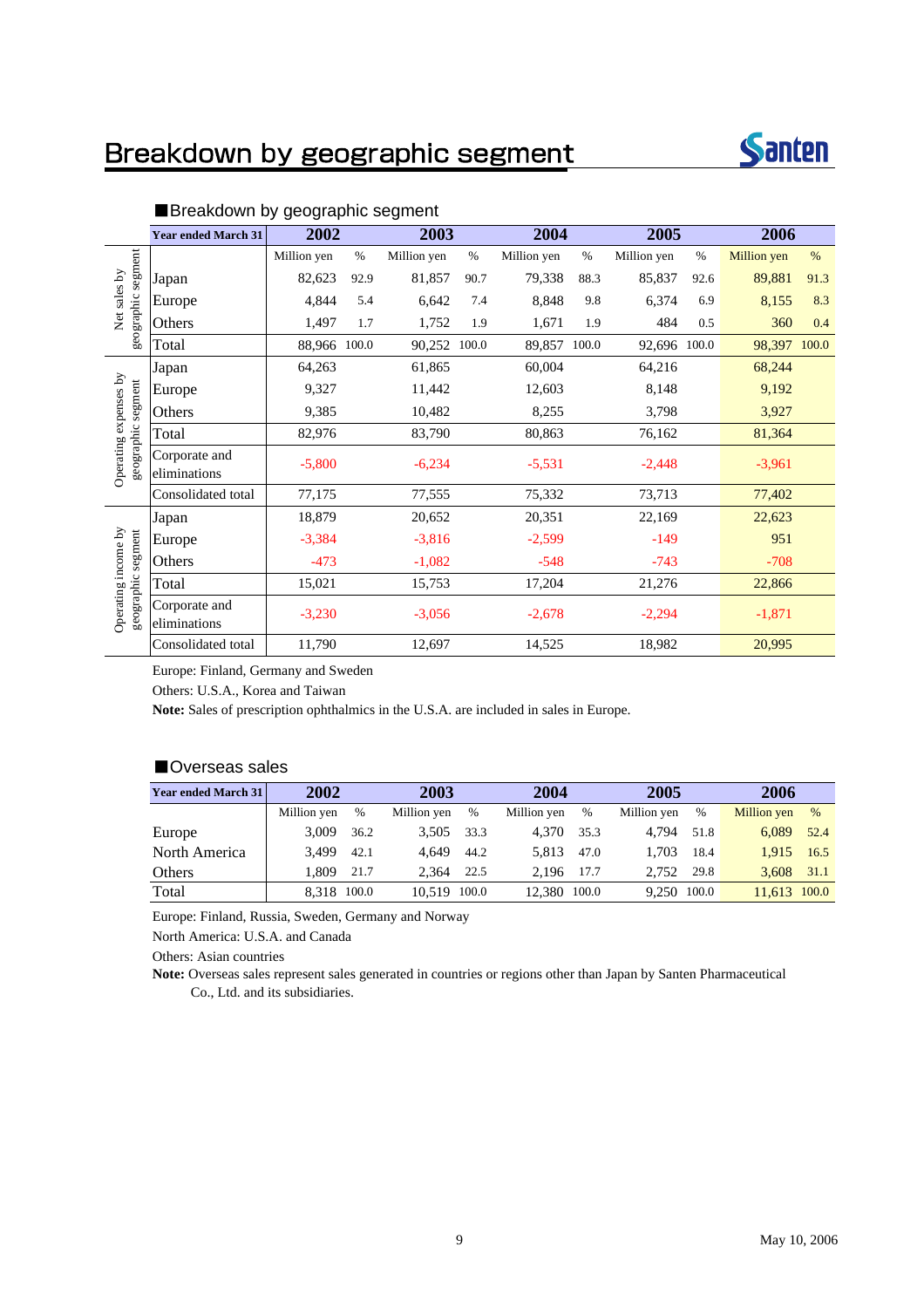# **Consolidated balance sheets**

| <b>Assets</b>                          |               |      |               |      |               |      |               |      | (Millions of yen) |      |
|----------------------------------------|---------------|------|---------------|------|---------------|------|---------------|------|-------------------|------|
| <b>March 31</b>                        | 2002          |      | 2003          |      | 2004          |      | 2005          |      | 2006              |      |
|                                        |               | $\%$ |               | $\%$ |               | $\%$ |               | $\%$ |                   | $\%$ |
| <b>Current assets</b>                  | 86,064        | 56.6 | 83,431        | 56.7 | 91,230        | 60.7 | 82,735        | 59.1 | 93,892            | 62.4 |
| Cash and deposits                      | 24,185        |      | 23,136        |      | 33.629        |      | 23,948        |      | 34,583            |      |
| Notes and accounts<br>receivable-trade | 39,415        |      | 32,516        |      | 32,456        |      | 35,625        |      | 34,423            |      |
| Marketable securities                  | 4,131         |      | 7,771         |      | 9,303         |      | 9,046         |      | 11,201            |      |
| Inventories                            | 12,371        |      | 11,684        |      | 10,393        |      | 9,826         |      | 9,837             |      |
| Deferred tax assets                    | 1,870         |      | 1,201         |      | 2,255         |      | 1,625         |      | 1,651             |      |
| Other current assets                   | 4,157         |      | 7,262         |      | 3,448         |      | 2,681         |      | 2,196             |      |
| Allowance for doubtful<br>receivables  | $-67$         |      | $-141$        |      | $-256$        |      | $-18$         |      | $-1$              |      |
| <b>Fixed assets</b>                    | 66,038        | 43.4 | 63,716        | 43.3 | 59,006        | 39.3 | 57,244        | 40.9 | 56,552            | 37.6 |
| Tangible assets                        | 42,159        | 27.7 | 40,850        | 27.8 | 37,237        | 24.8 | 32,676        | 23.3 | 30,395            | 20.2 |
| Buildings and structures               | 18,562        |      | 20,351        |      | 20,577        |      | 18,826        |      | 17,119            |      |
| Machinery, equipment and<br>vehicles   | 1,926         |      | 1,958         |      | 1,882         |      | 2,114         |      | 2,021             |      |
| Land                                   | 11,009        |      | 10,990        |      | 10,645        |      | 9,486         |      | 9,063             |      |
| Construction in progress               | 8,200         |      | 4,966         |      | 1,750         |      | 181           |      | 274               |      |
| Other tangibles                        | 2,460         |      | 2,582         |      | 2,382         |      | 2,067         |      | 1,916             |      |
| Intangible assets                      | 5,164         | 3.4  | 4,781         | 3.2  | 4,000         | 2.7  | 3,318         | 2.4  | 2,951             | 2.0  |
| Goodwill                               | 2,260         |      | 1,598         |      | 1,323         |      | 1,015         |      | 709               |      |
| Software                               | 992           |      | 911           |      | 1,207         |      | 1,182         |      | 1,035             |      |
| Consolidation adjustments              | 17            |      | 13            |      | 10            |      | 6             |      | 2                 |      |
| Other intangibles                      | 1,893         |      | 2,256         |      | 1,458         |      | 1,113         |      | 1,204             |      |
| Investments and other assets           | 18,715        | 12.3 | 18,085        | 12.3 | 17,769        | 11.8 | 21,250        | 15.2 | 23,205            | 15.4 |
| Investment securities                  | 9,821         |      | 9,945         |      | 11,482        |      | 14,313        |      | 17,715            |      |
| Deferred tax assets                    | 2,515         |      | 2,331         |      | 1,814         |      | 1,051         |      | 379               |      |
| Other assets                           | 6,392         |      | 5,808         |      | 4,476         |      | 5,885         |      | 5,109             |      |
| Allowance for doubtful<br>receivables  | $-13$         |      | $-0$          |      | $-3$          |      |               |      |                   |      |
| <b>Deferred assets</b>                 |               |      |               |      |               |      |               |      | 13                | 0.0  |
| <b>Total assets</b>                    | 152,103 100.0 |      | 147,147 100.0 |      | 150.237 100.0 |      | 139,979 100.0 |      | 150,458 100.0     |      |

# 【Major variances between March 31, 2005 and March 31, 2006】

| <b>Cash and deposits:</b>                      | Due to the increase in income before income taxes and the decrease in the payment of income<br>taxes.      |
|------------------------------------------------|------------------------------------------------------------------------------------------------------------|
| <b>Notes and accounts</b><br>receivable-trade: | Due to the decrease in the sales of anti-allergy ophthalmics for the 4 <sup>th</sup> quarter, 2006 mainly. |
| <b>Marketable securities:</b>                  | Due to the purchase of commercial paper of 1,800 million yen.                                              |
| Tangible assets:                               | Due to the impairment loss of 909 million yen on the property for the distribution service.                |
| <b>Investment securities:</b>                  | Due to the increase in fair value of investment securities.                                                |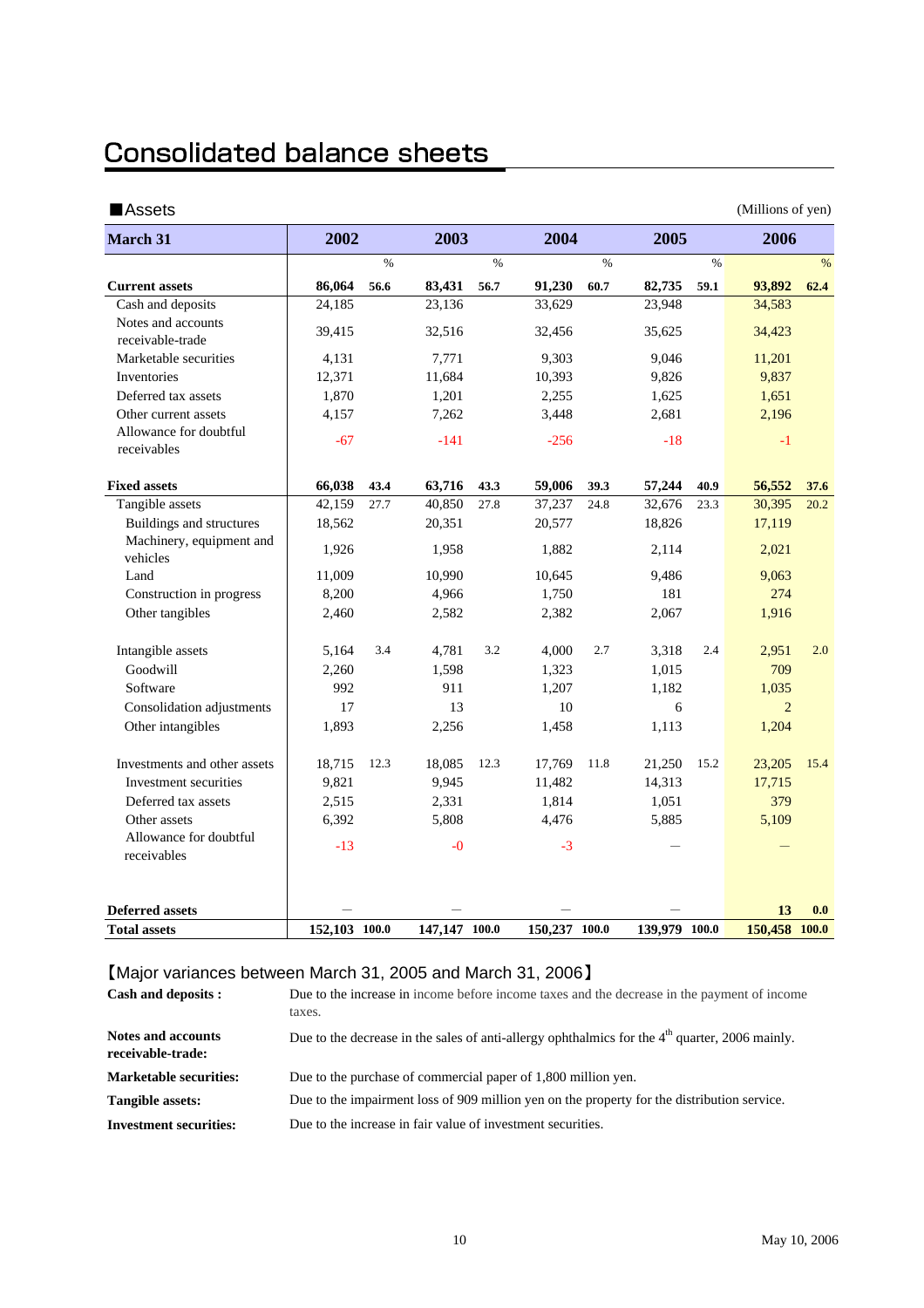

### ■Liabilities and shareholders' equity and the state of yen) and the state of yen (Millions of yen) **March 31** % and  $\%$  with  $\%$  and  $\%$  and  $\%$  and  $\%$  and  $\%$  and  $\%$  and  $\%$ **Current liabilities 26,334 17.3 39,637 26.9 27,153 18.1 22,221 15.9 24,110 16.0** Accounts payable-trade 4,798 5,476 5,039 6,122 5,630 Current portion of  $\frac{19,945}{\text{convertible bonds}}$  - 19,945 - - - - -Current portion of longterm  $1,417$   $416$   $416$   $416$   $416$   $416$   $416$   $416$   $416$   $416$   $416$   $416$   $416$   $416$   $416$   $416$   $416$   $416$   $416$   $416$   $416$   $416$   $416$   $416$   $416$   $416$   $416$   $416$   $416$   $416$   $416$   $416$   $416$   $416$   $416$   $416$ Other payables 11,754 9,117 8,853 8,577 9,308 Income taxes payable 3,428 1 8,132 3,413 4,946 Consumption taxes payable 484 283 566 475 468 Reserve for bonuses 2,311 2,432 2,228 2,481 2,483 Other reserves 1,067 741 650 199 81 Other current liabilities 1,071 1,222 1,265 682 1,023 **Noncurrent liabilities 30,668 20.2 10,384 7.1 19,584 13.0 9,518 6.8 7,710 5.1** Convertible bonds 19,945 Long-term debt 13,103 2,686 12,270 6,614 5,446 Other payables - long-term  $\vert$  - 86 84 636 381 Retirement and severance benefits for employee 5,156 5,288 5,331 1,455 1,243 Retirement and severance benefits for directors and auditors 444 465 441 402 462 Deffered tax liabilities 134 32 26 23 20 Other liabilities 1,983 1,825 1,429 386 155 **Total liabilities 57,002 37.5 50,021 34.0 46,737 31.1 31,740 22.7 31,820 21.1** Common stock 6,214 6,214 6,214 6,214 6,247 6,319 Additional paid-in capital  $\begin{array}{cccc} 6,908 & 6,908 & 6,908 & 6,942 & 7,014 \end{array}$ Retained earnings 183,892 90,551 91,844 95,901 104,133 Unrealized holding gains on securities and the term of the term of the term of the term of the term of the term of term of the term of term of the term of term of the term of the term of term of the term of term of term of term of term of the term Foreign currency translation adjustments -2,382 -3,566 -2,853 -2,826 -2,735 Treasury stock at cost  $-5$   $-3,276$   $-40$   $-74$   $-90$ **Total shareholders' equity 95,101 62.5 97,125 66.0 103,499 68.9 108,239 77.3 118,637 78.9 Total liabilities and shareholders' equity 152,103 100.0 147,147 100.0 150,237 100.0 139,979 100.0 150,458 100.0 2002 2003 2004 2005 2006**

# 【Major variances between March 31, 2005 and March 31, 2006】

**Income taxes payable:**

Due to the increase in income taxes driven by the increase in income before income taxes.

**Long-term debt:**

Due to the repayment of the bank loan ahead of schedule.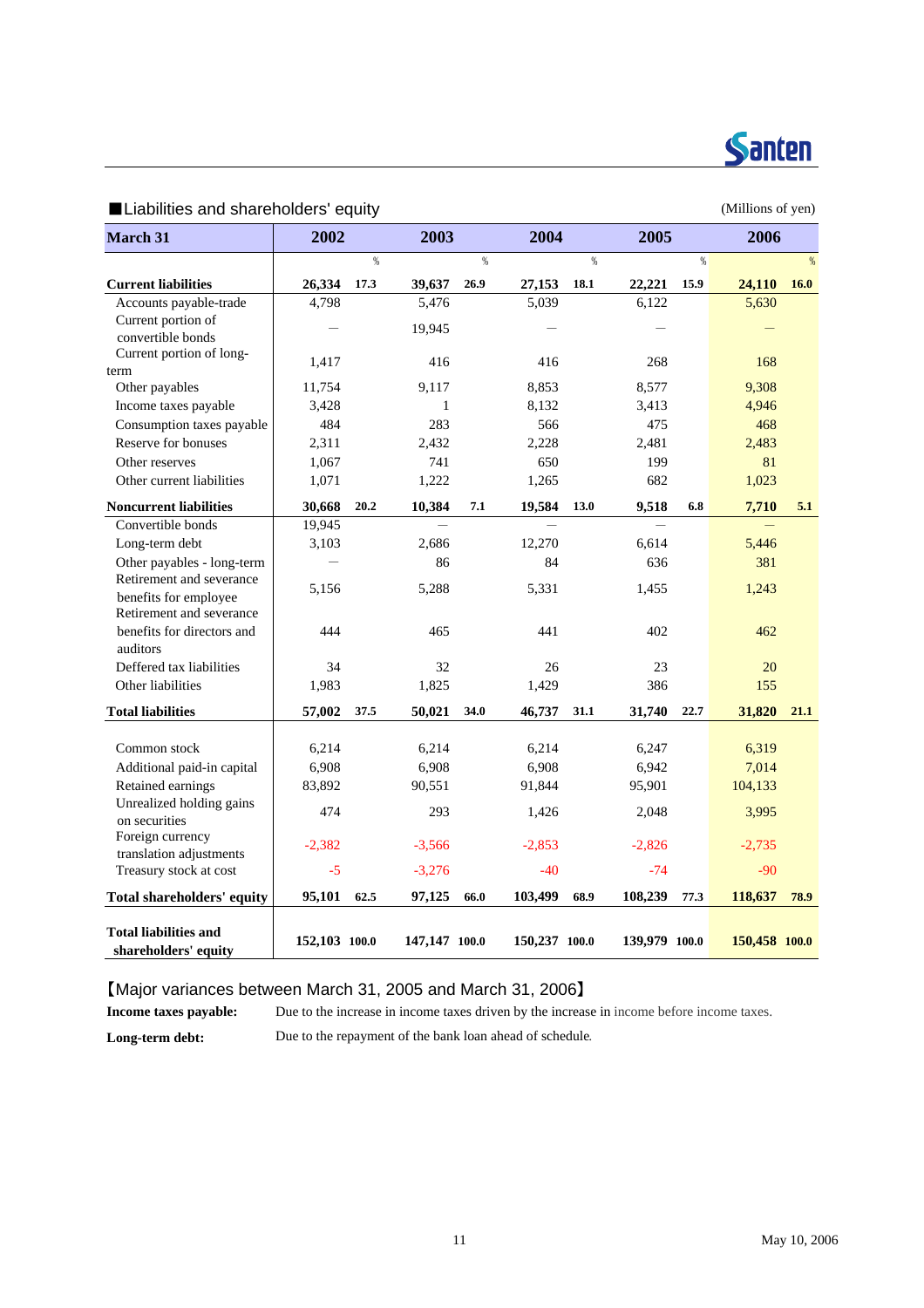# Consolidated statements of cash flows

|                                                                                    |                          |                          |                          |                          | (Millions of yen) |
|------------------------------------------------------------------------------------|--------------------------|--------------------------|--------------------------|--------------------------|-------------------|
| Year ended March 31                                                                | 2002                     | 2003                     | 2004                     | 2005                     | 2006              |
| I. Cash flows from operating activities:                                           |                          |                          |                          |                          |                   |
| Income before income taxes                                                         | 12,678                   | 9,947                    | 13,774                   | 18,436                   | 20,341            |
| Depreciation and amortization                                                      | 5,333                    | 4,311                    | 4,521                    | 4,749                    | 4,824             |
| Loss on impairment of fixed assets<br>increase/decrease for remement and severance |                          |                          | 376                      | 823                      | 909               |
| $h_{\alpha\alpha\alpha}f_{\alpha\alpha}$                                           | 97                       | 132                      | 43                       | $-2,550$                 | $-212$            |
| Interest and dividend income                                                       | $-304$                   | $-268$                   | $-239$                   | $-249$                   | $-261$            |
| Gains on insurance received                                                        |                          | $\overline{\phantom{0}}$ | $-1.712$                 | $-114$                   | $-74$             |
| Interest expense                                                                   | 465                      | 480                      | 365                      | 182                      | 93                |
| Increase/decrease in trade receivables                                             | 1,804                    | 6,965                    | $-315$                   | $-3,082$                 | 1,407             |
| Increase/decrease in inventories                                                   | $-183$                   | 647                      | 1,342                    | 594                      | $-18$             |
| Increase/decrease in trade accounts payable                                        | $-2,137$                 | 660                      | $-440$                   | 1,065                    | $-495$            |
| Other, net                                                                         | $-2,509$                 | $-753$                   | 1,045                    | $-2,262$                 | 570               |
| Subtotal                                                                           | 15,244                   | 22,122                   | 18,761                   | 17,592                   | 27,085            |
| Interest and divided income received                                               | 227                      | 140                      | 232                      | 246                      | 265               |
| Interest expense paid                                                              | $-464$                   | $-458$                   | $-328$                   | $-183$                   | $-95$             |
| Insurance received                                                                 | $\overline{\phantom{0}}$ | $\overline{\phantom{0}}$ | 3,003                    | 198                      | 129               |
| Income taxes paid                                                                  | $-8,065$                 | $-5,996$                 | $-453$                   | $-11,235$                | $-6,507$          |
| Income taxes refunded                                                              |                          | $\overline{\phantom{0}}$ | 1,980                    | $\overline{\phantom{0}}$ |                   |
| Net cash provided by operating activities                                          | 6,941                    | 15,807                   | 23,196                   | 6.619                    | 20.878            |
|                                                                                    |                          |                          |                          |                          |                   |
| II. Cash flows from investing activities:                                          |                          |                          |                          |                          |                   |
| Increase in fixed deposits                                                         | $-2,840$                 | $-1,251$                 | $-622$                   | $-1,548$                 | $-803$            |
| Decrease in fixed deposits                                                         | 1,697                    | 1,810                    | 915                      | 2,904                    | 1,041             |
| Payments for acquisition of marketable securities                                  | $-0$                     | $-4,000$                 | $-6,399$                 | $-4,499$                 |                   |
| Proceeds from sale of marketable securities                                        | 200                      | 3,043                    | 10,604                   | 4,817                    | 504               |
| Payments for acquisition of fixed assets                                           | $-6,585$                 | $-7,045$                 | $-3,225$                 | $-4,906$                 | $-2,106$          |
| Proceeds from sale of fixed assets                                                 |                          |                          | 3,770                    | 2,488                    | 29                |
| Purchase of investment securities                                                  | $-267$                   | $-3,703$                 | $-510$                   | $-3,229$                 | $-57$             |
| Proceeds from sale of investment securities                                        | 856                      | 472                      | 1,073                    | 1,059                    | 20                |
| Payment for acquisition of shares of subsidiaries due                              |                          |                          |                          |                          |                   |
| to change in consolidation                                                         | $-537$                   |                          |                          |                          |                   |
| Other, net                                                                         | 1,101                    | 723                      | $-359$                   | 7                        | 41                |
| Net cash provided by investing activities                                          | $-6,373$                 | $-9,951$                 | 5,246                    | $-2,907$                 | $-1,330$          |
|                                                                                    |                          |                          |                          |                          |                   |
| III. Cash flows from financing activities:                                         |                          |                          |                          |                          |                   |
| Proceeds from long-term debt                                                       |                          |                          | 10,000                   |                          |                   |
| Repayment of long-term debt                                                        | $-624$                   | $-1,420$                 | $-416$                   | $-5,804$                 | $-1,268$          |
| Redemption of convertible bonds                                                    |                          |                          | $-19,945$                |                          |                   |
| Purchase of treasury stock                                                         | $-3,313$                 | $-3,273$                 | $-3$                     | $-2,582$                 | $-15$             |
| Proceeds from sale of treasury stock                                               | 90                       |                          | $\overline{\phantom{0}}$ | $\boldsymbol{0}$         | $\mathbf{0}$      |
| Dividens paid                                                                      | $-1,854$                 | $-1,812$                 | $-1,758$                 | $-4,393$                 | $-4,759$          |
| Other, net                                                                         | 17                       | $\overline{\phantom{0}}$ |                          | 68                       | 143               |
| Net cash provided by financing activities                                          | $-5,683$                 | $-6,507$                 | $-12,122$                | $-12,711$                | $-5,900$          |
| IV. Effect of exchange rate changes on cash                                        | 176                      | 84                       | 49                       | $-42$                    | 75                |
| and cash equivalents                                                               |                          |                          |                          |                          |                   |
| V. Net increase/decrease in cash and cash equivalents                              | $-4,939$                 | $-566$                   | 16,369                   | $-9,042$                 | 13,723            |
| VI. Cash and cash equivalents, beginning of year                                   | 30,555                   | 25,619                   | 25,053                   | 41,422                   | 32,380            |
| VII. Effect from consolidating subsidiaries previously                             | 4                        |                          |                          |                          |                   |
| unconsolidated on cash and cash equivalents                                        |                          |                          |                          |                          |                   |
| VIII. Cash and cash equivalents, end of year                                       | 25,619                   | 25,053                   | 41,422                   | 32,380                   | 46,104            |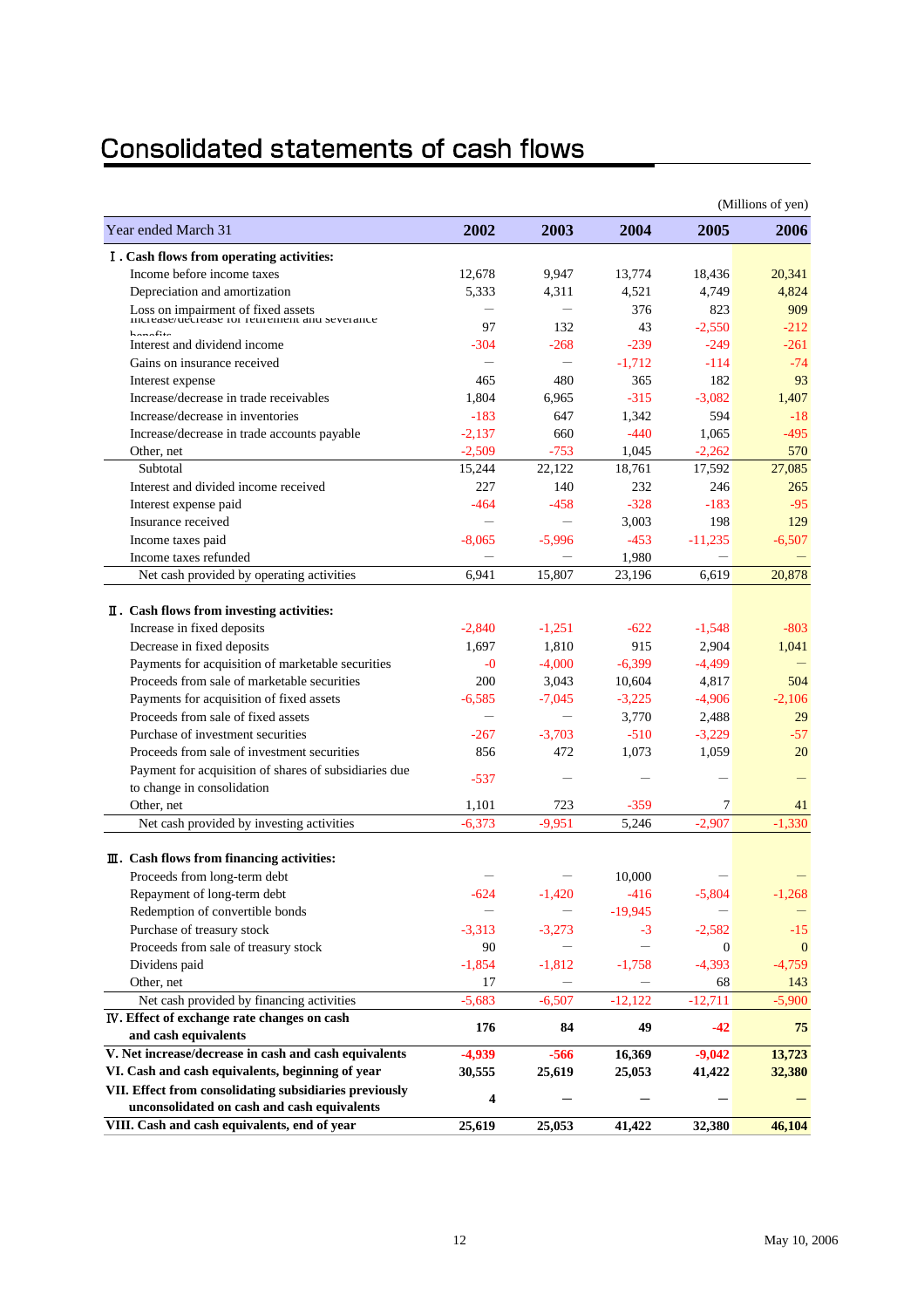# Capital expenditures and number of employees



# ■Capital expenditures (Millions of yen) **Year ended March 31** 2002 2003 2004 2005 2006 2007 **Estimate** Consolidated 1.574 8,516 4,134 2,871 1,674 1,420 2,920 Non-consolidated 1.507 3,820 2,291 1,178 1,232 2,280

**Note:** Includes investment in manufacturing facilities to be spent on a lease contract basis.

#### 【Major items】

・Remodeling of existing production facilities

・Replacing of machinery for research and development

| Depreciation and amortization<br>(Millions of yen) |       |       |       |       |       |                         |  |  |  |
|----------------------------------------------------|-------|-------|-------|-------|-------|-------------------------|--|--|--|
| <b>Year ended March 31</b>                         | 2002  | 2003  | 2004  | 2005  | 2006  | 2007<br><b>Estimate</b> |  |  |  |
| Manufacturing cost                                 | 1,783 | 1,549 | 1,626 | 1,613 | 1,546 | 1,530                   |  |  |  |
| Selling, general and<br>administrative expenses    | 829   | 699   | 746   | 740   | 626   | 560                     |  |  |  |
| R&D expenses                                       | 1,190 | 1.224 | 1,499 | 1,312 | 1,157 | 1,230                   |  |  |  |
| Others                                             | 34    | 164   | 40    | 30    | 12    | 100                     |  |  |  |
| Consolidated                                       | 3,837 | 3,638 | 3.914 | 3,696 | 3,343 | 3,420                   |  |  |  |
| Non-consolidated                                   | 3,347 | 2.967 | 3,219 | 3.005 | 2.674 | 2.700                   |  |  |  |

| (Millions of yen)<br>Lease expenses |       |      |      |       |       |                         |  |  |  |
|-------------------------------------|-------|------|------|-------|-------|-------------------------|--|--|--|
| <b>Year ended March 31</b>          | 2002  | 2003 | 2004 | 2005  | 2006  | 2007<br><b>Estimate</b> |  |  |  |
| Consolidated                        | 1.879 | 675  | 784  | 1.012 | 1.104 | 1,100                   |  |  |  |
| Manufacturing cost                  | 1.817 | 588  | 656  | 891   | 994   | 940                     |  |  |  |
| Non-consolidated                    | 1.879 | 675  | 784  | 1.012 | 1.104 | 1,100                   |  |  |  |

# ■Number of employees

| <b>Year ended March 31</b>           | 2002  | 2003  | 2004  | 2005  | 2006  |
|--------------------------------------|-------|-------|-------|-------|-------|
| Consolidated                         | 2.463 | 2,500 | 2,335 | 2,308 | 2,312 |
| Sales division                       | 884   | 862   | 771   | 790   | 785   |
| Production division                  | 878   | 909   | 883   | 827   | 787   |
| R&D division                         | 479   | 485   | 455   | 460   | 483   |
| Corporate or back-office<br>division | 222   | 244   | 226   | 231   | 257   |
| Non-consolidated                     | 1,702 | 1.740 | 1.694 | 1.691 | 1.695 |

\*Forecasts in this report are based on the currently available information.Actual results may differ materially depending on a number of factors including adverse economic conditions etc.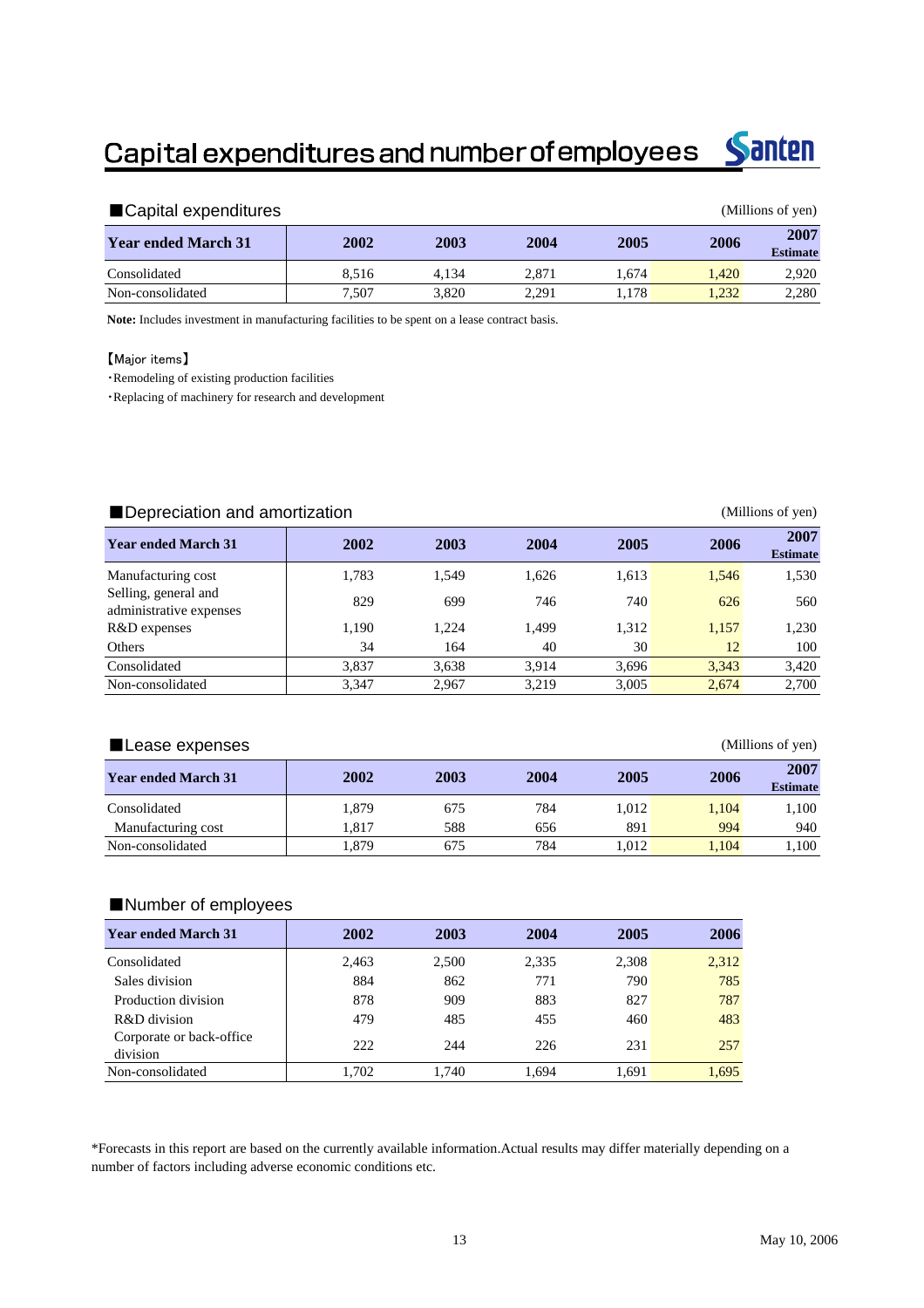# **Affiliated companies**

# ■Santen group



## ■Consolidated subsidiaries 【Domestic】

| Santen Distribution Co., Ltd. |                                              |                                         |                |              |      |  |  |  |  |  |  |  |
|-------------------------------|----------------------------------------------|-----------------------------------------|----------------|--------------|------|--|--|--|--|--|--|--|
| Main business                 |                                              | Storage and shipping of pharmaceuticals |                |              |      |  |  |  |  |  |  |  |
| Location                      | Osaka, Japan                                 | Paid-in capital                         | 30 million yen | Equity owned | 100% |  |  |  |  |  |  |  |
|                               |                                              |                                         |                |              |      |  |  |  |  |  |  |  |
| Claire Co., Ltd.              |                                              |                                         |                |              |      |  |  |  |  |  |  |  |
| <b>Main business</b>          | Cleaning of antidust and sterilized clothing |                                         |                |              |      |  |  |  |  |  |  |  |
| Location                      | Shiga, Japan                                 | Paid-in capital                         | 90 million yen | Equity owned | 100% |  |  |  |  |  |  |  |
|                               |                                              |                                         |                |              |      |  |  |  |  |  |  |  |
| Goyokigyo Co., Ltd.           |                                              |                                         |                |              |      |  |  |  |  |  |  |  |
| Main husiness                 | $\overline{\phantom{a}}$                     |                                         |                |              |      |  |  |  |  |  |  |  |

| Goyokigyo Co., Ltd.  |                          |                 |                |              |      |  |  |  |  |
|----------------------|--------------------------|-----------------|----------------|--------------|------|--|--|--|--|
| <b>Main business</b> | $\overline{\phantom{a}}$ |                 |                |              |      |  |  |  |  |
| Location             | Osaka, Japan             | Paid-in capital | 90 million ven | Equity owned | 100% |  |  |  |  |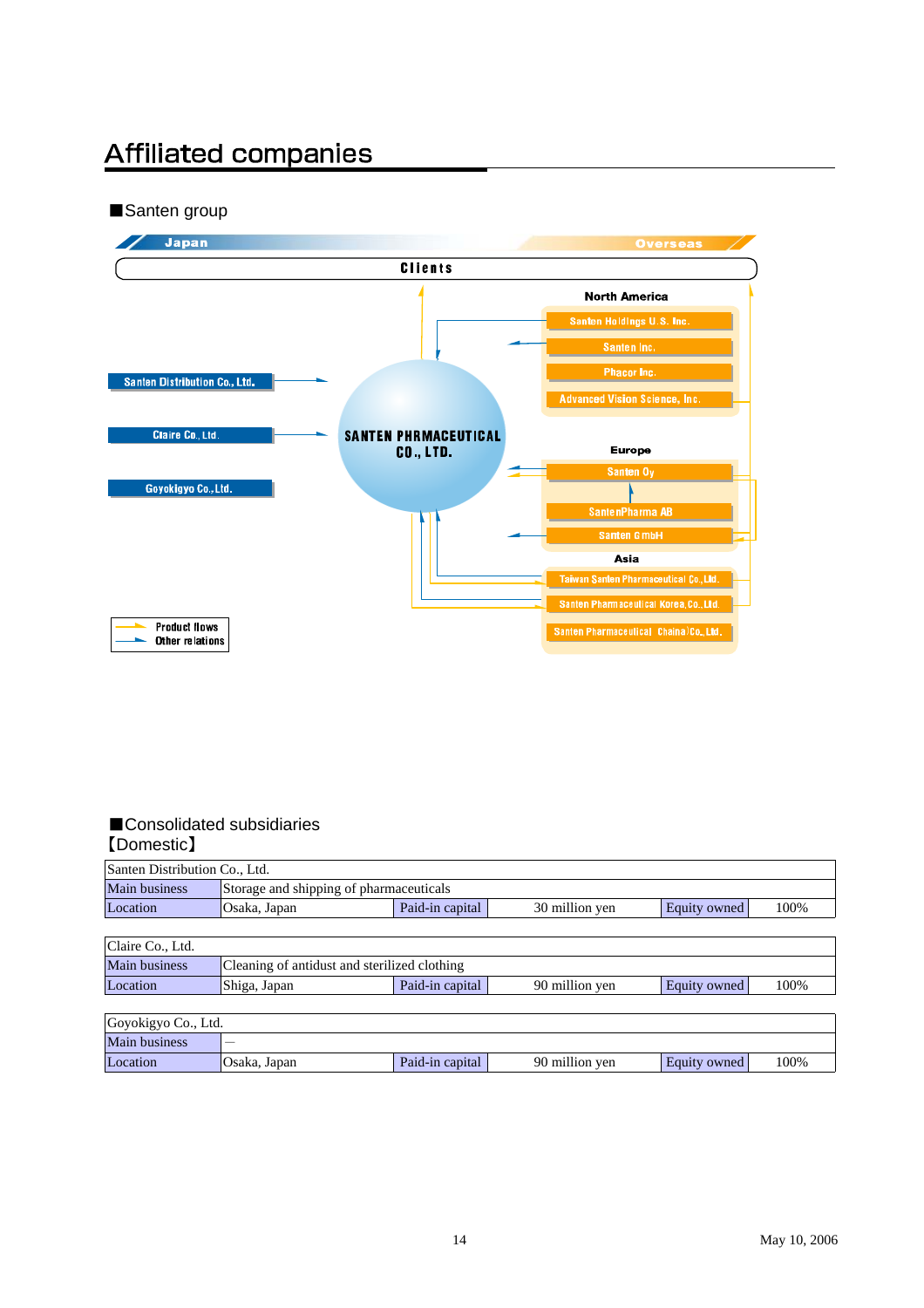

| [Overseas]                             |                                                          |                 |                                |                     |           |
|----------------------------------------|----------------------------------------------------------|-----------------|--------------------------------|---------------------|-----------|
| Santen Holdings U.S. Inc.              |                                                          |                 |                                |                     |           |
| Main business                          | Holding company for North American business              |                 |                                |                     |           |
| Location                               | California, U.S.A.                                       | Paid-in capital | 24.784 thousand US\$           | Equity owned        | 100%      |
|                                        |                                                          |                 |                                |                     |           |
| Santen Inc.                            |                                                          |                 |                                |                     |           |
| <b>Main business</b>                   | Clinical development of pharmaceuticals                  |                 |                                |                     |           |
| Location                               | California, U.S.A.                                       | Paid-in capital | 8,765 thousand US\$            | Equity owned        | $100\% *$ |
| Phacor Inc.                            |                                                          |                 |                                |                     |           |
| Main business                          |                                                          |                 |                                |                     |           |
| Location                               | California, U.S.A.                                       | Paid-in capital | 10 thousand US\$               | <b>Equity owned</b> | 100%*     |
| Advanced Vision Science, Inc.          |                                                          |                 |                                |                     |           |
| <b>Main business</b>                   | Research and development of medical devices              |                 |                                |                     |           |
| Location                               | California, U.S.A.                                       | Paid-in capital | 10 thousand US\$               | Equity owned        | 100%*     |
|                                        |                                                          |                 |                                |                     |           |
| Santen Oy                              |                                                          |                 |                                |                     |           |
| <b>Main business</b>                   | Development, production and marketing of pharmaceuticals |                 |                                |                     |           |
| Location                               | Tampere, Finland                                         | Paid-in capital | 20,000 thousand euros          | Equity owned        | 100%      |
| SantenPharma AB                        |                                                          |                 |                                |                     |           |
| Main business                          | Marketing support of pharmaceuticals                     |                 |                                |                     |           |
| Location                               | Stockholm, Sweden                                        | Paid-in capital | 500 thousand S.KR              | Equity owned        | 100%      |
|                                        |                                                          |                 |                                |                     |           |
| Santen GmbH                            |                                                          |                 |                                |                     |           |
| Main business                          | Marketing of pharmaceuticals and business development    |                 |                                |                     |           |
| Location                               | Germaring, Germany                                       | Paid-in capital | 25 thousand euros              | Equity owned        | 100%      |
|                                        |                                                          |                 |                                |                     |           |
|                                        | Taiwan Santen Pharmaceutical Co., Ltd.                   |                 |                                |                     |           |
| Main business                          | Import and marketing of pharmaceuticals                  |                 |                                |                     |           |
| Location                               | Taipei, Taiwan                                           | Paid-in capital | 42,000 thousand Taiwan dollars | Equity owned        | 100%      |
| Santen Pharmaceutical Korea, Co., Ltd. |                                                          |                 |                                |                     |           |
| Main business                          | Import and marketing of pharmaceuticals                  |                 |                                |                     |           |
| Location                               | Seoul, Korea                                             | Paid-in capital | $1,500,000$ thousand won       | Equity owned        | 100%      |
|                                        |                                                          |                 |                                |                     |           |
|                                        | Santen Pharmaceutical (China) Co., Ltd.                  |                 |                                |                     |           |
| Main business                          |                                                          |                 |                                |                     |           |
| Location                               | Suzhou, China                                            | Paid-in capital | 345 million yen                | <b>Equity owned</b> | 100%      |

\* Indirect investment through Santen Holdings U.S. Inc.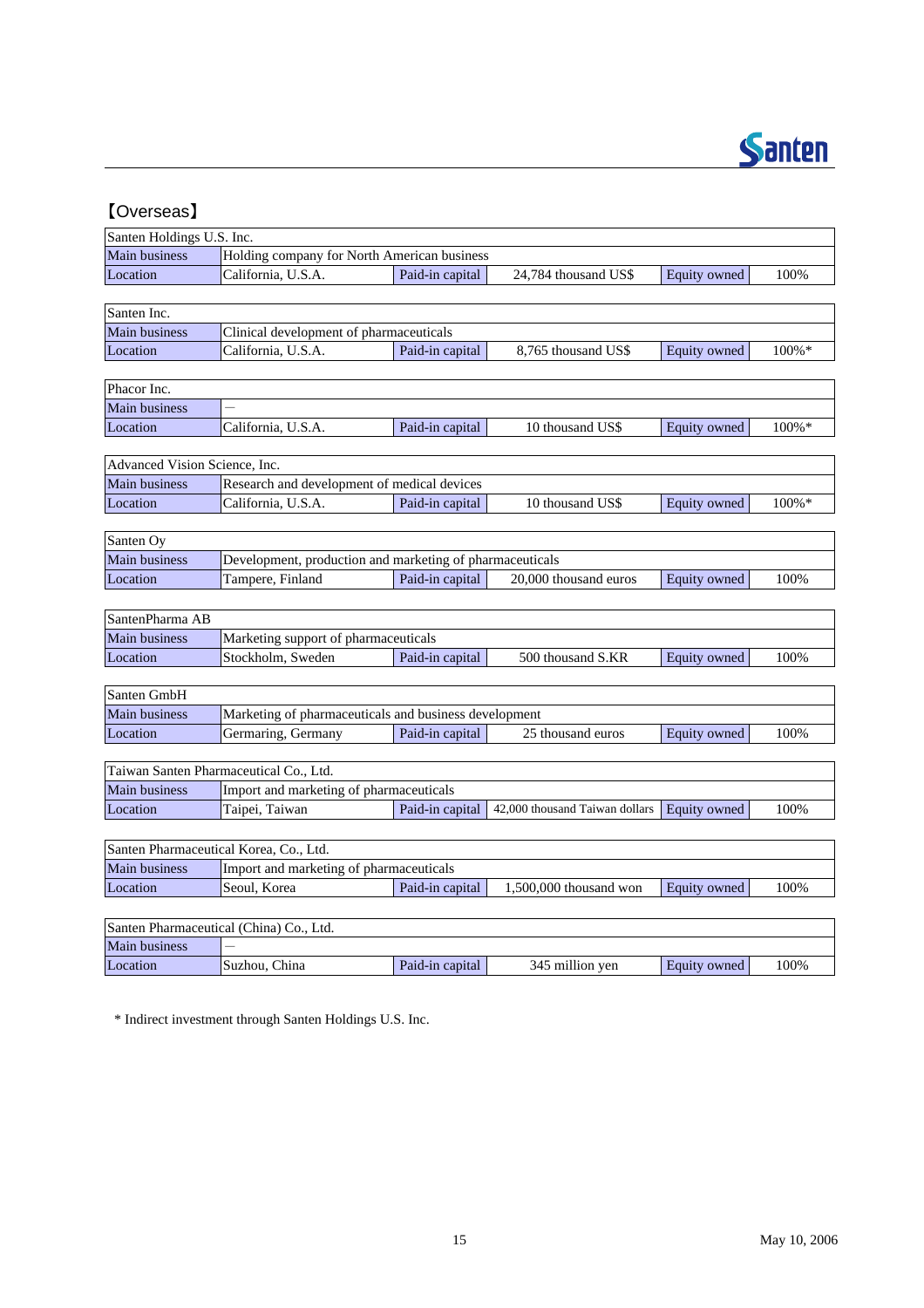# **Non-consolidated Information**

|                                              |        |        |          |        |        | (Millions of yen)       |
|----------------------------------------------|--------|--------|----------|--------|--------|-------------------------|
| <b>Year ended March 31</b>                   | 2002   | 2003   | 2004     | 2005   | 2006   | $%$ Change<br>2006/2005 |
| <b>Net sales</b>                             | 82,990 | 82,372 | 80,227   | 86,340 | 90,840 | 5.2                     |
| Cost of sales                                | 29,829 | 28,901 | 27,653   | 29.964 | 30,798 | 2.8                     |
| (Percentage of net sales)                    | 35.9%  | 35.1%  | 34.5%    | 34.7%  | 33.9%  |                         |
| <b>Gross profit</b>                          | 53,161 | 53,471 | 52,573   | 56,376 | 60,042 | 6.5                     |
| (Percentage of net sales)                    | 64.1%  | 64.9%  | 65.5%    | 65.3%  | 66.1%  |                         |
| Selling, general and administrative expenses | 37,575 | 36,141 | 35,103   | 36,684 | 39,397 | 7.4                     |
| (Percentage of net sales)                    | 45.3%  | 43.9%  | 43.7%    | 42.5%  | 43.4%  |                         |
| R&D expenses                                 | 12,809 | 12,109 | 12,023   | 13,302 | 14,553 | 9.4                     |
| (Percentage of net sales)                    | 15.4%  | 14.7%  | 15.0%    | 15.4%  | 16.0%  |                         |
| <b>Operating income</b>                      | 15,586 | 17,329 | 17,469   | 19,692 | 20,644 | 4.8                     |
| (Percentage of net sales)                    | 18.8%  | 21.0%  | 21.8%    | 22.8%  | 22.7%  |                         |
| Non-operating income                         | 932    | 719    | 2.651    | 809    | 888    | 9.8                     |
| Non-operating expenses                       | 458    | 1,037  | 1,439    | 234    | 156    | $-33.3$                 |
| <b>Ordinary income</b>                       | 16,060 | 17,011 | 18,680   | 20,266 | 21,376 | 5.5                     |
| (Percentage of net sales)                    | 19.3%  | 20.7%  | 23.3%    | 23.5%  | 23.5%  |                         |
| Extraordinary gain                           | 952    | 16     | 682      | 766    | 41     | $-94.6$                 |
| Extraordinary loss                           | 263    | 14,728 | 5,058    | 1,080  | 1,035  | $-4.2$                  |
| Income before income taxes                   | 16,749 | 2,299  | 14,305   | 19,952 | 20,382 | 2.2                     |
| (Percentage of net sales)                    | 20.2%  | 2.8%   | 17.8%    | 23.1%  | 22.4%  |                         |
| Income taxes - current                       | 6,515  | 442    | 8,662    | 6,362  | 7,987  | 25.5                    |
| Income taxes - deferred                      | 300    | 985    | $-1,533$ | 987    | $-723$ | $-173.3$                |
| Net income                                   | 9,932  | 871    | 7,176    | 12,602 | 13,118 | 4.1                     |
| (Percentage of net sales)                    | 12.0%  | 1.1%   | 8.9%     | 14.6%  | 14.4%  |                         |

# ■ Selling, general and administrative expenses (Millions of yen)

|        |        |                |        |        | $\cdots$                |
|--------|--------|----------------|--------|--------|-------------------------|
| 2002   | 2003   | 2004           | 2005   | 2006   | $%$ Change<br>2006/2005 |
| 8.626  | 8.746  | 8.432          | 9.149  | 9.240  | 1.0                     |
| 2.676  | 2,399  | 2.212          | 2.345  | 2.952  | 25.9                    |
| 2.358  | 1.951  | 1.943          | 1.941  | 1.862  | $-4.0$                  |
| 1.869  | 1,655  | 1.542          | 1.457  | 1.469  | 0.8                     |
| 12.809 | 12.109 | 12.023         | 13.302 | 14,553 | 9.4                     |
|        |        | $\blacksquare$ |        |        |                         |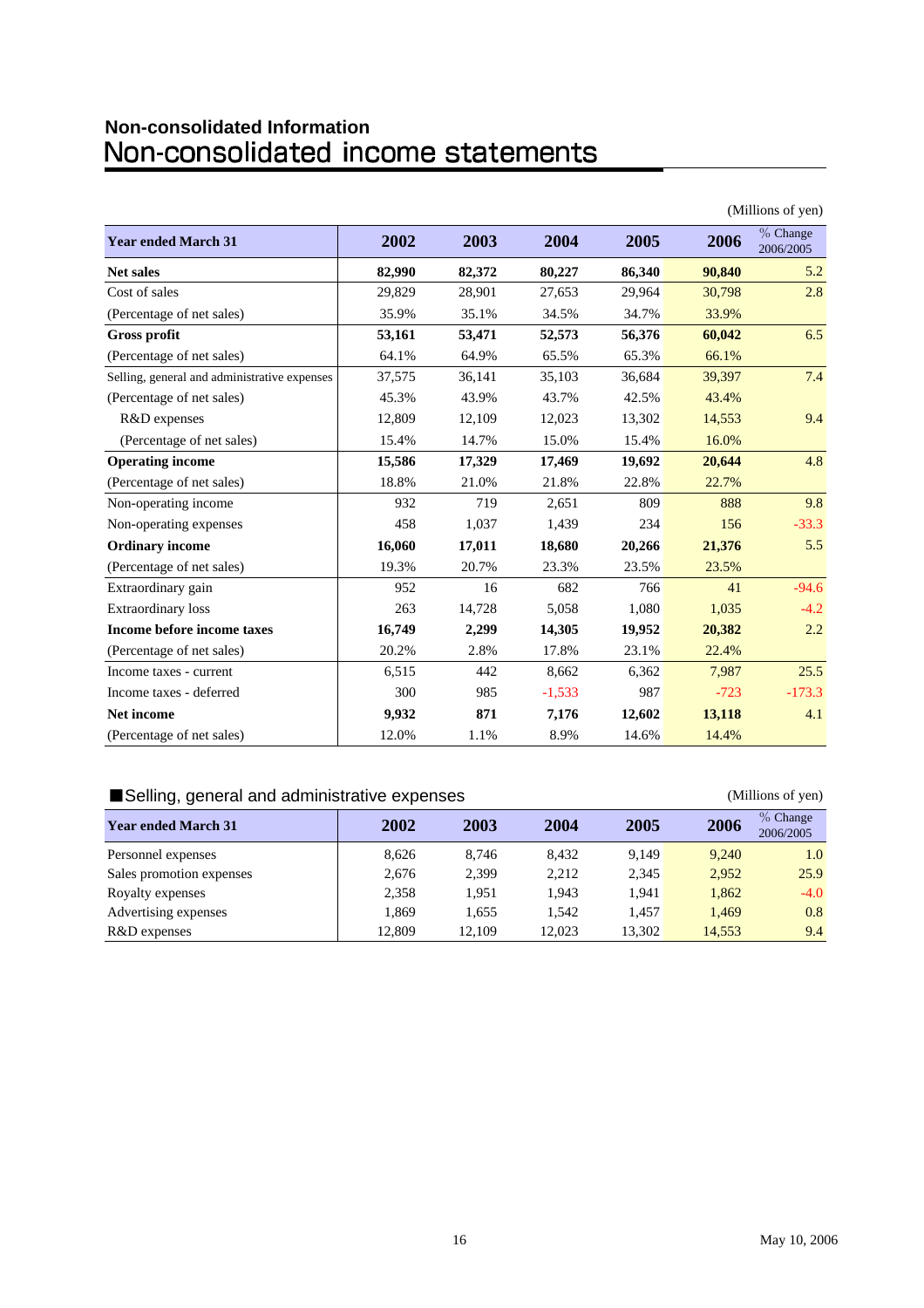

| Sales by division<br>(Millions of yen) |        |              |        |        |        |                         |  |  |  |  |
|----------------------------------------|--------|--------------|--------|--------|--------|-------------------------|--|--|--|--|
| <b>Year ended March 31</b>             | 2002   | 2003<br>2004 |        | 2005   | 2006   | $%$ Change<br>2006/2005 |  |  |  |  |
|                                        |        |              |        |        |        |                         |  |  |  |  |
| Prescription pharmaceuticals           | 74.221 | 74.130       | 72.781 | 79.380 | 83.586 | 5.3                     |  |  |  |  |
| Ophthalmic                             | 66.379 | 66.207       | 64.749 | 70.987 | 74,520 | 5.0                     |  |  |  |  |
| Anti-rheumatic drugs                   | 7,291  | 7.631        | 7.969  | 8,353  | 9.041  | 8.2                     |  |  |  |  |
| Other prescription pharmaceuticals     | 551    | 291          | 62     | 40     | 24     | $-39.6$                 |  |  |  |  |
| OTC pharmaceuticals                    | 6.592  | 5,656        | 4.672  | 5.277  | 5.247  | $-0.6$                  |  |  |  |  |
| Medical devices                        | 842    | 855          | 877    | 726    | 618    | $-14.9$                 |  |  |  |  |
| Others                                 | 1.334  | 1.730        | 1.896  | 955    | 1,387  | 45.3                    |  |  |  |  |
| Total net sales                        | 82,990 | 82,372       | 80.227 | 86,340 | 90,840 | 5.2                     |  |  |  |  |



# ■Sales of merchandises and products (Millions of yen)

| <b>Year ended March 31</b> | 2002   | 2003   | 2004   | 2005   | 2006   | $%$ Change<br>2006/2005 |
|----------------------------|--------|--------|--------|--------|--------|-------------------------|
| Sales of products          | 63.742 | 62,606 | 60.936 | 61.979 | 63.223 | 2.0                     |
| Sales of merchandises      | 19.248 | 19.765 | 19.290 | 24,360 | 27,616 | 13.4                    |
| Total                      | 82,990 | 82,372 | 80,227 | 86,340 | 90,840 | 5.2                     |
| Sales of products ratio(%) | 76.8   | 76.0   | 75.9   | 71.8   | 69.6   |                         |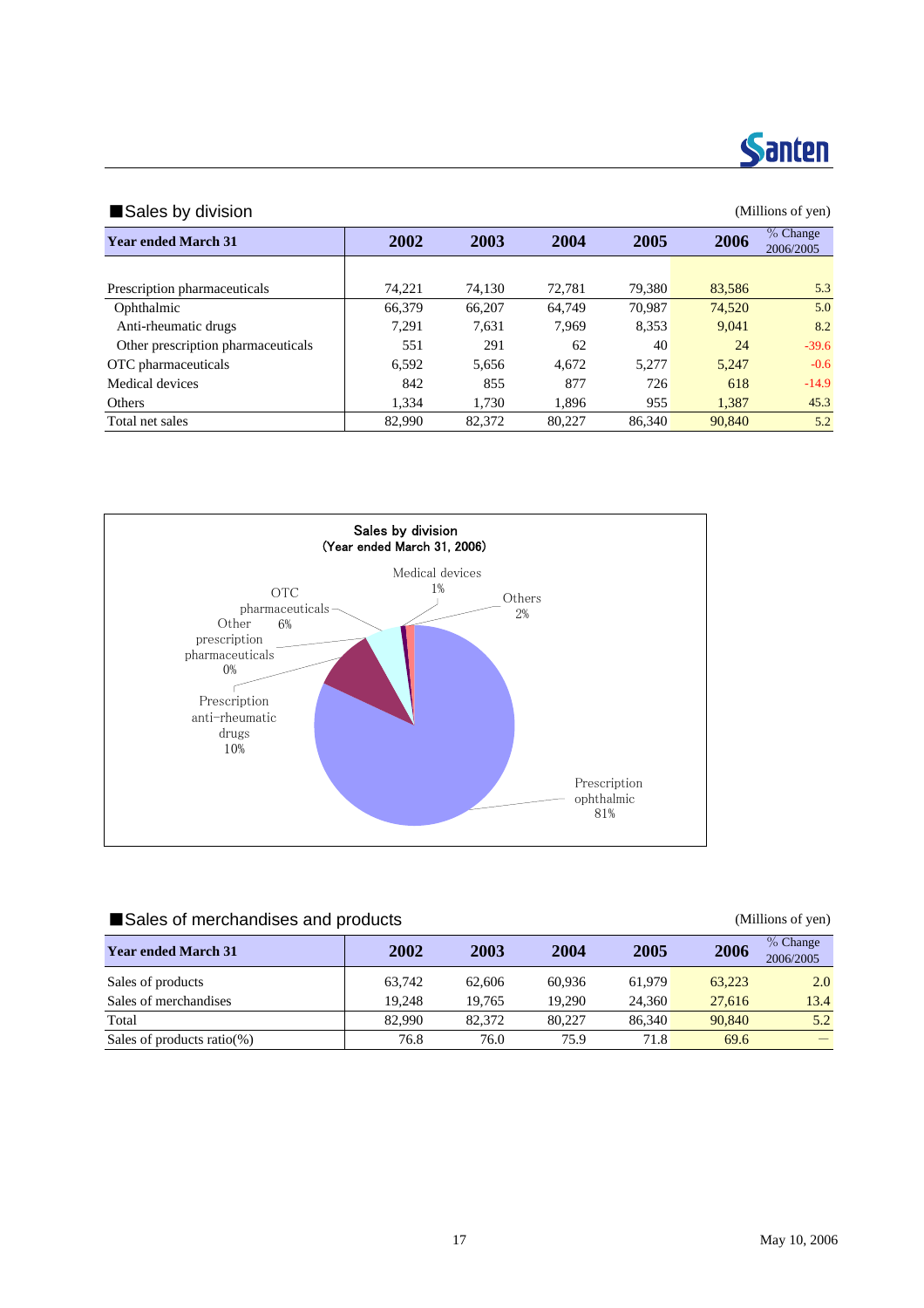# Non-consolidated balance sheets

| ■Assets                                                     |                                                                                                       |      |                |      |                   |      |                |      | (Millions of yen) |      |
|-------------------------------------------------------------|-------------------------------------------------------------------------------------------------------|------|----------------|------|-------------------|------|----------------|------|-------------------|------|
| March 31                                                    | 2002                                                                                                  |      | 2003           |      | 2004              |      | 2005           |      | 2006              |      |
|                                                             |                                                                                                       | %    |                | $\%$ |                   | $\%$ |                | $\%$ |                   | %    |
| <b>Current assets</b>                                       | 78,800                                                                                                | 49.7 | 75,794         | 51.3 | 84,293            | 56.1 | 78,075         | 54.7 | 88,004            | 57.4 |
| Cash and deposits                                           | 19,594                                                                                                |      | 18,353         |      | 28,577            |      | 21,924         |      | 31,655            |      |
| Notes and accounts                                          | 37,852                                                                                                |      | 31,300         |      | 30,874            |      | 34,572         |      | 33,022            |      |
| receivable-trade                                            |                                                                                                       |      |                |      |                   |      |                |      |                   |      |
| Income taxes receivable                                     | $\overline{\phantom{0}}$<br>4,797                                                                     |      | 2,114<br>7,745 |      | $\qquad \qquad -$ |      |                |      |                   |      |
| Marketable securities<br>Inventories                        | 10,997                                                                                                |      | 10,348         |      | 9,303<br>8,860    |      | 9,046<br>8,328 |      | 11,201<br>8,613   |      |
| Deferred tax assets                                         | 1,859                                                                                                 |      | 1.138          |      | 2,298             |      | 1,609          |      | 1,647             |      |
| Other current assets                                        | 3,765                                                                                                 |      | 4,934          |      | 4,657             |      | 2,612          |      | 1,864             |      |
| Allowance for doubtful receivables                          | $-66$                                                                                                 |      | $-141$         |      | $-258$            |      | $-18$          |      | $-0$              |      |
| <b>Fixed assets</b>                                         | 79,656                                                                                                | 50.3 | 72,075         | 48.7 | 65,946            | 43.9 | 64,687         | 45.3 | 65,296            | 42.6 |
| Tangible assets                                             | 37,539                                                                                                | 23.7 | 36,304         | 24.5 | 32,660            | 21.7 | 28,459         | 19.9 | 26,489            | 17.3 |
| Buildings and structures                                    | 16,040                                                                                                |      | 17,887         |      | 18.289            |      | 16,483         |      | 14,854            |      |
| Machinery, equipment and<br>vehicles                        | 965                                                                                                   |      | 857            |      | 805               |      | 981            |      | 1,058             |      |
| Tools, furniture and fixtures                               | 1,724                                                                                                 |      | 1,932          |      | 1,875             |      | 1,611          |      | 1,520             |      |
| Land                                                        | 10,666                                                                                                |      | 10,666         |      | 10,343            |      | 9,227          |      | 8,786             |      |
| Construction in progress                                    | 8,142                                                                                                 |      | 4,959          |      | 1,346             |      | 156            |      | 269               |      |
| Intangible assets                                           | 3,446                                                                                                 | 2.2  | 3,129          | 2.1  | 2,700             | 1.8  | 2,073          | 1.5  | 1,961             | 1.3  |
| Patents                                                     | 887                                                                                                   |      | 736            |      | 584               |      | 432            |      | 280               |      |
| <b>Trademarks</b>                                           | 962                                                                                                   |      | 839            |      | 717               |      | 596            |      | 477               |      |
| Goodwill                                                    | 692                                                                                                   |      | 449            |      | 206               |      | $\Omega$       |      | $\mathbf{0}$      |      |
| Software                                                    | 797                                                                                                   |      | 719            |      | 1,111             |      | 966            |      | 828               |      |
| Other intangibles                                           | 106                                                                                                   |      | 384            |      | 80                |      | 78             |      | 374               |      |
| Investments and other assets                                | 38,670                                                                                                | 24.4 | 32,641         | 22.1 | 30,585            | 20.4 | 34,154         | 23.9 | 36,845 24.0       |      |
| Investment securities                                       | 9,991                                                                                                 |      | 10,819         |      | 11,425            |      | 14,309         |      | 17,711            |      |
| Investments in subsidiaries<br>and affiliates               | 15,567                                                                                                |      | 4,618          |      | 13,201            |      | 13,148         |      | 13,855            |      |
| Long-term loans                                             | 4,671                                                                                                 |      | 9,346          |      | 1                 |      |                |      |                   |      |
| Deferred tax assets                                         | 2,185                                                                                                 |      | 2,052          |      | 1,669             |      | 948            |      | 312               |      |
| Other assets                                                | 6,253                                                                                                 |      | 5,803          |      | 4,288             |      | 5,748          |      | 4,967             |      |
| <b>Total assets</b>                                         | 158,456 100.0                                                                                         |      | 147,869 100.0  |      | 150,240 100.0     |      | 142,762 100.0  |      | 153,300 100.0     |      |
|                                                             |                                                                                                       |      |                |      |                   |      |                |      |                   |      |
| [Major variances between March 31, 2005 and March 31, 2006] |                                                                                                       |      |                |      |                   |      |                |      |                   |      |
| Cash and deposits :                                         | Due to the increase in income before income taxes and the decrease in the payment of income<br>taxes. |      |                |      |                   |      |                |      |                   |      |
| <b>Notes and accounts</b><br>receivable-trade:              | Due to the decrease in the sales of anti-allergy ophthalmics for the $4h$ quarter, 2006 mainly.       |      |                |      |                   |      |                |      |                   |      |
| <b>Marketable securities:</b>                               | Due to the purchase of commercial paper of 1,800 million yen.                                         |      |                |      |                   |      |                |      |                   |      |

**Tangible assets:** Due to the increase in fair value of investment securities. Due to the impairment loss of 908 million yen on the property for the distribution service.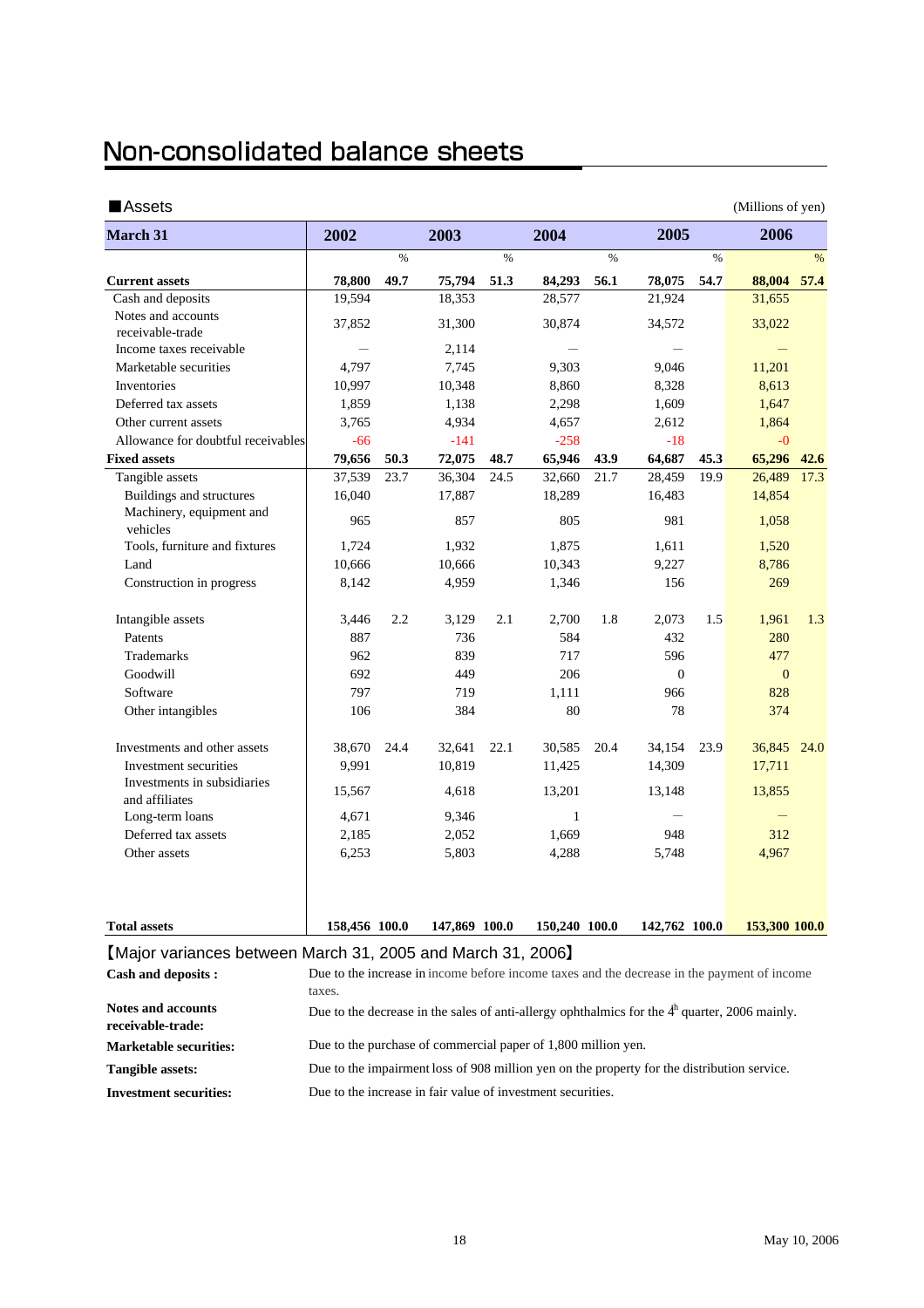

# ■Liabilities and shareholders' equity and shareholders' equity (Millions of yen)

| <b>March 31</b>                           | 2002                     |        | 2003          |        | 2004             |        | 2005           |        | 2006          |        |
|-------------------------------------------|--------------------------|--------|---------------|--------|------------------|--------|----------------|--------|---------------|--------|
|                                           |                          | $\%$   |               | $\%$   |                  | $\%$   |                | $\%$   |               | $\%$   |
| <b>Current liabilities</b>                | 24,094                   | 15.2   | 38,055        | 25.7   | 24,337           | 16.2   | 20,686         | 14.5   | 22,573        | 14.7   |
| Accounts payable-trade                    | 4,335                    |        | 5,122         |        | 4,436            |        | 5,469          |        | 5,115         |        |
| Current portion of convertible bonds      | $\equiv$                 |        | 19,945        |        |                  |        |                |        |               |        |
| Current portion of long-term debt         | 1,416                    |        | 416           |        | 416              |        | 268            |        | 168           |        |
| Other payables                            | 11,242                   |        | 9,449         |        | 8,228            |        | 8,732          |        | 9,672         |        |
| Income taxes payable                      | 3,412                    |        |               |        | 8,075            |        | 3,372          |        | 4,910         |        |
| Consumption taxes payable                 | 478                      |        | 275           |        | 556              |        | 460            |        | 465           |        |
| Reserves                                  | 2,886                    |        | 2,609         |        | 2,458            |        | 2,237          |        | 2,070         |        |
| Other current liabilities                 | 323                      |        | 237           |        | 165              |        | 145            |        | 172           |        |
| <b>Noncurrent liabilities</b>             | 29,654                   | 18.7   | 9,530         | 6.5    | 19,102           | 12.7   | 8,983          | 6.3    | 7,231         | 4.7    |
| Convertible bonds                         | 19,945                   |        |               |        |                  |        |                |        |               |        |
| Long-term debt                            | 3,102                    |        | 2,686         |        | 12,270           |        | 6,614          |        | 5,446         |        |
| Retirement and severance                  | 5,580                    |        | 5,724         |        | 5,744            |        | 1,823          |        | 1,520         |        |
| benefits                                  |                          |        |               |        |                  |        |                |        |               |        |
| Other liabilities                         | 1,026                    |        | 1,120         |        | 1,088            |        | 546            |        | 265           |        |
| <b>Total liabilities</b>                  | 53,749                   | 33.9   | 47,586        | 32.2   | 43,440           | 28.9   | 29,670         | 20.8   | 29,804        | 19.4   |
|                                           |                          |        |               |        |                  |        |                |        |               |        |
| Common stock                              | 6,214                    | 3.9    | 6,214         | 4.2    | 6,214            | 4.1    | 6,247          | 4.4    | 6,319         | 4.1    |
| Capital surplus reserves                  | 6,908                    | 4.4    | 6,908         | 4.6    | 6,908            | 4.6    | 6,942          | 4.9    | 7,014         | 4.6    |
| Additional paid-in capital                | 6,908                    |        | 6,908         |        | 6,908            |        | 6,942          |        | 7,013         |        |
| Other capital surplus reserves            | $\overline{\phantom{0}}$ |        |               |        | $\boldsymbol{0}$ |        | $\overline{0}$ |        | $\mathbf{0}$  |        |
| Retained earnings                         | 91,115                   | 57.5   | 90,143        | 61.0   | 92,291           | 61.4   | 97,927         | 68.6   | 106,256       | 69.3   |
| Earnings reseve                           | 1,551                    |        | 1,551         |        | 1,551            |        | 1,551          |        | 1,551         |        |
| Reserve for retirement benefits           | 372                      |        | 372           |        | 372              |        | 372            |        | 372           |        |
| Special depreciation reserve              | 250                      |        | 180           |        | 325              |        | 294            |        | 301           |        |
| General reserve                           | 82,109                   |        | 84,109        |        | 84,109           |        | 84,109         |        | 89,109        |        |
| Undivided profits                         | 6,833                    |        | 3,930         |        | 5,933            |        | 11,600         |        | 14,922        |        |
| Unrealized holding gains on<br>securities | 474                      | 0.3    | 293           | 0.2    | 1,426            | 1.0    | 2,048          | 1.4    | 3,995         | 2.6    |
| Treasury stock at cost                    | $-5$                     | $-0.0$ | $-3,276$      | $-2.2$ | $-40$            | $-0.0$ | $-74$          | $-0.1$ | $-90$         | $-0.0$ |
| Total shareholders' equity                | 104,706                  | 66.1   | 100,283       | 67.8   | 106,800          | 71.1   | 113,092        | 79.2   | 123,495       | 80.6   |
| <b>Total liabilities and</b>              |                          |        |               |        |                  |        |                |        |               |        |
| shareholders' equity                      | 158,456 100.0            |        | 147,869 100.0 |        | 150,240 100.0    |        | 142,762 100.0  |        | 153,300 100.0 |        |

# 【Major variances between March 31, 2005 and March 31, 2006】

**Income taxes payable:**

**Long-term debt:**

Due to the repayment of the bank loan ahead of schedule.

Due to the increase in income taxes driven by the increase in income before income taxes.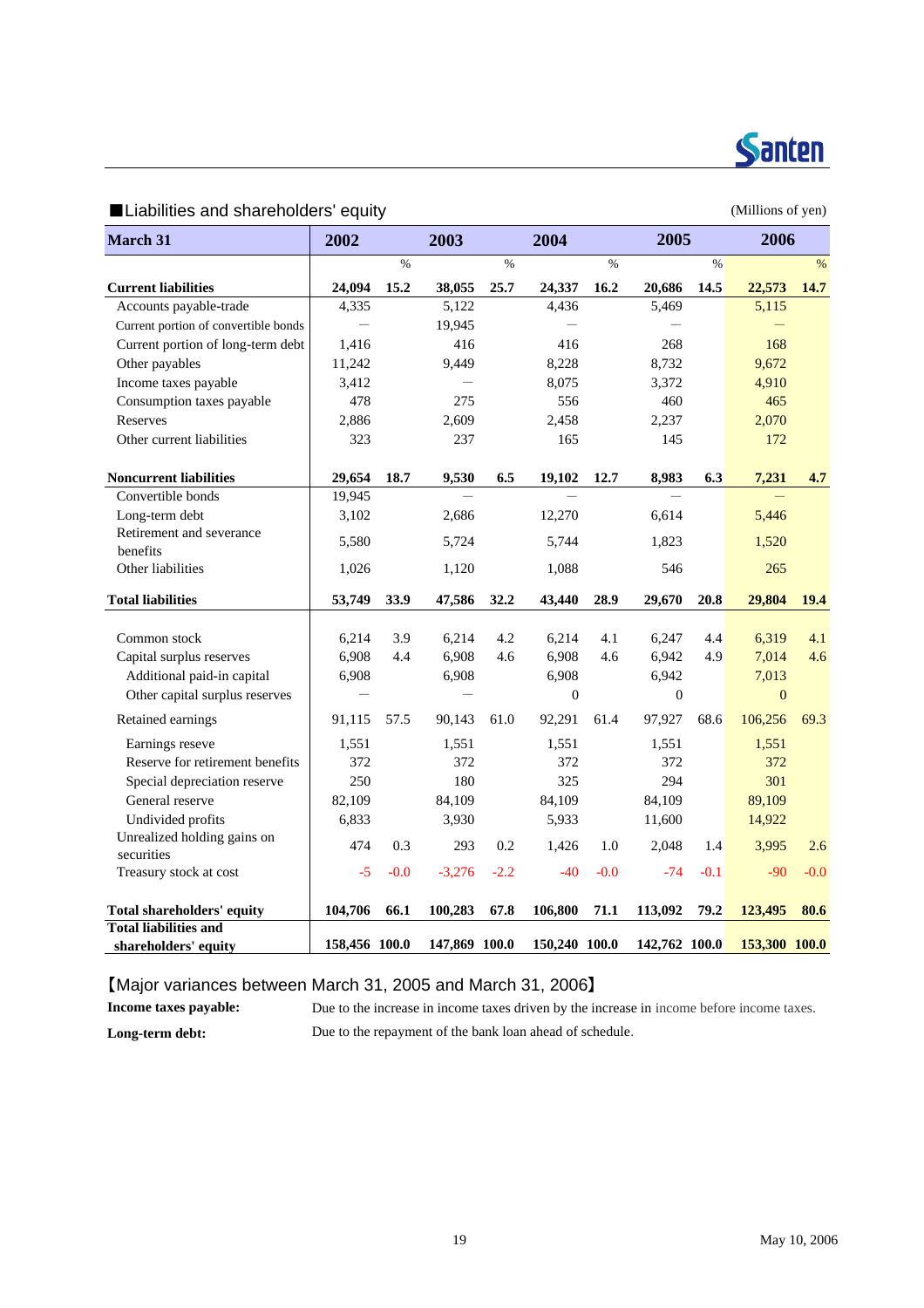# **Reference information Research & development**

#### ■ Pipeline of prescription pharmaceuticals (Clinical studies)

| Generic name                                                                                                                  | Brand name/dev. code | Indication                                      | Original/licensor   Region   Ph     Ph       Ph         NDA Filed   Approved   Launched |            |  |  |  |  |               |          |
|-------------------------------------------------------------------------------------------------------------------------------|----------------------|-------------------------------------------------|-----------------------------------------------------------------------------------------|------------|--|--|--|--|---------------|----------|
| Levofloxacin (0.5%)                                                                                                           | Cravit               |                                                 |                                                                                         | Japan      |  |  |  |  |               | Apr-00   |
|                                                                                                                               | Quixin               | Bacterial conjunctivitis Daiichi Pharmaceutical |                                                                                         | <b>USA</b> |  |  |  |  | <b>Nov-00</b> |          |
|                                                                                                                               | Oftaguix             |                                                 |                                                                                         | Europe     |  |  |  |  |               | $May-02$ |
| Levofloxacin + prednisolone A                                                                                                 | DF-094               | Infectious keratitis                            | Daiichi Pharmaceutical                                                                  | <b>USA</b> |  |  |  |  |               |          |
| Characteristics: Fluoroquinolone antibacterial agent. Levofloxacin + prednisolone A is a combination treatment with steroids. |                      |                                                 |                                                                                         |            |  |  |  |  |               |          |

| Generic name                                                                                                               | Brand name | Indication                                  | Original/licensor   Region   Ph     Ph       Ph         NDA Filed   Approved Launched |           |  |  |  |          |  |        |
|----------------------------------------------------------------------------------------------------------------------------|------------|---------------------------------------------|---------------------------------------------------------------------------------------|-----------|--|--|--|----------|--|--------|
| Pemirolast potassium                                                                                                       | Aleavsal   |                                             |                                                                                       | Japan     |  |  |  |          |  | Apr-95 |
|                                                                                                                            | Alamast    | Allergic conjunctivitis   Mitsubishi Pharma |                                                                                       | USA       |  |  |  |          |  | Jul-00 |
|                                                                                                                            | Alamast    |                                             |                                                                                       | l Europel |  |  |  | $Dec-99$ |  |        |
| Characteristics: A mast cell stabilizer with superior efficacy on allergic conjunctivitis and vernal keratoconjunctivitis. |            |                                             |                                                                                       |           |  |  |  |          |  |        |

Generic name Brand name Indication Original/licensor Region Ph I Ph II Ph III NDA Filed Approved Launched<br>Ciclosporin PAPILOCK Mini Vernal keratoconjunctivitis Novartis Pharma Japan Ciclosporin PAPILOCK Mini Vernal keratoconjunctivitis Novartis Pharma Japan Characteristics: An orphan drug. Ophthalmic application of immuno-suppressant ciclosporin. Expected to treat advanced vernal keratoconjunctivitis for which existing anti-allergic agents are not effective.

| Generic name | Dev. code | Indication          | Original/licensor   Region   Ph |            |                | Ph II   Ph III   NDA Filed   Approved   Launched |                |  |
|--------------|-----------|---------------------|---------------------------------|------------|----------------|--------------------------------------------------|----------------|--|
| Tafluprost   | DE-085    |                     |                                 | Japan      | In preparation |                                                  |                |  |
|              |           | Glaucoma/           | Co-development                  | 'Europe    |                |                                                  | In preparation |  |
|              |           | Ocular hypertension | with Asahi Glass                | <b>USA</b> |                |                                                  |                |  |

Characteristics: Prostaglandin glaucoma treatment for ocular hypertension. In Japan, a comparison study demonstrated its non-inferiority to latanoprost and we are preparing for NDA filing. In Europe, also preparing for NDA filing based on the results of 1) the sub-analysis of the comparison study demonstrated its non-inferiority to latanoprost although it did not demonstrate its non-inferiority to latanoprost for the primary analysis, and 2) another comparison study demonstrated non-inferiority to timolol maleate ophthalmic solution. In the USA, we will decide our future development plan based on the study results and marketability.

| Generic name             | Dev. code | Original/licensor   Region   Ph     Ph     Ph       NDA Filed   Approved   Launched<br>Indication |                |       |  |                |  |  |
|--------------------------|-----------|---------------------------------------------------------------------------------------------------|----------------|-------|--|----------------|--|--|
| Diquafosol tetrasodium l | DE-089    | Corneal and conjunctival<br>epithelial disorder associated<br>with dry eye, etc.                  | Inspire Pharm. | Japan |  | In preparation |  |  |

Characteristics: A treatment for corneal and conjunctival epithelial disorder associated with dry eye, etc. that stimulates the ocular surface to secrete tear fluid and moisture. Expected to be used in combination with existing dry eye treatments.

| Generic name                                                                                                                        | Dev. code | Indication | Original/licensor   Region   Ph I   Ph II   Ph III   NDA Filed   Approved   Launched |       |  |           |  |  |  |
|-------------------------------------------------------------------------------------------------------------------------------------|-----------|------------|--------------------------------------------------------------------------------------|-------|--|-----------|--|--|--|
| Olmesartan                                                                                                                          | DE-092    | Glaucoma/  | Sankvo                                                                               | Japan |  | Suspended |  |  |  |
| Ocular hypertension  <br>Suspended<br>USA/Europe                                                                                    |           |            |                                                                                      |       |  |           |  |  |  |
| Characteristics: The angiotensin II receptor antagonist. In Japan, Europe and the USA, the Phase II studies did not                 |           |            |                                                                                      |       |  |           |  |  |  |
| demonstrate clear dose-response relationship nor sufficient IOP-lowering effect, and therefore we decided to suspend clinical       |           |            |                                                                                      |       |  |           |  |  |  |
| studies. We will decide whether we resume the clinical studies after conducting another pilot study with different doses and        |           |            |                                                                                      |       |  |           |  |  |  |
| different formulation aines the results of the Dhoos II studies differed from the result of the corly Dhoos II study conducted with |           |            |                                                                                      |       |  |           |  |  |  |

different formulation since the results of the Phase II studies differed from the result of the early Phase II study conducted with different formulation in Japan.

| Generic name                                                                                                                    | Dev. code | Indication | Original/licensor Region Ph I |  |  |  |  | Ph II   Ph III   NDA Filed   Approved   Launched |  |
|---------------------------------------------------------------------------------------------------------------------------------|-----------|------------|-------------------------------|--|--|--|--|--------------------------------------------------|--|
| Lomerizine HCL                                                                                                                  | DE-090    | Glaucoma   | Nippon Organon   Japan        |  |  |  |  |                                                  |  |
| Characteristics: A new type of oral glaucoma treatment studied for inhibiting the progression of visual field defects. The only |           |            |                               |  |  |  |  |                                                  |  |
| calcium antagonist in full-fledged development as a glaucoma treatment. Compared with NMDA receptor antagonists, fewer          |           |            |                               |  |  |  |  |                                                  |  |

generalized side effects are expected, thus having excellent safety. Marketed by Nippon Organon as a migraine drug.

| Generic name                                                                                                                                                                     | Dev. code                                                                                                                         | Indication             | Original/licensor | Region | Ph I | Ph II | Ph III NDA Filed Approved Launched |  |  |  |
|----------------------------------------------------------------------------------------------------------------------------------------------------------------------------------|-----------------------------------------------------------------------------------------------------------------------------------|------------------------|-------------------|--------|------|-------|------------------------------------|--|--|--|
| (Undetermined)                                                                                                                                                                   | DE-096                                                                                                                            | Rheumatoid arthritis   | Original          | Japan  |      |       |                                    |  |  |  |
|                                                                                                                                                                                  |                                                                                                                                   | Diabetes Macular Edema |                   | Japan  |      |       |                                    |  |  |  |
| Characteristics: An oral TNF inhibitor. Anti-rheumatic effect comparable to injectable biological agents. In addition to RA, the                                                 |                                                                                                                                   |                        |                   |        |      |       |                                    |  |  |  |
|                                                                                                                                                                                  | effect on DME was also observed in basic research, and the phase II studies are being conducted with both diseases.               |                        |                   |        |      |       |                                    |  |  |  |
|                                                                                                                                                                                  |                                                                                                                                   |                        |                   |        |      |       |                                    |  |  |  |
| Generic name                                                                                                                                                                     | Dev. code                                                                                                                         | Indication             | Original/licensor | Region | Ph   |       |                                    |  |  |  |
| Ph II   Ph III   NDA Filed   Approved   Launched<br>Corneal and conjunctival<br>DE-099<br>Original<br>Gefarnate<br>epithelial disorder associated<br>Japan<br>with dry eye, etc. |                                                                                                                                   |                        |                   |        |      |       |                                    |  |  |  |
|                                                                                                                                                                                  | Characteristics: Treats corneal and conjunctival epithelial disorder mostly associated with dry eye, by stimulating the secretion |                        |                   |        |      |       |                                    |  |  |  |
| of mucin and promoting the corneal epithelial migration. Preservative-free eye ointment that can be used in combination with                                                     |                                                                                                                                   |                        |                   |        |      |       |                                    |  |  |  |
| existing drugs.                                                                                                                                                                  |                                                                                                                                   |                        |                   |        |      |       |                                    |  |  |  |

\*Forecasts in this report are based on the currently available information.Actual results may differ materially depending on a number of factors including adverse economic conditions etc.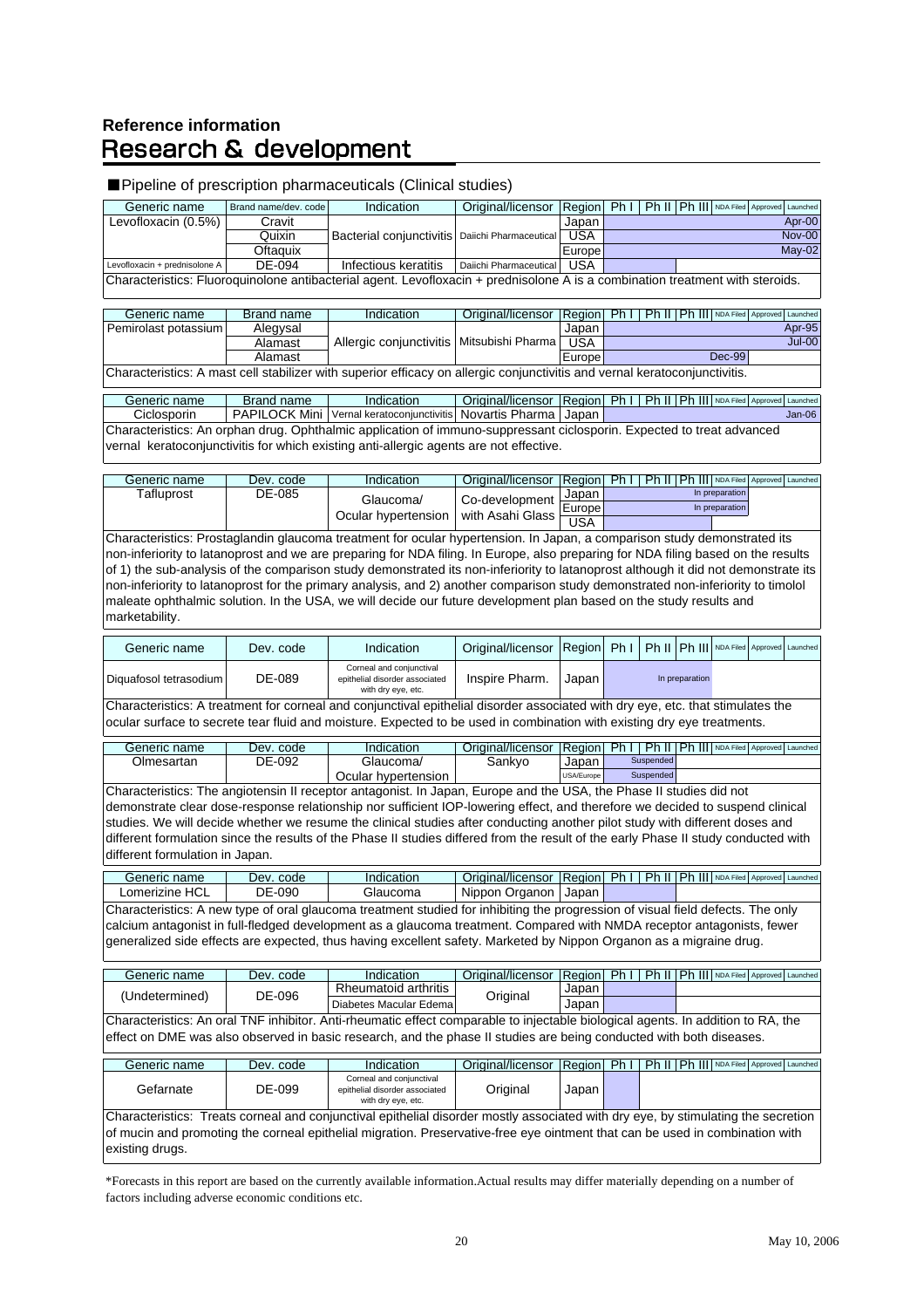### ■Pipeline of prescription pharmaceuticals (In preparation for clinical trials)

| Generic name                                                                           | Brand name<br>Indication<br>Osteoarthritis (additional indication)<br>Rimatil |                                                                               |                      |  |  |  |  |  |
|----------------------------------------------------------------------------------------|-------------------------------------------------------------------------------|-------------------------------------------------------------------------------|----------------------|--|--|--|--|--|
| <b>Bucillamine</b>                                                                     | Original                                                                      |                                                                               |                      |  |  |  |  |  |
| Characteristics: Shown to be effective on joint inflammation caused by osteoarthritis. |                                                                               |                                                                               |                      |  |  |  |  |  |
|                                                                                        |                                                                               |                                                                               |                      |  |  |  |  |  |
| Generic name (USA)                                                                     | Dev. code                                                                     | Indication                                                                    | Original/in-licensor |  |  |  |  |  |
| Rivoglitazone                                                                          | DE-101                                                                        | Corneal and conjunctival epithelial<br>disorder associated with dry eye, etc. | Sankyo               |  |  |  |  |  |

Characteristics: It is expected to show a potent effect on corneal and conjunctival epithelial disorders by directly acting on the corneal and conjunctival epithelial cells. It has an action mechanism which differs from any other existing treatment or drug candidate in development. The compound is currently under development by Sankyo as an oral anti-diabetic in the USA.

| (110 <sub>0</sub> )<br>name<br><b>Frieneric</b> | code<br>Jev | $\cdots$<br>cation                  | .<br>)rınır<br>-licensor                             |
|-------------------------------------------------|-------------|-------------------------------------|------------------------------------------------------|
| <br>edd                                         | $\sim$<br>ັ | Edema<br>. Macular<br>petes<br>Jiah | (USA)<br>deve<br>elopment with<br>Oakwood<br>$1 - 1$ |
|                                                 |             |                                     |                                                      |

Characteristics: A steroid microsphere product for a sustained release injectable drug delivery. Demonstrated sustained efficacy when injected around the affected area. In order to produce sterile microsphere in commercial scale, we collaborate with Oakwood Laboratories (USA).

| Generic name (USA)                                                                                                    | Dev. code | Indication              | Original/in-licensor |  |  |  |  |
|-----------------------------------------------------------------------------------------------------------------------|-----------|-------------------------|----------------------|--|--|--|--|
| (Undetermined)                                                                                                        | DE-103    | Allergic conjunctivitis | Ono                  |  |  |  |  |
| Characteristics: A PDE4 (Phosphodiesterase type 4) inhibitor for allergic conjunctivitis which has a different action |           |                         |                      |  |  |  |  |
| mechanism from the existing drugs. Expected to be effective for allergic conjunctivitis through its inhibitory effect |           |                         |                      |  |  |  |  |

against PDE4.

| Generic name (USA)                                                                                                  | Dev. code | Indication                    | Original/in-licensor               |  |  |  |  |  |
|---------------------------------------------------------------------------------------------------------------------|-----------|-------------------------------|------------------------------------|--|--|--|--|--|
| (Undetermined)                                                                                                      | DF-104    | Glaucoma/ Ocular hypertension | Co-development with Ube Industries |  |  |  |  |  |
| Characteristics: A ROCK inhibitor co-development with Ube Industries for treatment of glaucoma and ocular           |           |                               |                                    |  |  |  |  |  |
| hypertension which has a different action mechanism from other existing drugs. It is expected to show a strong IOP- |           |                               |                                    |  |  |  |  |  |
| reduction by promoting aqueous humor outflow by acting directly on trabecular cells.                                |           |                               |                                    |  |  |  |  |  |

#### ■Medical Device

| Product under development                                                          | Product name | Region |  |  |  |  |  |
|------------------------------------------------------------------------------------|--------------|--------|--|--|--|--|--|
| Japan and USA<br>MD-14<br>Intraocular lens                                         |              |        |  |  |  |  |  |
| Characteristics: Foldable intraocular lens using new material with high refractive |              |        |  |  |  |  |  |
| lindex. Developed by U.S. subsidiary Advanced Vision Science, Inc NDA filed in     |              |        |  |  |  |  |  |
| Japan. In clinical trials in USA.                                                  |              |        |  |  |  |  |  |

#### ■License out

| Dev. code                                                                                                                                                                                                                          | Indication           | Region | ∟icensee | <b>Status</b>   | in-licensor |  |  |
|------------------------------------------------------------------------------------------------------------------------------------------------------------------------------------------------------------------------------------|----------------------|--------|----------|-----------------|-------------|--|--|
| DE-098                                                                                                                                                                                                                             | Rheumatoid arthritis |        |          | preparing for   | 2entocor    |  |  |
| (Anti-APO-1 antibody)                                                                                                                                                                                                              |                      | Japan  | Argenes  | clinical trials |             |  |  |
| lot and the state of the state of the state of the state of the state of the state of the state of the state of<br>the contract of the contract of the contract of the contract of the contract of the contract of the contract of |                      |        |          |                 |             |  |  |

Characteristics: Joint injection that induces apoptosis in diseased joints of rheumatoid arthritis patients. Bulk pharmaceutical manufacturing process for actual production scale has been established, and drug development is being studied. Santen granted the domestic development rights to Argenes,Inc.The compound had been in-licensed from Centocor.Santen continues to hold the marketing rights in Japan and the overseas marketing and development rights.

### ■Changes from November 1, 2005

#### [Progress]

| Dev. code                             | Indication | Status change        | Clinical trial, NDA filing, Launch Region |  |
|---------------------------------------|------------|----------------------|-------------------------------------------|--|
| DE-076<br>Vernal keratoconjunctivitis |            | Approved to launched | Japan                                     |  |
|                                       |            |                      |                                           |  |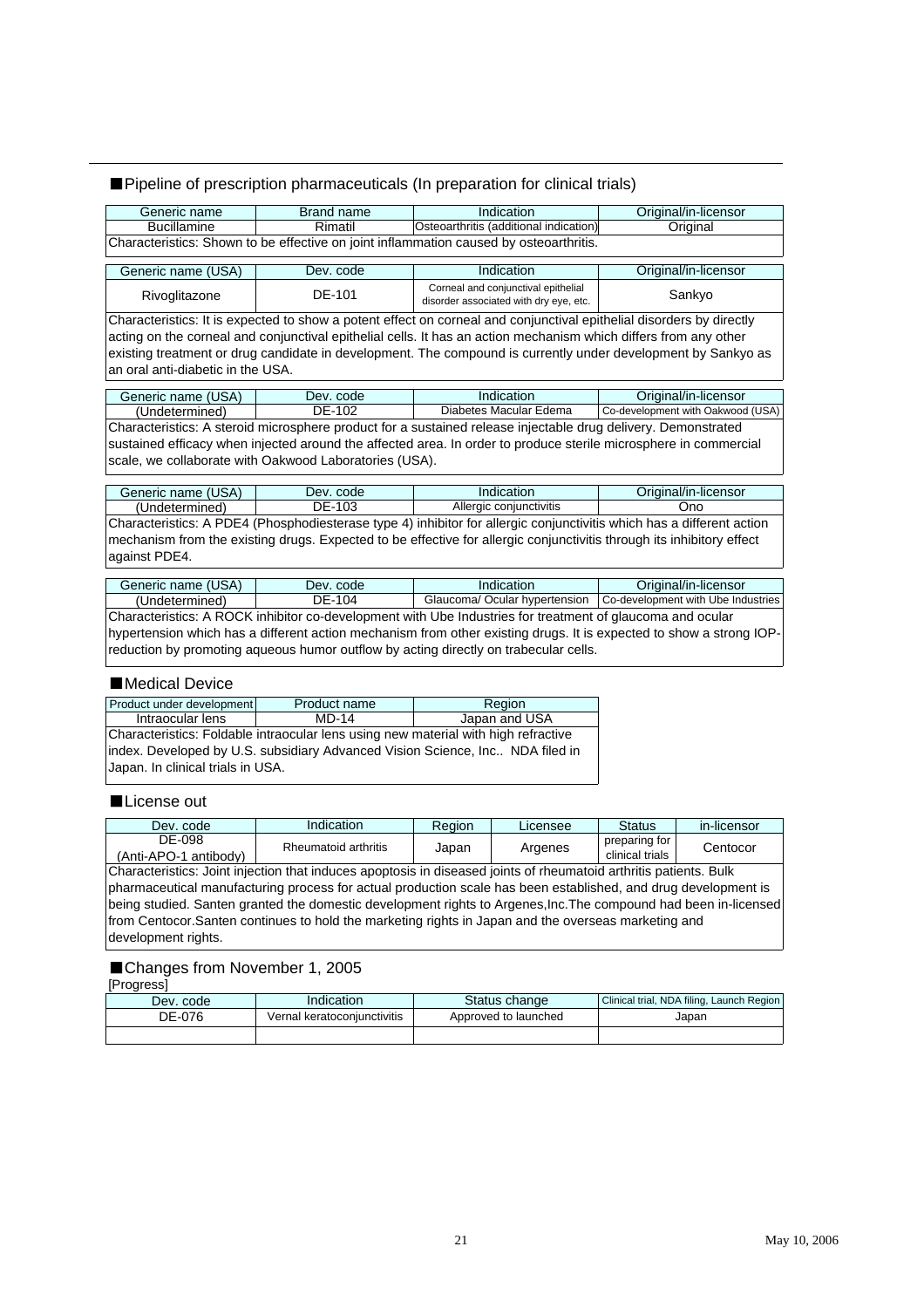# Pharmaceutical market in Japan

| Revision of National Health Insurance (NHI) drug prices |        |                          |        |        |        |                          |        |                          |        |                          | (% )  |                          |        |
|---------------------------------------------------------|--------|--------------------------|--------|--------|--------|--------------------------|--------|--------------------------|--------|--------------------------|-------|--------------------------|--------|
|                                                         | 1994   | 1995                     | 1996   | 1997   | 1998   | 1999                     | 2000   | 2001                     | 2002   | 2003                     | 2004  | 2005                     | 2006   |
| Industry average                                        | $-6.6$ | $\sim$                   | $-6.8$ | $-4.4$ | $-9.7$ | $\overline{\phantom{a}}$ | $-7.0$ | $\overline{\phantom{a}}$ | $-6.3$ | $\overline{\phantom{a}}$ |       | ۰.                       | $-6.7$ |
| Ophthalmic drugs                                        | $-1.6$ | $\sim$                   | $-3.5$ | $-1.8$ | $-7.5$ | $\sim$                   | $-6.2$ | $\overline{\phantom{a}}$ | $-6.0$ | $\sim$                   | $-27$ | $\sim$                   | $-5.5$ |
| Santen                                                  | $-0.4$ | $\overline{\phantom{a}}$ | $-26$  | $-1.3$ | $-7.2$ | $\overline{\phantom{a}}$ | $-5.7$ | $\overline{\phantom{a}}$ | $-6.0$ | ۰                        | $-32$ | $\overline{\phantom{a}}$ | $-5.3$ |
| (Compiled by Santen)                                    |        |                          |        |        |        |                          |        |                          |        |                          |       |                          |        |

Revision of NHI drug prices:

In Japan, drug prices are generally revised every two years to reflect their market price. The drugs marketed at lower market prices will bear larger reduction margins at the revision.

# ■Major healthcare reforms

|         | 1997 | Enforcement of the Revised Health Insurance System Law<br>Increased contribution for insured employees (10% to 20%)<br>Revision of the Insurance Law for Seniors<br>Contribution: 500 yen/day for out-patients (up to four times a month) and 1,000 yen/day for<br>in-patients |
|---------|------|--------------------------------------------------------------------------------------------------------------------------------------------------------------------------------------------------------------------------------------------------------------------------------|
|         | 2001 | Revision of the Insurance Law for Seniors                                                                                                                                                                                                                                      |
|         |      | Contribution: fixed rate of 10% for out-patients and in-patients                                                                                                                                                                                                               |
| April   | 2002 | Reimbursed consulting fee for physicians were reduced by 2.7% on average                                                                                                                                                                                                       |
|         |      | Revision of prescription fee (two points are added for every prescription of generic drugs)                                                                                                                                                                                    |
| October | 2002 |                                                                                                                                                                                                                                                                                |
|         |      | Increased contribution for seniors (fixed amount system was abolished for a uniform fixed<br>rate system of 10% contribution)                                                                                                                                                  |
| April   | 2003 | Increased contribution for insured employees (20% to 30%)                                                                                                                                                                                                                      |
| April   | 2006 | Revision of the prescription form from the standpoint of attempting environmental<br>considerations of the generic use promotion                                                                                                                                               |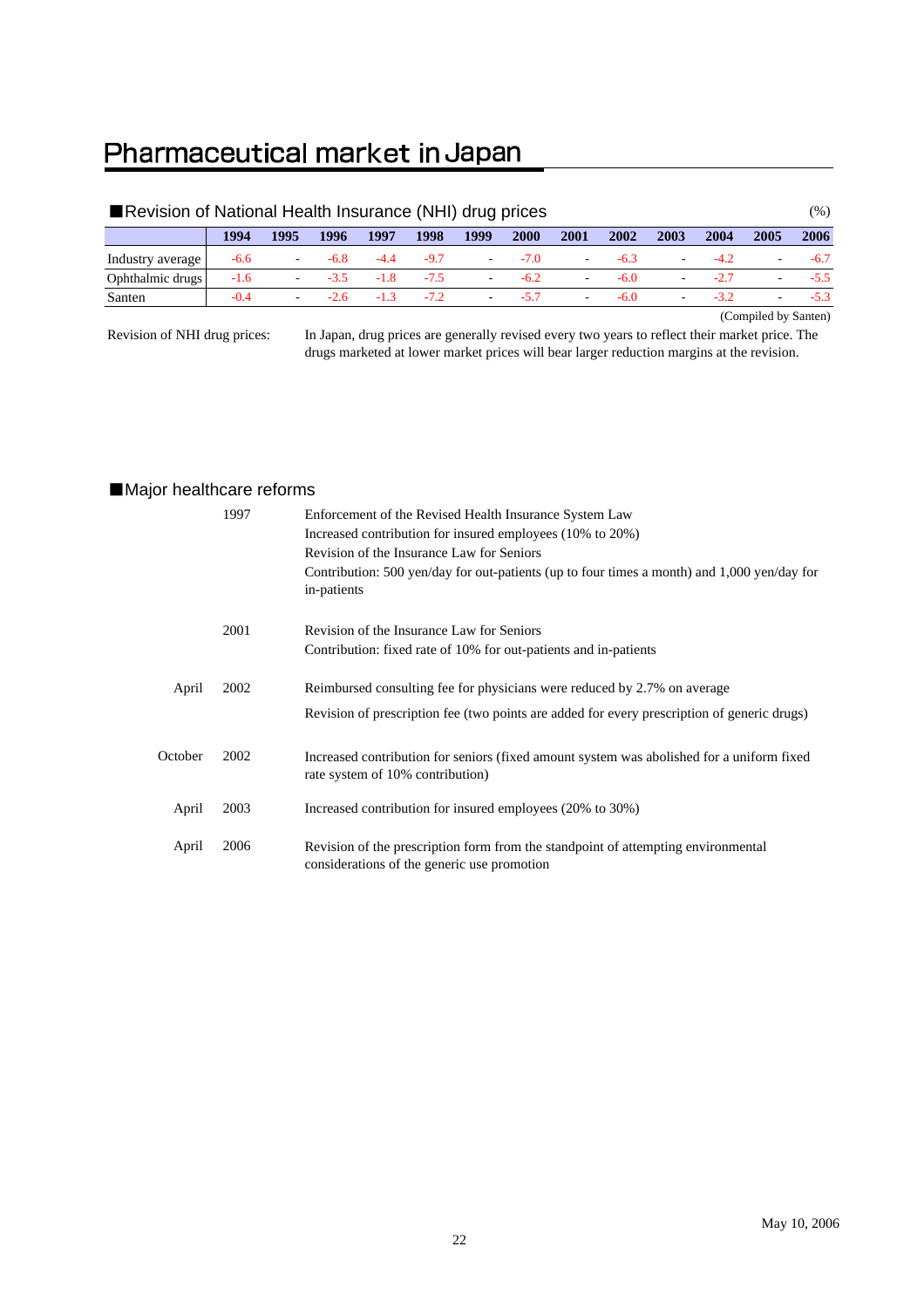# **Santen**

### ■Market shares (Billions of yen)

| $\blacksquare$             |       |       |       |       | $\epsilon$ = $\epsilon$ = $\epsilon$ = $\epsilon$ = $\epsilon$ = $\epsilon$ = $\epsilon$ = $\epsilon$ = $\epsilon$ = $\epsilon$ = $\epsilon$ = $\epsilon$ = $\epsilon$ = $\epsilon$ = $\epsilon$ = $\epsilon$ = $\epsilon$ = $\epsilon$ = $\epsilon$ = $\epsilon$ = $\epsilon$ = $\epsilon$ = $\epsilon$ = $\epsilon$ = $\epsilon$ = $\epsilon$ = $\epsilon$ = $\epsilon$ = $\epsilon$ = $\epsilon$ = $\epsilon$ = $\epsilon$ |
|----------------------------|-------|-------|-------|-------|-------------------------------------------------------------------------------------------------------------------------------------------------------------------------------------------------------------------------------------------------------------------------------------------------------------------------------------------------------------------------------------------------------------------------------|
| <b>Year ended March 31</b> | 2002  | 2003  | 2004  | 2005  | 2006                                                                                                                                                                                                                                                                                                                                                                                                                          |
| Prescription ophthalmics   | 40.3% | 38.9% | 39.0% | 39.6% | 40.9%                                                                                                                                                                                                                                                                                                                                                                                                                         |
|                            | 197.1 | 195.8 | 194.7 | 207.7 | 213.1                                                                                                                                                                                                                                                                                                                                                                                                                         |
| Anti-rheumatic drugs       | 42.8% | 42.1% | 42.5% | 42.9% | 45.2%                                                                                                                                                                                                                                                                                                                                                                                                                         |
|                            | 20.3  | 21.1  | 22.2  | 23.3  | 23.8                                                                                                                                                                                                                                                                                                                                                                                                                          |

Notes: - On an NHI drug price basis. Copyright IMS Japan KK, 2006

- Lower figures indicate market size. Source: Santen analysis based on IMS data

- Anti-rheumatic drugs exclude immunosuppressants Period: 2001-2006; Unauthorized copy prohibited

and biologic agents.

| Market shares by therapeutic area - prescription ophthalmics |       |       |       |       | (Billions of yen) |
|--------------------------------------------------------------|-------|-------|-------|-------|-------------------|
| <b>Year ended March 31</b>                                   | 2002  | 2003  | 2004  | 2005  | 2006              |
| Anti-glaucoma                                                | 17.6% | 17.3% | 16.7% | 20.0% | 23.2%             |
|                                                              | 66.1  | 69.0  | 71.7  | 74.9  | 79.0              |
| Anti-infective                                               | 81.8% | 80.9% | 81.0% | 80.3% | 78.3%             |
|                                                              | 30.2  | 27.6  | 26.9  | 26.5  | 26.7              |
| Anti-allergy                                                 | 18.2% | 17.5% | 20.7% | 22.4% | 24.8%             |
|                                                              | 26.5  | 25.0  | 20.8  | 28.4  | 24.6              |
| Agents for surgeries                                         | 41.0% | 39.6% | 39.1% | 41.0% | 42.6%             |
|                                                              | 16.0  | 14.8  | 14.5  | 13.6  | 14.4              |
| Corneal disease treatments                                   | 89.0% | 85.4% | 82.4% | 81.0% | 80.7%             |
|                                                              | 17.2  | 18.8  | 21.0  | 23.0  | 25.5              |
| Anti-cataract                                                | 50.1% | 53.3% | 55.4% | 57.4% | 60.3%             |
|                                                              | 7.7   | 7.7   | 7.1   | 6.8   | 6.5               |
| Corticosteroids                                              | 56.0% | 53.1% | 51.6% | 52.8% | 52.6%             |
|                                                              | 12.5  | 11.4  | 10.9  | 11.5  | 11.2              |

Notes: - On an NHI drug price basis. Copyright IMS Japan KK, 2006

- Lower figures indicate market size. Source: Santen analysis based on IMS data Period: 2001-2006; Unauthorized copy prohibited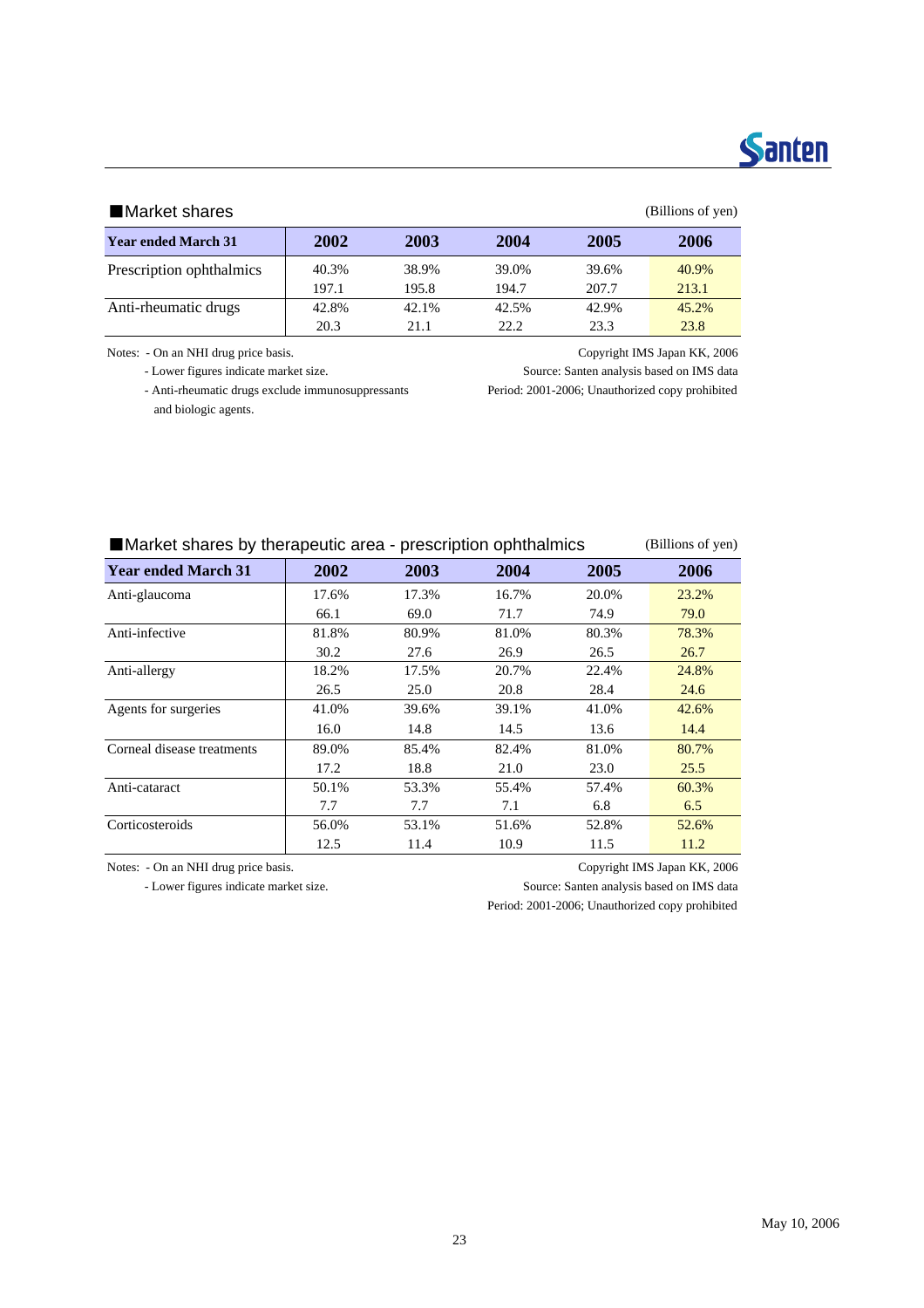# **Stock information**

| ■Stock price (Osaka Securities Exchange 1st market) |       |                      |        |       |                                           |       |       |       |       | (Yen and thousand shares) |        |                      |
|-----------------------------------------------------|-------|----------------------|--------|-------|-------------------------------------------|-------|-------|-------|-------|---------------------------|--------|----------------------|
|                                                     |       | <b>Apr-05 May-05</b> | Jun-05 |       | Jul-05 Aug-05 Sep-05 Oct-05 Nov-05 Dec-05 |       |       |       |       | $Jan-06$                  |        | <b>Feb-06 Mar-06</b> |
| Stock price:                                        |       |                      |        |       |                                           |       |       |       |       |                           |        |                      |
| Open                                                | 2.290 | 2.295                | 2.450  | 2.520 | 2.590                                     | 2.835 | 2.880 | 2.980 | 2.870 | 3.270                     | 3.080  | 2.785                |
| High                                                | 2.350 | 2.490                | 2.570  | 2.635 | 2.845                                     | 2.980 | 3.130 | 3.000 | 3.290 | 3.280                     | 3.210  | 2,965                |
| Low                                                 | 2.140 | 2.285                | 2.365  | 2.440 | 2.460                                     | 2.790 | 2.840 | 2.615 | 2.870 | 2.700                     | 2.440  | 2,685                |
| End of month                                        | 2.335 | 2.450                | 2.515  | 2.550 | 2.845                                     | 2.940 | 2.965 | 2.850 | 3.260 | 3.070                     | 2.700  | 2,830                |
| Volume                                              | 2.541 | 5.995                | 3.848  | 2.745 | 3.608                                     | 3.204 | 3.664 | 7.979 | 4.545 | 3.241                     | 10.887 | 6.326                |



| Major shareholders                                    | As of March 31, 2006 |               |  |  |  |
|-------------------------------------------------------|----------------------|---------------|--|--|--|
| <b>Name</b>                                           | Number of            | Percentage of |  |  |  |
|                                                       | shares Held          | voting rights |  |  |  |
|                                                       | Thousand shares      | $\frac{0}{0}$ |  |  |  |
| Northern Trust CO. (AVFC) Sub-account American        |                      |               |  |  |  |
| Clients                                               | 8.030                | 9.3           |  |  |  |
| Japan Trustee Service Bank, Ltd.                      | 4.912                | 5.7           |  |  |  |
| Mita Sangyo Co., Ltd.                                 | 4,756                | 5.5           |  |  |  |
| The Bank of Tokyo-Mitsubishi UFJ, Ltd.                | 4,296                | 5.0           |  |  |  |
| Japan master Trust and Banking Co., Ltd.              | 3,922                | 4.5           |  |  |  |
| Trust and Custody Services Bank, Ltd.                 | 2.750                | 3.2           |  |  |  |
| The Tokio Marine and Nichido Fire Insurance Co., Ltd. | 2,668                | 3.1           |  |  |  |
| Nippon Life Insurance Company                         | 2,661                | 3.1           |  |  |  |
| Mitsubishi UFJ Trust and Banking Corporation          | 1,930                | 2.2           |  |  |  |
| <b>Investors Bank and Trust Company</b>               | 1,718                | 2.0           |  |  |  |

#### ■Shares and stock option

| <b>Year ended March 31</b>                                                               | 2001           | 2002   | 2003                     | 2004           | 2005   | 2006   |
|------------------------------------------------------------------------------------------|----------------|--------|--------------------------|----------------|--------|--------|
| Number of shares outstanding (thousand shares)                                           | 92.720         | 90.704 | 90,704                   | 87,963         | 86,658 | 86,751 |
| Stock option balance (thousand shares)                                                   | 199            | 243    | 335                      | 472.6          | 504.3  | 541    |
| Granted in June 1998 - 106 thousand shares<br>at 1,540 yen/share                         | 73             | 62     | 62                       | 62             | 35     | 27     |
| Granted in June 1999 - 66 thousand shares<br>at 2,480 yen/share                          | 66             | 66     | 66                       | 66             | 66     | 57.3   |
| Granted in June 2000 - 60 thousand shares<br>at 2,705 yen/share                          | 60             | 60     | 60                       | 60             | 60     | 58     |
| Granted in June 2001 - 55 thousand shares<br>at 2,299 yen/share                          | $\overline{a}$ | 55     | 55                       | 55             | 55     | 42.6   |
| Granted in June 2002 - 92 thousand shares<br>at 1,326 yen/share                          |                |        | 92                       | 92             | 72.5   | 53.7   |
| Granted in June 2003 - 137.6 thousand shares                                             |                |        | $\overline{\phantom{0}}$ | 137.6          | 137.6  | 95     |
| at 1,176 yen/share<br>Granted in June 2004 - 78.2 thousand shares                        |                |        |                          | $\overline{a}$ | 78.2   | 78.2   |
| at 1,743 yen/share<br>Granted in June 2005 - 129.2 thousand shares<br>at 2,480 yen/share |                |        |                          |                |        | 129.2  |

Note: The company has a stock-based compensation plans under which stock options are granted to directors and corporate officers.

The grants are fully exercisable after two years.

## ■Extinguishment of Treasury stock

|                                                         | 2002  | 2003 | 2004     | 2005  | 2006 |
|---------------------------------------------------------|-------|------|----------|-------|------|
| An extinguished amount of money (millions of yen)       | 3.258 |      | $-3.239$ | 2.548 |      |
| The number of the extinguished stocks (thousand stocks) | 2.027 |      | $-2.741$ | 1.351 |      |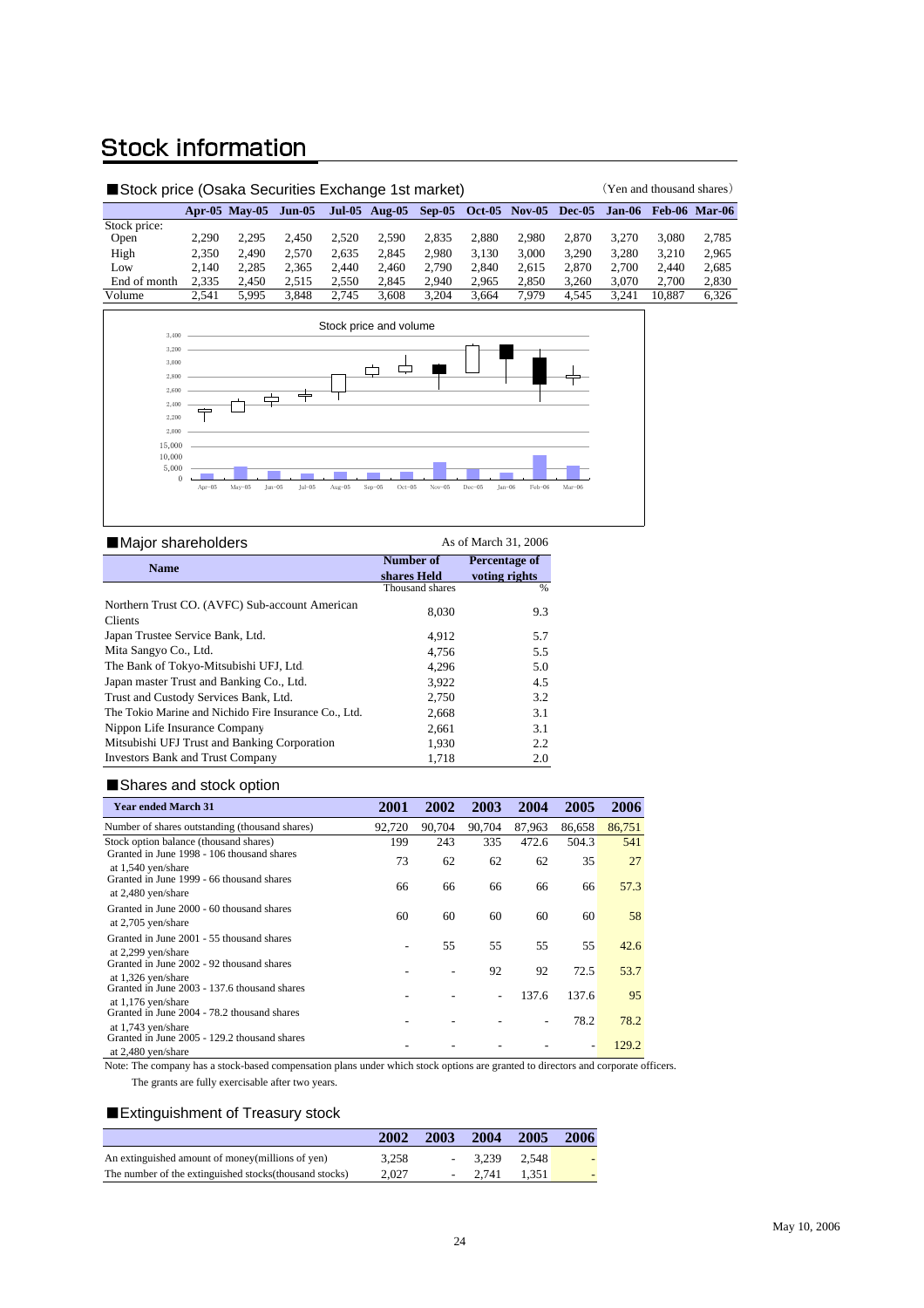

| <b>Year ended March 31</b>   | 2002     |             | 2005<br>2004<br>2003 |             |                 |             | 2006            |             |                 |                   |
|------------------------------|----------|-------------|----------------------|-------------|-----------------|-------------|-----------------|-------------|-----------------|-------------------|
|                              | Thousand |             | Propor-Thousand      |             | Propor-Thousand |             | Propor-Thousand |             | Propor-Thousand | Propor-           |
|                              | shares   | tion $(\%)$ | shares               | tion $(\%)$ | shares          | tion $(\%)$ | shares          | tion $(\%)$ | shares          | $\frac{1}{2}$ (%) |
| Financial institutions       | 41,005   | 45.2        | 36,302               | 40.0        | 30.740          | 34.9        | 28,423          | 32.8        | 29,514          | 34.0              |
| City & regional banks        | 9,054    | 9.9         | 6.660                | 7.3         | 5.428           | 6.2         | 4,636           | 5.3         | 4,659           | 5.4               |
| Trust banks                  | 20,641   | 22.8        | 19.018               | 21.0        | 16,201          | 18.4        | 15,768          | 18.2        | 16,577          | 19.1              |
| (concerned in trust works)   | 18,429   |             | 15,743               |             | 13,422          |             | 13,022          |             | 14,039          |                   |
| Life and non-life insurance  | 11,033   | 12.2        | 10.414               | 11.5        | 9.007           | 10.2        | 7,973           | 9.2         | 8,004           | 9.2               |
| Other financial institutions | 276      | 0.3         | 208                  | 0.2         | 103             | 0.1         | 45              | 0.1         | 274             | 0.3               |
| Securities firms             | 646      | 0.7         | 293                  | 0.3         | 368             | 0.4         | 346             | 0.4         | 865             | 1.0               |
| Other institutions           | 10,300   | 11.4        | 10,555               | 11.6        | 10,512          | 12.0        | 11,788          | 13.6        | 11,823          | 13.6              |
| Foreign investors            | 23,675   | 26.1        | 24,580               | 27.1        | 31,306          | 35.6        | 32,874          | 38.0        | 31,519          | 36.3              |
| Individual investors         | 15,073   | 16.6        | 16,200               | 17.9        | 15.001          | 17.1        | 13,187          | 15.2        | 12.985          | 15.0              |
| Treasury stock               | 2        | 0.0         | 2,771                | 3.1         | 33              | 0.0         | 39              | 0.0         | 45              | 0.1               |
| Total                        | 90.704   | 100.0       | 90.704               | 100.0       | 87,963          | 100.0       | 86.658          | 100.0       | 86.751          | 100.0             |

# ■Breakdown of shareholding by number of shares

Note: Trading unit for Santen shares were reduced to 100 shares from 1,000 shares effective August 1, 2002

#### ■Breakdown of shareholding by number of shareholders

| <b>Year ended March 31</b>   | 2002         |         | 2003                  |         | 2004                    |       | 2005                    |         | 2006                     |                   |
|------------------------------|--------------|---------|-----------------------|---------|-------------------------|-------|-------------------------|---------|--------------------------|-------------------|
|                              | Number of    | Propor- | Number of             | Propor- | Number of               |       | Propor-Number of        | Propor- | Number of                | Propor-           |
|                              | shareholders |         | tion (%) shareholders |         | tion $(%)$ shareholders |       | tion $(%)$ shareholders |         | tion $(\%)$ shareholders | $\frac{1}{2}$ (%) |
| Financial institutions       | 107          | 1.8     | 98                    | 1.2     | 83                      | 1.0   | 91                      | 1.1     | 107                      | 0.8               |
| City & regional banks        | 13           | 0.2     | 8                     | 0.1     | 7                       | 0.1   | 9                       | 0.1     | 10                       | 0.1               |
| Trust banks                  | 60           | 1.0     | 55                    | 0.7     | 46                      | 0.6   | 47                      | 0.6     | 52                       | 0.4               |
| Life and non-life insurance  | 28           | 0.5     | 29                    | 0.3     | 27                      | 0.3   | 31                      | 0.4     | 32                       | 0.2               |
| Other financial institutions | 6            | 0.1     | 6                     | 0.1     | 3                       | 0.0   | 4                       | 0.0     | 13                       | 0.1               |
| Securities firms             | 35           | 0.6     | 28                    | 0.4     | 28                      | 0.4   | 28                      | 0.3     | 31                       | 0.2               |
| Other institutions           | 137          | 2.3     | 134                   | 1.7     | 130                     | 1.7   | 128                     | 1.5     | 236                      | 1.7               |
| Foreign investors            | 148          | 2.5     | 119                   | 1.5     | 122                     | 1.5   | 172                     | 2.0     | 255                      | 1.9               |
| Individual investors         | 5,583        | 92.9    | 7.493                 | 95.2    | 7.498                   | 95.4  | 8.089                   | 95.1    | 12,927                   | 95.4              |
| Treasury stock               |              | 0.0     |                       | 0.0     |                         | 0.0   |                         | 0.0     |                          | 0.0               |
| Total                        | 6.011        | 100.0   | 7.873                 | 100.0   | 7.862                   | 100.0 | 8.509                   | 100.0   | 13,557                   | 100.0             |



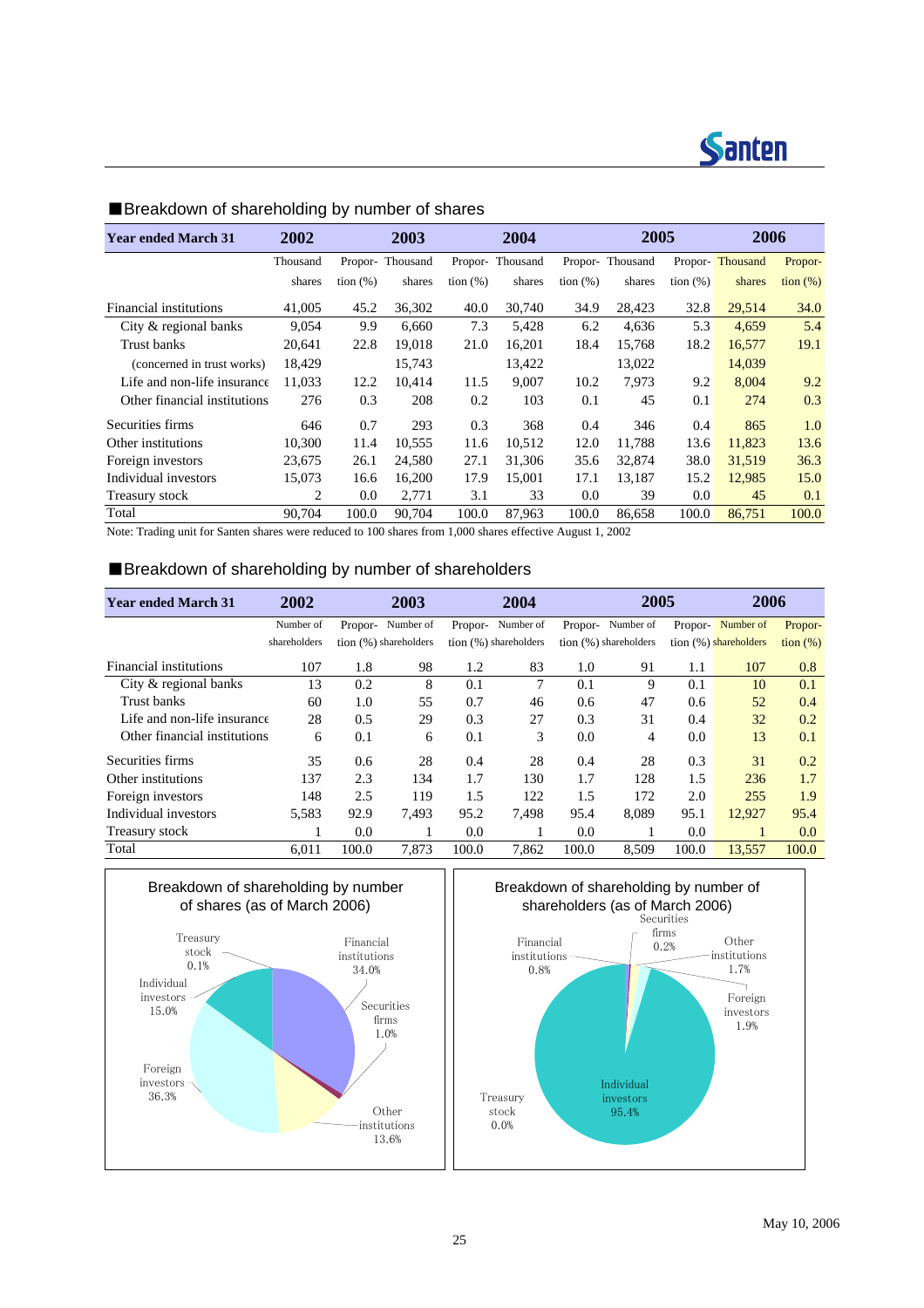# **News releases**

# **News releases during April 2005-March 2006**

For details, please refer to our Investor Relations Web site (http://www.santen.co.jp/ir/en/news).

(Date) (Summary)

**2005**

# **9-May Announcement on the New Management Organization**

The board of directors of the Company was approved to increase the number of inside directors from four to five, and the number of outside directors from one to three at the 93rd Annual General Meeting of Shareholders held on June 24, 2005. Moreover, in July 2005 three committees—a Corporate Strategy Committee, a Nominating Committee and an Executive Compensation Committee —comprising inside and outside directors were reorganized or newly established. Accordingly, these committees are different from ordinary committees and are not "committees" required to be maintained by "companies with committees" (in Japanese: i-inkai tou settchi kaisha) as defined in the revised Commercial Code.

### **9-May Santen to Issue Stock Acquisition Rights for the Purpose of Granting Stock Options**

Santen's Board of Directors adopted a resolution to issue stock acquisition rights for the purpose of granting stock options to Santen's directors, corporate officers and directors of major overseas subsidiaries. The resolution was approved at the 93rd Annual General Meeting of Shareholders held on June 24.

### **7-Jul Santen Opens its Shanghai Representative Office**

Santen opened the Shanghai Representative Office, covering East China (Shanghai, Znejiang, Jiangsu, Anhui and Hubei), in China on July 7, 2005.

### **25-Jul Santen to Reform the Organization**

Santen reformed its OTC division as of September 1st, 2005. Santen set up Administration Group, Product Development Group and Sales Planning Group at the OTC head office and also relocated the head office to Tokyo. Moreover, Santen modified OTC Sales and Marketing structures to reinforce marketing efficiency and to create value-added marketing and sales activities.

### **12-Aug Santen's Car Including PC and Roster with Private Information Stolen**

One of Santen's medical representative's car was stolen. A roster and a mobile computer with private information were taken with the vehicle. Santen's mobile computers have double-security features. Therefore, the possibility of leakage of electronic information is considered to be very low. At the time of publishing, no misuse of private information has been discovered.

### **25-Aug Santen to Outsource its Logistics Operations**

In order to ensure high quality customer service by improving efficiency and shortening lead time and to improve capital efficiency by concentrating management resources, Santen decided to outsource its logistics operations in the western part of Japan to Hitachi Transport System, Ltd.

### **26-Sep Agreement Concerning CS-011 as Dry Eye Drug Candidate**

Santen and Sankyo Co., Ltd. entered into an agreement concerning the worldwide exclusive development, manufacturing and marketing rights for CS-011 (rivoglitazone) as an ophthalmic treatment for corneal and conjunctival epithelial disorders, including dry eye. The compound is currently under development by Sankyo as an anti-diabetic. Sankyo has the option to co-promote the product in Japan.

### **29-Sep Santen Establishes Subsidiary in China**

Santen established Santen Pharmaceutical (China) Co., Ltd., a 100% subsidiary in China. Santen has received an operating license from Jiangsu Administration of Industry and Commerce. The new subsidiary will develop prescription ophthalmic pharmaceuticals, construct a manufacturing plant in Suzhou Industrial Park, and establish a direct sales and marketing organization.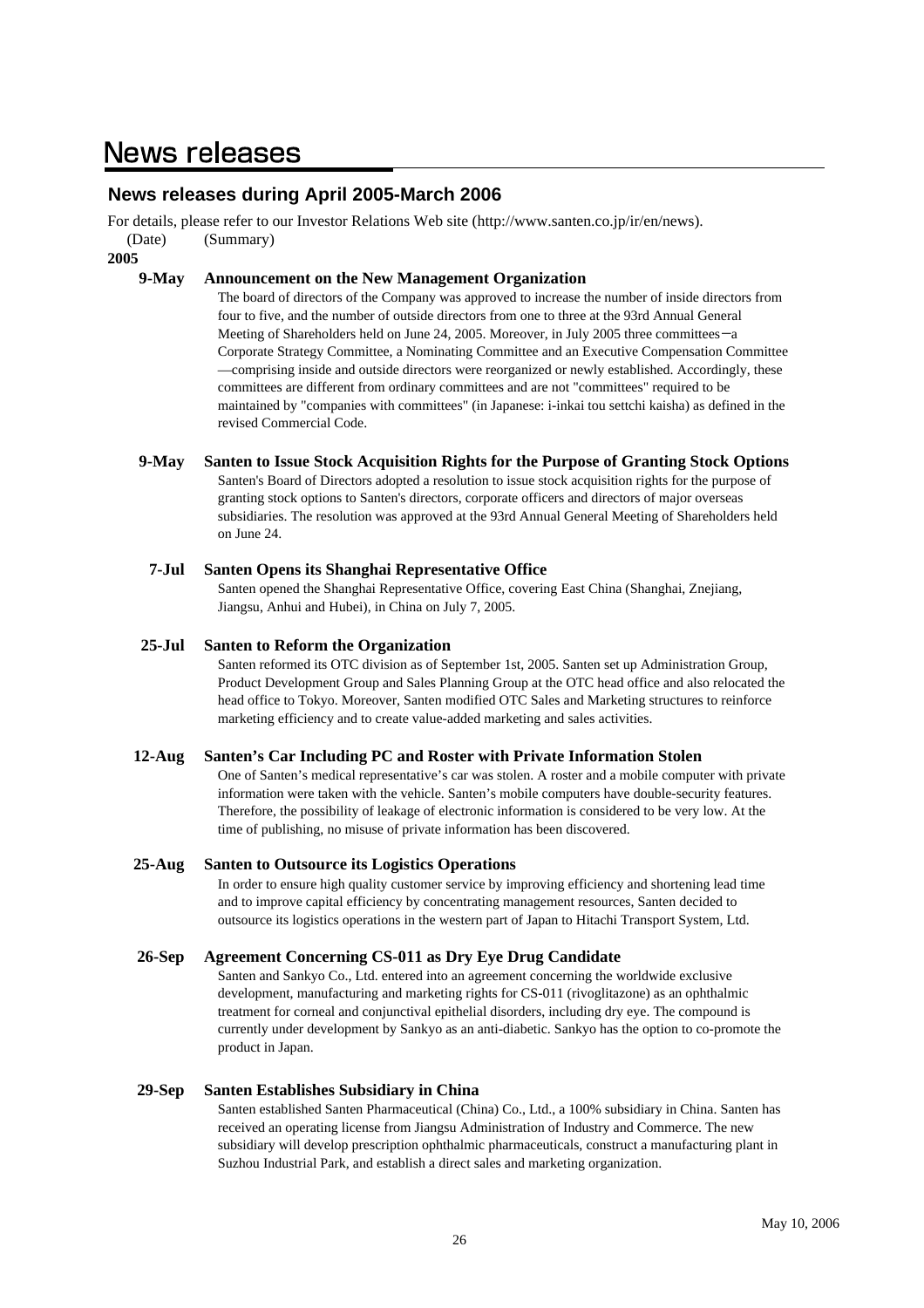**Santen** 

## **News releases during April 2005-March 2006**

#### (Date) (Summary)

#### **12-Oct Santen Receives Manufacturing and Marketing Approval for its Vernal Keratoconjunctivitis Treatment, PAPILOCK Mini Ophthalmic Solution 0.1%**

Santen received a manufacturing and marketing approval for its new vernal keratoconjunctivitis treatment PAPILOCK Mini ophthalmic solution 0.1% (generic name: ciclosporin) from the Ministry of Health, Labour and Welfare on October 11. Santen believes PAPILOCK Mini ophthalmic solution 0.1% will make an important contribution to the treatment of patients with vernal keratoconjunctivitis with whom existing anti-allergy drugs are not effective and lead to their improved quality of life.

#### **2006**

#### **23-Jan Santen Launches PAPILOCK Mini Ophthalmic Solution 0.1%**

Santen launched its new vernal keratoconjunctivitis treatment PAPILOCK Mini ophthalmic solution 0.1% (generic name: ciclosporin) on January 23. Santen believes PAPILOCK Mini ophthalmic solution 0.1% will make an important contribution to the treatment of patients with vernal keratoconjunctivitis with whom existing anti-allergy drugs are not effective and lead to their improved quality of life.

#### **14-Feb Santen Announces Preliminary Results of Overseas Clinical Trials of Two Glaucoma Drug Candidates**

Santen announced preliminary results of the overseas clinical trials of two drug candidates for lowering intraocular pressure in patients with glaucoma and ocular hypertension: an angiotensin II receptor antagonist, DE-092 (International Nonproprietary Name: Olmesartan), and a prostaglandin derivative, DE-085 (INN: Tafluprost).

・In the early Phase II clinical trials of DE-092 in the United States, although data analysis indicated some IOP reduction, the efficacy was insufficient, and no clear dose-response relationship was seen among the DE-092 concentrations. ・In Phase III clinical trials of DE-085 in Europe, the drug did not demonstrate non-inferiority to latanoprost ophthalmic solution 0.005% for the primary endpoint. However, DE-085 demonstrated non-inferiority to latanoprost in Phase III clinical trials in Japan, and progress towards a Japanese NDA filing is continuing as planned.

Santen will announce its future overseas development plans for these two product candidates when a decision is made.

### **28-Feb Santen Announces Proposed Dividend Change**

Returning profits to shareholders is an issue of key importance for Santen. Santen actively seeks to return profits through dividends. Taking our forecast of performance of the year ending March 2006 into account, Santen will propose a year-end dividend of ¥35 and an annual total dividend of ¥60 per share, to the company's 94th Annual General Meeting of Shareholders which will be held in June 2006.

#### **22-Mar Licensing Agreement on PDE4 Inhibitor ONO-6126**

Santen and Ono Pharmaceutical Co., Ltd. entered into a licensing agreement for exclusive development, manufacturing and marketing rights in Japan for ONO-6126 for allergic conjunctivitis. The mechanism of action of ONO-6126 is different from existing drugs for the treatment of allergic conjunctivitis, and Santen expects that ONO-6126 will provide a new option for treatment.

#### **22-Mar Agreement Concerning Joint Research of Ophthalmic Drug**

Santen and CytoPathfinder, Inc. signed a three-year research agreement to jointly search for target molecules for ophthalmology drug discovery and apply CytoPathfinder's cubic liquid crystal technology to ophthalmic drug formulation as part of Santen's drug discovery process for ophthalmic disorders such as glaucoma and retinal disorders.

#### **28-Mar Agreement Concerning Microsphere-based Platform Development and License**

Santen signed a development and license agreement with Oakwood Laboratories L.L.C. in the U.S. Oakwood has broad experience and high quality in microsphere-based technologies, for the development of manufacturing technology for a steroid microsphere-based product for diabetic macular edema treatment (development code named DE-102). Under the agreement, Santen will address development of manufacturing technology for DE-102 which has a concept of drug delivery system.